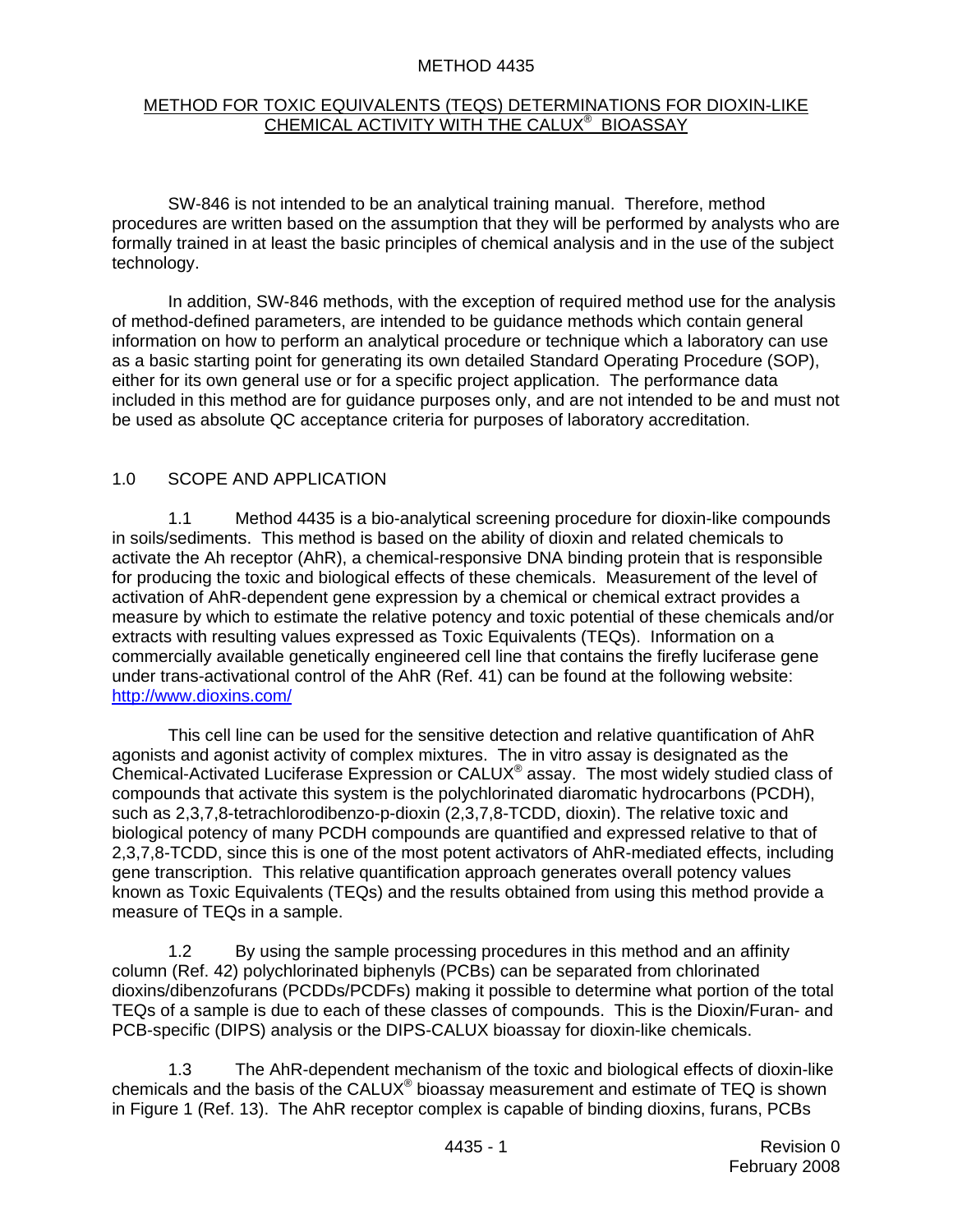and other dioxin-like compounds. Once these chemicals bind to the AhR, the complex migrates into the nucleus where it specifically binds to the ARNT protein. The resulting chemical: AhR:ARNT complex then binds to a specific DNA sequence, the Dioxin Responsive Element (DRE), which is present upstream from many genes including that of CYP1A1, and this binding stimulates expression of the adjacent gene. In the case of the CALUX® assay, a plasmid containing four DREs immediately upstream of the firefly luciferase reporter gene was stably transfected into the mouse Hepa1c1c7 cell line to produce the recombinant cell line H1L6.1c3 (6.1 cells). This transformed cell line responds to toxic PCDDs, PCDFs and PCBs, and high molecular weight polynuclear aromatic hydrocarbons (PAHs) with the dose-dependent induction of firefly luciferase (Refs. 13-16 and 34). Comparison of these results to a 2,3,7,8-TCDD standard curve for induction allows for determination of the TEQs in a given sample.

 1.4 By using sample processing procedures in this method, it is possible to separate polyhalogenated biphenyls from polyhalogenated dioxins/dibenzofurans present in the same sample. Using this DIPS-CALUX<sup>®</sup> bioassay it is possible to determine the portion of the total TEQ activity in a given sample that is due to each of these classes of compounds (Ref. 6).

1.5 Toxic Equivalents (TEQs):

 The concept of Toxic Equivalents (TEQs) has been promulgated by the World Health Organization to provide a means of quantifying for risk assessment purposes the toxicity of a family of chemicals with a similar overall mechanism of toxicity (Ref. 38). The family of dioxinlike chemicals (PCDHs) within this group includes 7 chlorinated dibenzo-p-dioxin congeners with 4 to 8 chorines on the molecule, 10 chlorinated dibenzofuran congeners with 4 to 8 chlorines on the molecule, and 12 chlorinated biphenyls with 4 to 10 chlorines on the molecule. A list of the dioxin-like chemicals along with their assigned toxic equivalency factors (TEF) to scale their toxicity relative to the most toxic congener 2,3,7,8-tetrachlorodibenzo-p-dioxin is shown in Table 1. The REP values shown on this table and their significance will be discussed in Sec. 11.

# 1.6 Limits of Detection

 Limits of detection can be adjusted to meet the needs of the project. As the sample size increases the detection limit will decrease. Sample sizes of  $2 - 10$  g will typically give a detection limit of less than1 pg/g. Limits of detection are determined based on the y-intercept from the Hill Equation and the standard deviation of the DMSO blanks from the bioassay. The limit of detection for the plate in relative light units is defined as the greater of either 2.5 times the standard deviation of the DMSO blanks, or the y-intercept plus 2.5 times the standard deviation of the DMSO blanks. The limit of detection for the plate in picograms of 2,3,7,8-TCDD is determined from the relative light unit limits of detection using the Hill Equation. Limit of detection for each sample is determined based on the amount of sample used, the portion of the sample extract used and the recovery for that type of sample.

- 1.7 A Tiered Approach Is Recommended for Quantification of TEQs in a Sample
	- 1.7.1 Range Finding Analysis, The first step:

 This step can be performed on all of the three sample processing procedures outlined in Sec. 2.2. The first step is to screen the samples by conducting a range finding analysis on the sample to determine the proper dilution. (See Sec. 4.2) This provides an estimate of the concentration of dioxin-like chemicals in the sample that is in the linear portion of the 2,3,7,8-TCDD calibration curve, for both the dioxin/furan and PCB fractions. The optimal results are obtained with a dilution of the sample that produces an induction response from the cells that falls close to  $EC_{50}$  ( $EC_{50}$  is the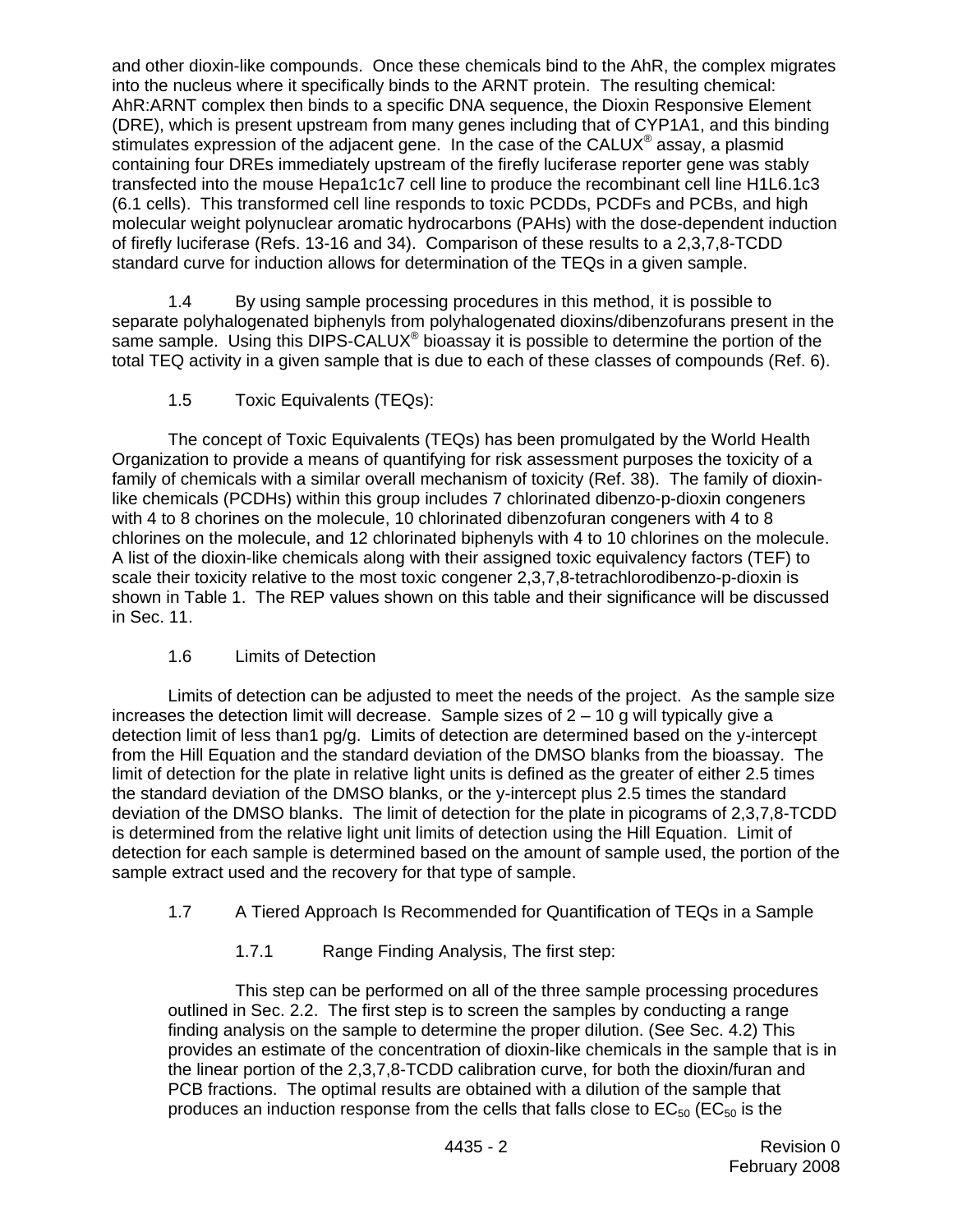equivalent concentration at 50% of the maximum response of the 2,3,7,8-TCDD standard) value for the 2,3,7,8-TCDD standard curve run on each plate. This completes the sample screen procedure. For more comprehensive sample analysis refer to Sec. 1.7.2.

# 1.7.2 Quantification Analysis, The second step:

 The second step for comprehensive analysis is to analyze the three individual extracts of the sample with a positive response at the optimum dilution (determined as described in Sec. 2.2), this allows accurate estimation of the TEQ value of dioxin-like chemicals present in a given sample and allows mean and standard deviation calculations.

 1.8 This method is intended to be performed by trained analysts who are familiar with organic/analytical sample processing techniques and cell culture techniques. Training on the CALUX® bioassay system can be obtained from the manufacturer. Instructions are provided in the form of standard operating procedures (SOPs), which are detailed and thorough. The manufacturer (<http://www.dioxins.com/>) also provides comprehensive training which is included with licensing the technology. This technology has several steps where attention to detail is critical to generating acceptable sample results. This includes careful processing of samples through the extraction and cleanup procedures, pipetting small volumes, and accurately weighing out samples.

# 2.0 SUMMARY OF METHOD

 2.1 This method is a relatively rapid screening method capable of estimating the Toxic Equivalents (TEQs) concentration for dioxin-like chemicals in a sample. The sample is extracted in an organic solvent and fractionated through the sample processing procedure (See Sec. 11). An extract that contains the halogenated dioxins/furans is separated from an extract containing the halogenated biphenyls. These extracts are applied to monolayers of H1L6.1c3 cells and the amount of luciferase induction is measured after 20 to 24 hours. A standard dilution series of 2,3,7,8-TCDD is included on each plate of cells. Estimation of dioxin/2,3,7,8- TCDD-like TEQ activity present in the sample extract is performed by extrapolation to the 2,3,7,8-TCDD standard curve by least squares estimates with the 4 parameter Hill Equation.

 2.2 There are three modes by which the DIPS-CALUX bioassay is performed. These are the screening mode with historical recovery, screening mode surrogate recovery, and the semi-quantitative mode. The screening mode involves the analysis of a single aliquot of the sample and recovery is estimated from the mean of historical recoveries that have been obtained for soils/sediment samples. This is considered to be acceptable as the variability of recoveries for soils/sediment samples has been relatively small (76.2 +/- 8.5%). Using this mode would indicate whether a sample needed to be further analyzed by either the semiquantitative mode or by chemical analysis. The screening mode surrogate recovery, involves processing two aliquots of the sample, the first for analysis in the DIPS-CALUX bioassay and the second used for the surrogate spike with radiolabeled 2,3,7,8- TCDD to estimate recovery. The semi-quantitative mode involves analyzing three aliquots of the sample in the DIPS-CALUX bioassay and a fourth aliquot of the sample used for determination of recovery with radiolabeled 2,3,7,8-TCDD. The cost of sample analysis is dependent upon which mode of the DIPS-CALUX bioassay is used for estimation of the levels of sample contamination.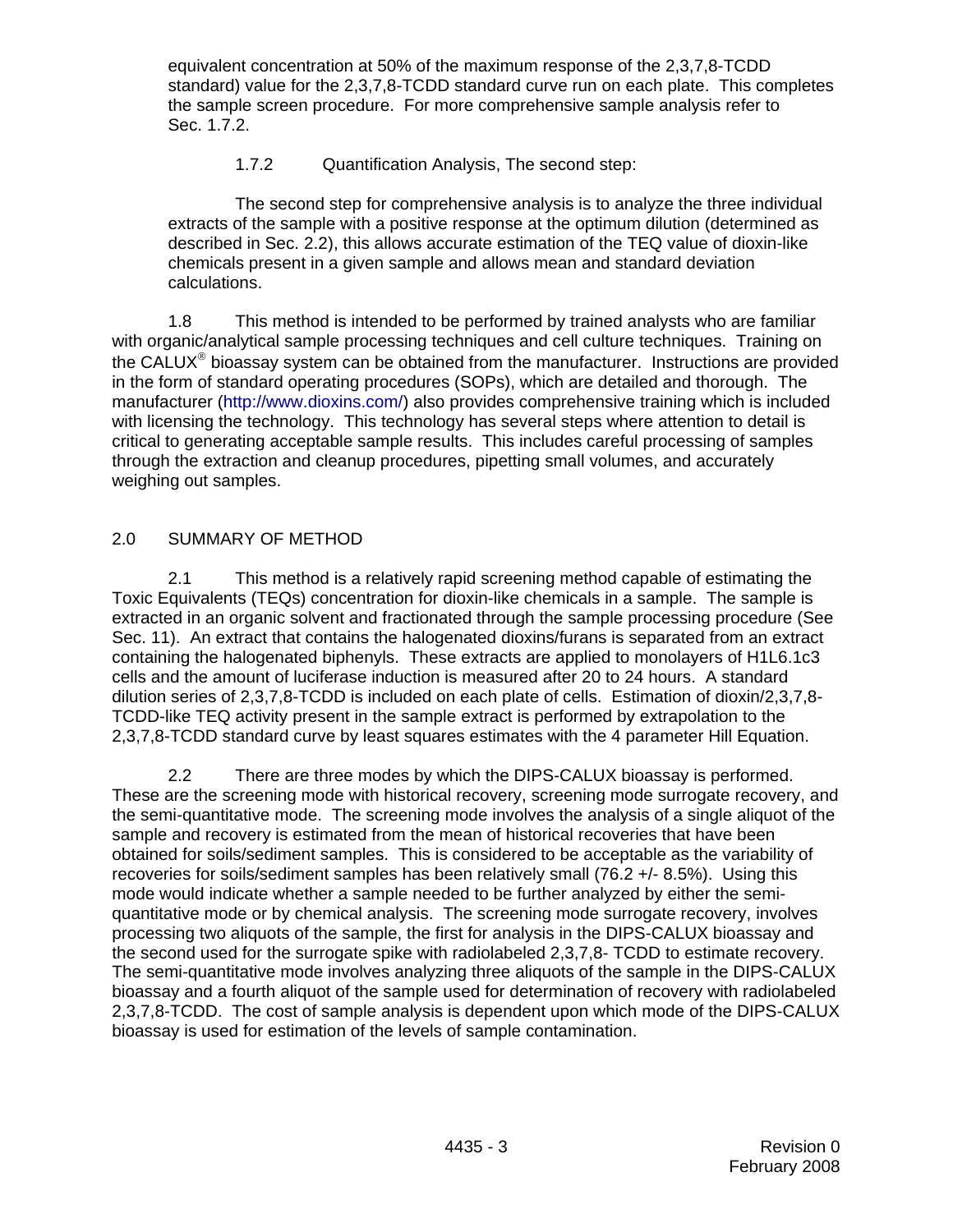#### 3.0 DEFINITIONS

 Refer to Chapter One and the manufacturer's instructions for definitions that may be relevant to this procedure. In addition, see Method 4000 for a glossary of basic bioassay terms.

#### 4.0 INTERFERENCES

#### 4.1 Chemical interference

 The chemicals listed in Table 2 are relatively weak agonists for the Ah receptor and induce poorly. The results in the table demonstrate the percent recovery of each compound in the clean-up method and the amount of carry-over into the dioxin and PCB fractions. (Refs. 7, 33, 35 and 37)

#### 4.1.1 PAH interference

 PAHs pose little interference in the method since the extraction and cleanup methodology employed typically removes virtually all PAHs using an acid silica gel column. In addition, chrysene, benzo(b)fluoranthene, indeno(1,2,3c,d)pyrene and acenaphthylene are the only PAHs we have found to bleed through the clean-up procedure with approximately 5 % - 26 % (see Table 2) passing through the processing steps. For the analysis of samples that are expected to have extremely high levels of PAHs, users should subject the sample to an additional acidic-silica cleanup step. Testing the relative activity of the sample after each round of cleanup would reveal whether additional AhR active chemicals (i.e. PAHs) are removed with additional cleanup. Other materials such as silver nitrate, florsil and alumina can be used in additional cleanup steps, due to the rarity of these compounds in the environment these additional materials are rarely used.

 4.1.2 AhR Receptor interference: Compounds that can activate the AhR receptor could result in potential interference with the determination of TEQ due to dioxins/furans and PCBs. The PAH class of potential interferences do not typically pass through the cleanup system and should not be potential interfering agents. The cleanup methodology is outlined in Secs. 11.3 and 11.4. The remaining classes of potential interfering compounds are other halogenated (i.e. brominated and fluorinated) dibenzop-dioxins/furans and biphenyls, and halogenated naphthalene's and these appear to have similar toxicological properties as their chlorinated derivatives. Isotope specific dilution methods using high-resolution mass spectroscopy high-resolution gas chromatography (HRGC/MS) for quantifying 2,3,7,8-TCDD do not measure these structurally similar halogenated dibenzodioxins/furans and biphenyls and this may be one of the primary reasons that estimates of TEQ of dioxin-like chemicals by this method are slightly higher than HRGC/MS generated estimates of TEQ.

#### 4.2 Cell Toxicity:

 Extremely high concentrations of PCDD/PCDF or PCB are not cytotoxic to cells. However, other contaminants that may be present in sample extracts could potentially be cytotoxic. The manufacturer has generally found that the sample processing procedures used in this method result in removal of most potentially cytotoxic compounds. The manufacturer as a standard operating procedure monitors the cells after chemical treatment to determine whether cytotoxicity has occurred and which could lead to potential false negative results for dioxin-like TEQ. Cell toxicity is identified if cells are found to be detached from the culture plate or whether they exhibit a major change in morphology. Generally, both cell toxicity and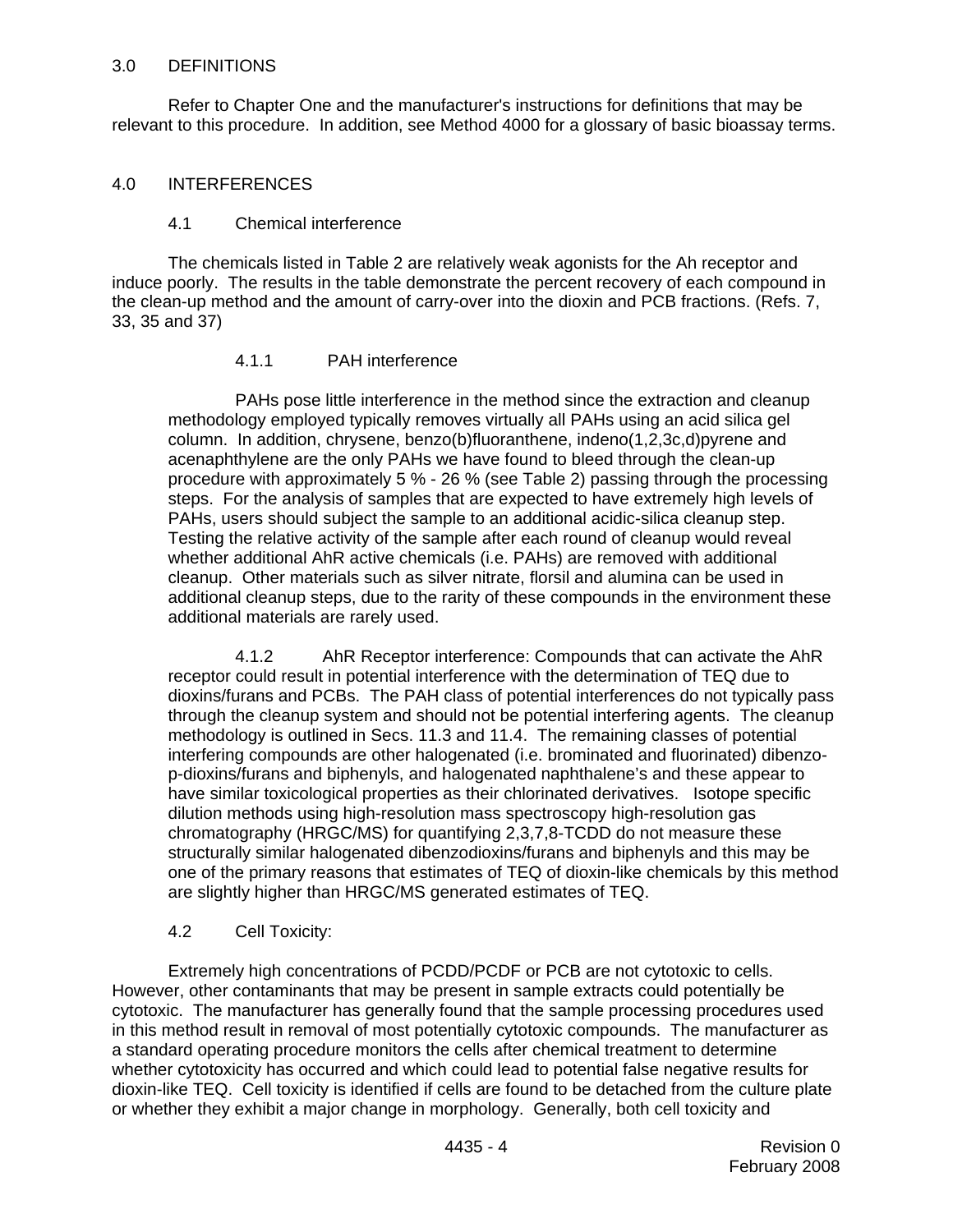chemical insolubility can be overcome by sample dilution. In this method typically 6 dilutions are run to reduce potential cell toxicity and overcome any insolubility issues the sample may have (1:4, 1:10, 1:100, 1:500, 1:1000 and 1:10,000). For samples that are suspect to solubility the dilutions are increased (1:50,000, 1:100,000, 1:200,000, 1:500,000, 1:1,000,000 and 1:2,000,000).

# 5.0 SAFETY

 5.1 This method does not address all safety issues associated with its use. The laboratory is responsible for maintaining a safe work environment and a current awareness file of OSHA regulations regarding the safe handling of the chemicals listed in this method. A reference file of material safety data sheets (MSDSs) should be available to all personnel involved in these analyses.

 5.2 Safety procedures in compliance with good laboratory practices (GLP) and OSHA standards should be maintained at all times. Some reagents may contain hazardous materials such as solvents and acids; therefore the technician should use caution when using the reagents and avoid contact with eyes, skin and mucous membranes. All waste materials and solutions should be placed in appropriate containers and disposed of according to all governing state and federal regulations.

 5.3 This method employs the use of dilute concentrations of 2,3,7,8-TCDD for the standard curve and quality control solutions contain PCB 126, and a solution comprised of all 17 chlorinated dioxin/furan congeners for which the WHO has established dioxin-like TEF values. The analyst should take the appropriate measures when preparing, handling, and disposal of these standards.

# 6.0 EQUIPMENT AND SUPPLIES

 Refer to Table 3 and to the manufacturer's website (<http://www.dioxins.com/>) for a comprehensive list of recommended equipment and supplies.

# 7.0 REAGENTS AND STANDARDS

 7.1 Reagent grade chemicals must be used in all tests. Unless otherwise indicated, it is intended that all reagents conform to the specifications of the Committee on Analytical Reagents of the American Chemical Society, where such specifications are available. Other grades may be used, provided it is first ascertained that the reagent is of sufficiently high purity to permit its use without lessening the accuracy of the determination.

 7.2 Refer to Table 4 and to the manufacturer's website (<http://www.dioxins.com/>) for a comprehensive list of recommended reagents and standards.

# 8.0 SAMPLE COLLECTION AND STORAGE

 Sample collection, preservation, and storage requirements may vary by EPA program and may be specified in the regulation or project planning document that requires compliance monitoring for a given contaminant. Where such requirements are specified in the regulation, follow those requirements. In the absence of specific regulatory requirements, use the following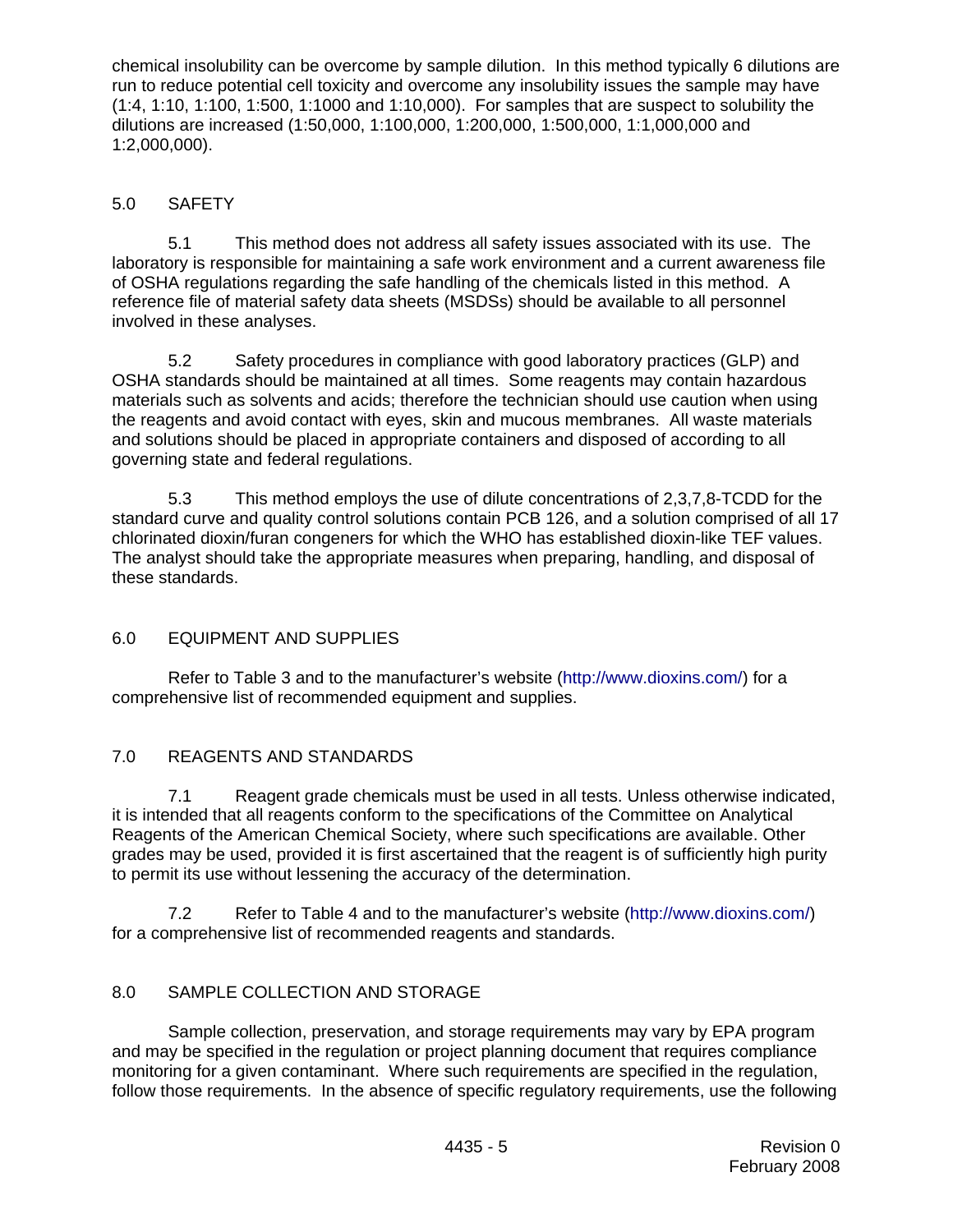information as guidance in determining the sample collection, preservation, and storage requirements.

# 8.1 Sample Collection

 This bioassay testing process employs very small sample volumes. Therefore, sample collection procedures must focus on the amounts and procedures necessary to ensure that the sample is representative of the source.

# 8.2 Sample Receiving and Tracking

 Samples can be shipped directly to the manufacturer, received and logged in via the manufacturer's electronic tracking system. Temperature of the samples and the condition of samples are noted immediately. Any instructions from the client are also noted. The samples are then placed in the appropriate storage conditions prior to processing.

# 8.3 Sample and Extract Storage

Biological samples are generally stored in a  $-70^{\circ}$ C freezer. Food products are stored at  $0^{\circ}$ C – 4 $^{\circ}$ C depending on the samples individual needs. Feed, soils and other non-perishable samples are usually held at room temperature unless the sample requires or the client requests other storage conditions.

 Samples may be extracted and analyzed at the same laboratory or samples may be extracted and then shipped to the manufacturer for analysis. If extracts are shipped to the manufacturer, the manufacturer performs the sample cleanup to separate the PCDD/PCDF and the PCBs from the extract. If a cleanup was already performed on the extracts, no further work need be done on the samples prior to shipping. The extracts must be shipped in sealed vials.

 Storage of extracts can be at room temperature. Extracts must also be covered with clean Teflon lined caps to reduce evaporation or clean aluminum foil, if extracts are dry.

# 8.4 Holding Times

 No maximum holding times for extracts have been established. However, PCDDs, PCDFs, and PCB have an extremely long half-life and are very stable in environmental matrices and are essentially nonvolatile. Clients may request specific holding times for project-specific applications.

# 9.0 QUALITY CONTROL

 9.1 Refer to Chapter One for guidance on quality assurance (QA) and quality control (QC) protocols. Each laboratory should maintain a formal quality assurance program. The laboratory should also maintain records to document the quality of the data generated. All data sheets and quality control data should be maintained for reference or inspection. When inconsistencies exist between QC guidelines, method-specific QC criteria take precedence over both technique-specific criteria and those criteria given in Chapter One, and technique-specific QC criteria take precedence over the criteria in Chapter One.

 9.2 Parts of the quality control criteria outlined in this method are based on methods for GC/HRMS such as Methods 8290 and 1613. For a more detailed description of the QC process please refer to Ref. 3, Appendix B available from the manufacturer's website (<http://www.dioxins.com/>).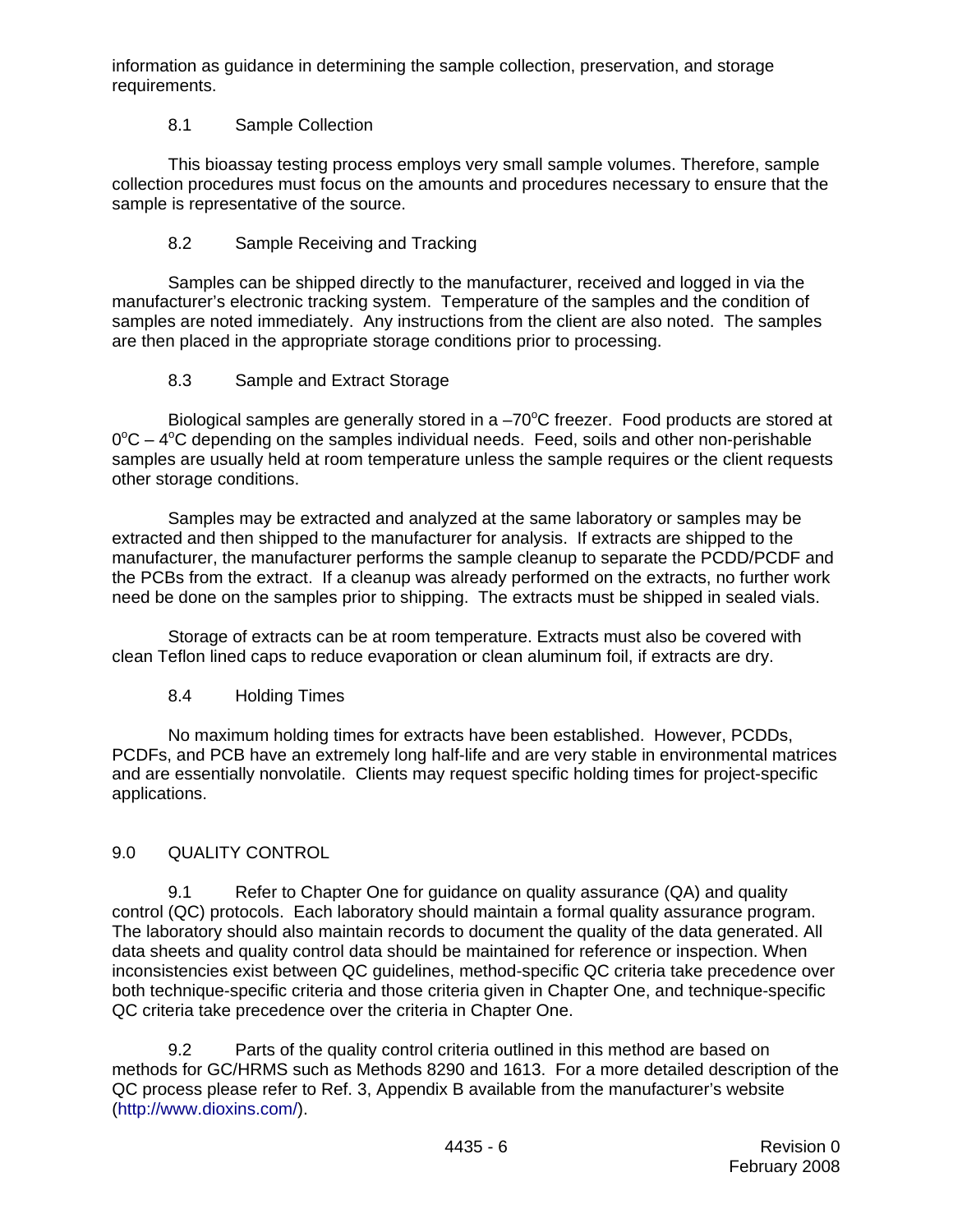9.3 Monitoring of solvents used in sample preparation is conducted on a regular basis. Each lot of solvent is tested by evaporating a 5 mL aliquot of the solvent into 4 μL of DMSO. The DMSO solution is suspended in cell culture medium and exposed to the cells. All solvents are tested for reactivity in the assay prior to use and a relative light units (RLU) induction of less than 2 times background must be obtained for the solvents to be used. A solvent blank is also included in each batch of samples. The solvent blank is treated in the same way as the samples and serves as a control to monitor for contribution of activity from any of the solvents or column matrices used in sample preparation.

 9.4 Reference samples were prepared from lake sediment materials that were finely ground (solids) and analyzed twice by GC/HRMS for dioxin TEQ (Average GC/MS TEQ =  $13.6 \pm 6.8$  pg/g). The lake sediment material was then spiked with 30 pg/g 2,3,7,8-TCDD to provide a final dioxin TEQ concentration equivalent to the action level. The reference material was shaken or stirred for three days, aliquoted and an aliquot was analyzed by GC/HRMS. The un-spiked reference sample is included in each sample batch and is prepared and analyzed using the same method as the unknown samples. Figures 2 and 3 show the QC charts for the un-spiked lake sediment reference sample for 2003 and 2004 respectively. Figure 4 depicts the QC chart for the spiked lake sediment reference sample.

 9.5 Quality Control (QC) charts are maintained for all reference samples as well as for a standard solution of PCB 126 and a mixture of the 17 dioxin/ furan congeners (those congeners assigned TEF values for dioxin-like activity by the WHO) that are analyzed on each plate (each of these standard solutions produces a response near the middle of the dose response curve). These figures are generally reported as a three-month average, however the data for these samples can be monitored over longer time periods to insure against longer-term variation in the assay (Figures 5-8). In QC charts, the results for the standard mixtures are reported as a ratio relative to the 6.25 pg/g point of the 2,3,7,8-TCDD standard curve (near middle of linear range) and the reference materials are reported as the TEQ estimate determined from the standard curve. If the reference material or either of the standard mixtures differs by more than two standard deviations from the moving average or a reference material is below the limits of detection the plate is declared invalid and all samples on the plate are reanalyzed. Figures 5 and 6 depict the QC charts for the PCDD/PCDF standard mixture for 2003 and 2004 respectively. Figures 7 and 8 depict the QC charts for the PCB 126 for 2003 and 2004 respectively. Figures 9 and 10 depict the 2,3,7,8-TCDD standard curves for 30 samples in 2003 and 2004 respectively.

 9.6 Quality Control Criteria for Use of This Method as a Semi-quantitative Estimate of Dioxin TEQ:

 In addition to the quality controls used in the screening assay, the 2,3,7,8-TCDD standard curve is modeled to a sigmoid curve described by the four parameter Hill Equation using a least squares best fit. Estimation of TEQ values for sample extracts are conducted based on the derived Hill Equation with the following limitations listed (i.e. PCB fraction response must be less than 50% of 2,3,7,8-TCDD maximal response and dioxin/furan fraction response must be less than 75%). Any samples that exceed these limits, or are below the limits of detection are reanalyzed using appropriate sample dilutions.

# 9.7 Recovery Determination

Recovery determination (as described in Sec. 10.2 for 1234-TCDD and <sup>14</sup>C labeled 2,3,7,8-TCDD recoveries) is conducted using a duplicate sample that has been spiked with either congeners that are radioactively labeled, or with a known amount of an equimolar mixture of the unlabeled 17 congeners (see Figure 1). Using the radioactively labeled spike the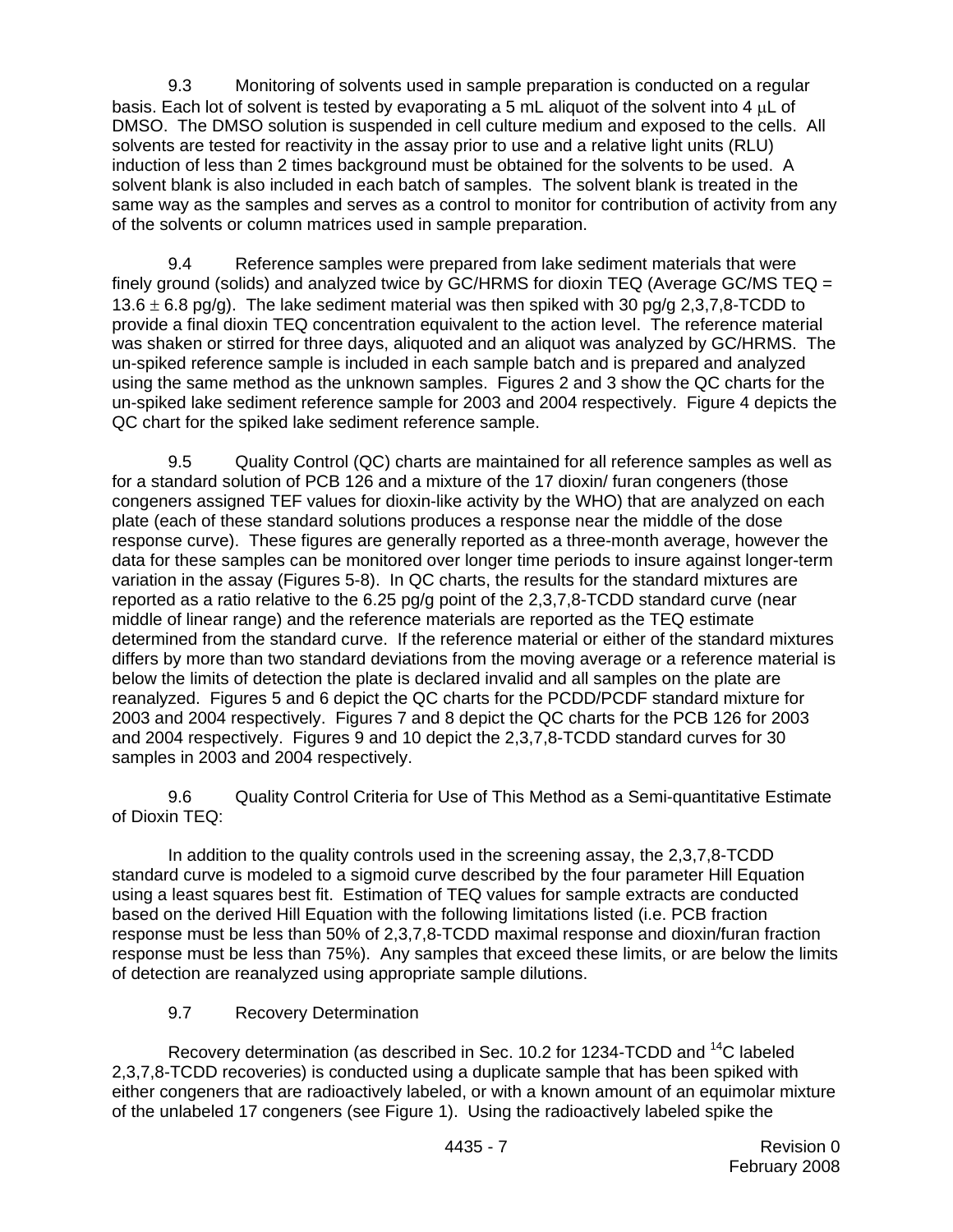recovery is the percent of the recovered spike versus the amount added to the sample as determined by liquid scintillation. For the unlabeled spike, subtracting the TEQ for the sample from the TEQ for the spiked sample and dividing the result by the TEQ for the spike determines the recovery. For a more detailed description of the QC process please refer to Ref. 6, Appendix B available from the manufacturer's website [\(http://www.dioxins.com/\)](http://www.dioxins.com/).

# 9.8 Limits of Detection:

 Limits of detection are determined based on the y-intercept from the Hill Equation and the standard deviation of the DMSO blanks from the bioassay. The limits of detection for the plate in relative light units is defined as the greater of; 2.5 times the standard deviation of the DMSO blanks, or the y-intercept plus 2.5 times the standard deviation of the DMSO blanks. The limit of detection for the plate in pg of 2,3,7,8-TCDD is determined from the relative light unit limits of detection using the Hill Equation. Limit of detection for each sample is determined based on the amount of sample used, the portion of the sample extract used and the recovery for that type of sample.

 9.9 Standards, reagents, solvents and any other materials used in the extraction, clean up, and analysis, must be properly stored and must never be used beyond the manufacturer's and/or supplier's expiration dates. A standard expiration time of one year is utilized for all solvents and reagents.

# 10.0 CALIBRATION AND STANDARDIZATION

 Calibration and standardization of each assay is very important to ensure accuracy of any measurement of any system. The following is a description of the necessary calibration and standardization procedures for this method.

10.1 Calibration and Standardization of each Assay:

 Calibration and standardization is performed with each assay. An eleven point standard curve of  $2,3,7,8$ -TCDD (100 pg  $-0.0977$  pg) is run on each 96 well plate analyzed. Each plate also contains 7 additional QC calibration points consisting of 4 DMSO solvent controls, 1 media blank QC, 1 dioxin QC standard (contains all 17 dioxin congeners recognized by the World Health Organization), 1 PCB QC standard (80.5 ng/ml PCB 126). For internal recoveries 2 additional QC samples are added to estimate recovery. The dioxin and PCB QC points are compared to the 6.25 pg point on the standard curve and entered into their respective QC charts. See Sec. 10.2 for a full explanation of the percent recovery points. This gives this method 20 QC calibration points.

# 10.2 Recovery Determinations:

 Analyses of recovery determinations are very important for quantitative bio-analytical methods for dioxins/furans and PCBs. Bioassays do not differentiate between isotopically labeled and unlabeled analytes. Therefore, recovery determinations in bioassays can be accomplished with a surrogate sample spiked with a radiolabeled congener of dioxin. It has been demonstrated that 1,2,3,4-TCDD, a biologically inactive congener of the dioxin family of chemicals, can be used as an internal spike to determine recoveries of dioxin-like chemicals. Samples were spiked with <sup>14</sup>C labeled 2,3,7,8-TCDD or 1,2,3,4-TCDD and submitted to extraction and clean up using the cleanup method in Sec. 11.3.2. The cleanup column is differentially eluted to yield a PCB and PCDD/PCDF fraction. The 1,2,3,4-TCDD spiked samples were resuspended in toluene containing four PCB injection standards, and recoveries determined by gas chromatography with electron capture detection or scintillation counting.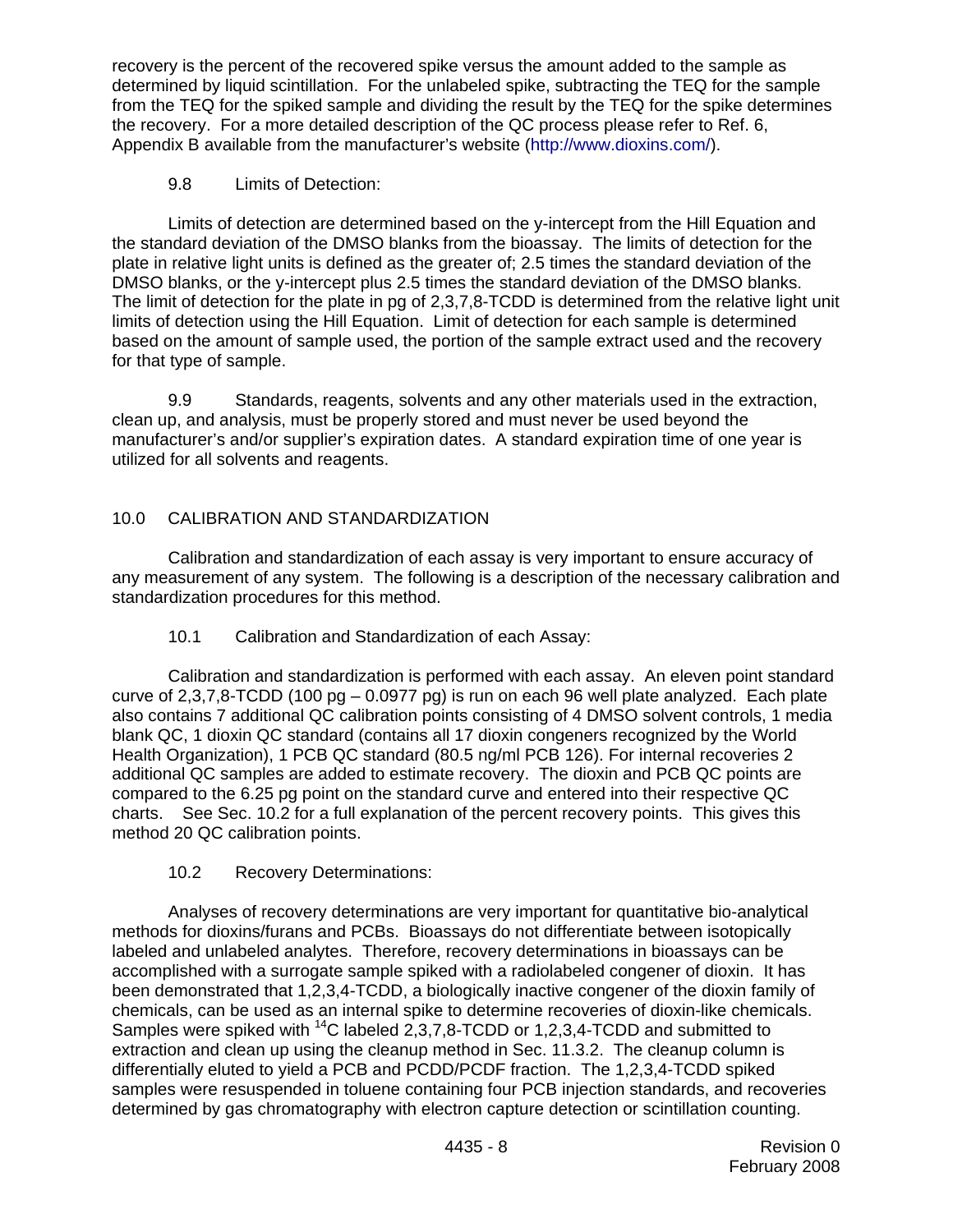Average recoveries determined by 1,2,3,4-TCDD with paired samples spiked with  $^{14}$ C- 2,3,7,8-TCDD indicated that the recoveries determined by the two methods were very similar, 88.5%  $(±$ 1.2%) and 87.2% ( $\pm$  2.4%), respectively (see Figure 1). Recovery determinations were also verified by HRGC/HRMS. This procedure allows for quantitative determination of dioxin-like chemicals in various sample matrices. For a more detailed description of the QC process please refer to Ref. 6, Appendix B available from the manufacturer's website (<http://www.dioxins.com/>).

### 11.0 PROCEDURE

 This section describes the procedures used in this method. This includes: growth and storage of the mouse H1L6.1c3 recombinant cell line; preparation of 96 well plates, extraction and cleanup of samples, dosing plates and analysis of the data.

NOTE: Always use sterile techniques when working with cells.

- 11.1 Cell Culture:
	- 11.1.1 Culturing the H1L6.1c3 Cell Line:

The recombinant H1L6.1c3 mouse cell line (Ref. 41) is grown at  $37^{\circ}$ C in 5%  $CO<sub>2</sub>$  and 100% humidity. Cells are grown in plastic cell culture flasks containing RPMI 1640 media supplemented with 8% fetal calf serum (FCS) and 1% Penicillin / Streptomycin. No external selective pressure (i.e. Geneticin - G418) is needed to maintain the stable integration of the DRE-reporter plasmid in the cell line.

11.1.2 Cell Storage:

 Cells are stored in liquid nitrogen. After growth the cells are placed in a freezing media, consisting of RPMI supplemented with 10% FCS, 1% Penicillin/Streptomycin, and 8% DMSO. Cells are stored at 1,000,000 – 2,000,000 cells per mL in 2 mL cryogenic vials. After the cells and freezing media are placed in the vials, they are stored at  $-70^{\circ}$ C for 24 hours and then transferred to the liquid nitrogen Dewar for long-term storage.

11.1.3 Thawing Cells:

 Cells are stored in a liquid nitrogen Dewar in 2-ml cryogenic vials. These vials are removed from the Dewar and the screw cap loosened slightly to release any excess gas. The cap is then tightened and the vial is thawed quickly by placing it in either a water bath or incubator at  $37^{\circ}$ C until thawed. The cell and freezing media mixture is then transferred to a 50 mL centrifuge tube and 10 to 20 mL of RPMI 1640 is added and centrifuged at 2000 rpm for 10 min. The media is removed from the cells and 5 mL of fresh RPMI 1640 is added. The cell pellet is disrupted by repeated pipetting in the media and placed in a  $25 \text{cm}^2$  culture flask for growth.

11.1.4 Growth and Splitting Cells:

The cells are first grown in 25 $cm<sup>2</sup>$  flasks to 80% confluence before transfer to a 75 $cm<sup>2</sup>$  flask, which is also grown to 80% confluence. The media is removed from the flasks and cells are washed with PBS. Two mL of the trypsin is then added to the flask and allowed to incubate at 37 $\mathrm{^{\circ}C}$  for 5 to 10 min. The flasks are then washed with PBS to remove all of the cells from the growth surface and pipetted into a 50-mL centrifuge tube,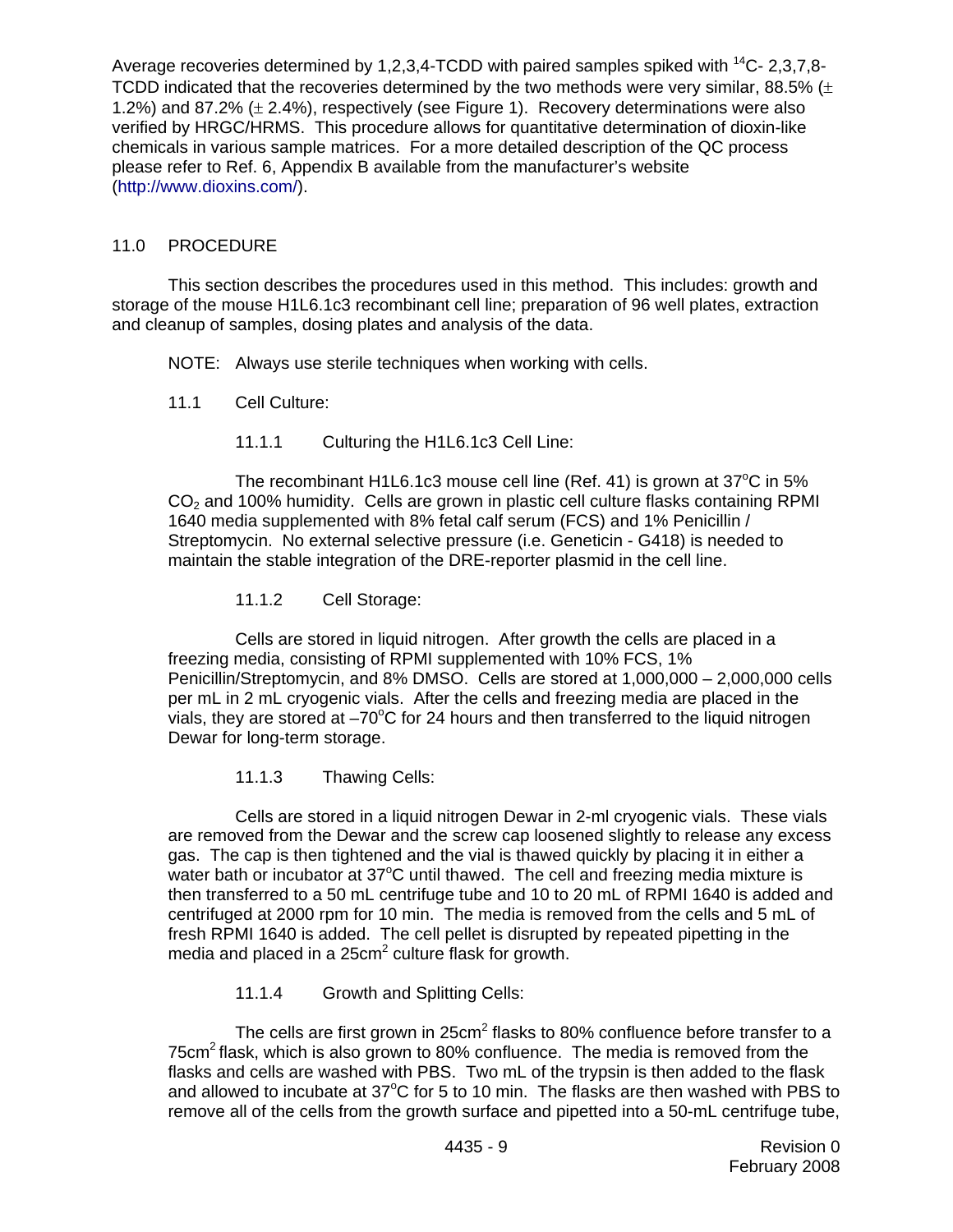containing 5 mL of RPMI 1640 medium, and centrifuged at 2000 rpm for 10 min. The cells are then transferred to two 75 $cm<sup>2</sup>$  flasks containing 10 mL RPMI 1640 each.

11.1.5 Counting Cells:

 After trypsinizing and centrifugation of the cells, cells are counted using a hemocytometer. After centrifuging the trypsinized cells, the cells are re-suspended in 30 ml of RPMI 1640. Fifteen microliters of this solution is then placed on the hemocytometer for counting. Four of the quadrants on the hemocytometer are counted: the upper left, upper right, lower right, and lower left. Determine the average of the 4 counts. The volume of each square is  $10^{-4}$  mL, therefore: cells/ml = (average number per large square) x 10<sup>4</sup>/ml. x 1/(dilution). This count is used in the plating of cells (see Sec. 11.2.1)

> **Example:** Starting dilution: 30 mL Total count of cells for all four grids: 468 Average of four grids: 117 Average / 75 (equivalent of 75 x  $10^{4}$ ) = 1.56 1.56 x starting dilution  $(30 \text{ mL}) = 46.8$  Add 16.8mls (to the original 30 mL dilution) for a total of 46.8mls. On average 20 mL are needed for one 96 well plate.

### 11.2 Preparation for Testing:

 First determine the number of samples, standards, blanks and QC to be tested per batch and prepare plates with sufficient number of wells to accomplish the test.

11.2.1 Plating Cells:

 Remove a 96-well plate from sterile package. Using the eppendorf multipipettor, pipette 200 μl of cell/media solution to each well (See Sec. 11.1.5). Label plate with date and time of plating and cell concentration. Incubate plate(s) at  $37^{\circ}$ C in an atmosphere supplemented with approximately 5% carbon dioxide. Cells incubate for minimum of 24 hours before dosing.

- 11.2.2 Dosing Cells: Preparation of 2,3,7,8-TCDD standard curve:
	- 1) A stock solution of 50 ng/mL 2,3,7,8-TCDD is used to generate an eleven point standard curve.
	- 2) Place 4 *u*L of dimethyl sulfoxide (DMSO) to each of the eleven test tubes.
	- 3) Add 4 *u*L of the 50 ng/mL 2,3,7,8-TCDD solution to the first tube and thoroughly mix (25 ng/mL solution).
	- 4) Transfer 4 *u*L of the solution in the first tube to the second test tube and mix using a vortex.
	- 5) Continue the process of producing two fold dilutions until you have added 4 *u*L of the mixture in tube 10 to tube 11. Mix tube eleven, and discard 4 *u*L of the mixture from tube 11.
	- 6) This produces a 2,3,7,8-TCDD standard curve composed of the final concentrations listed in Table 7.
- NOTE: The standard curve should be treated the same way as the samples. The same lot of hexane used to prepare the sample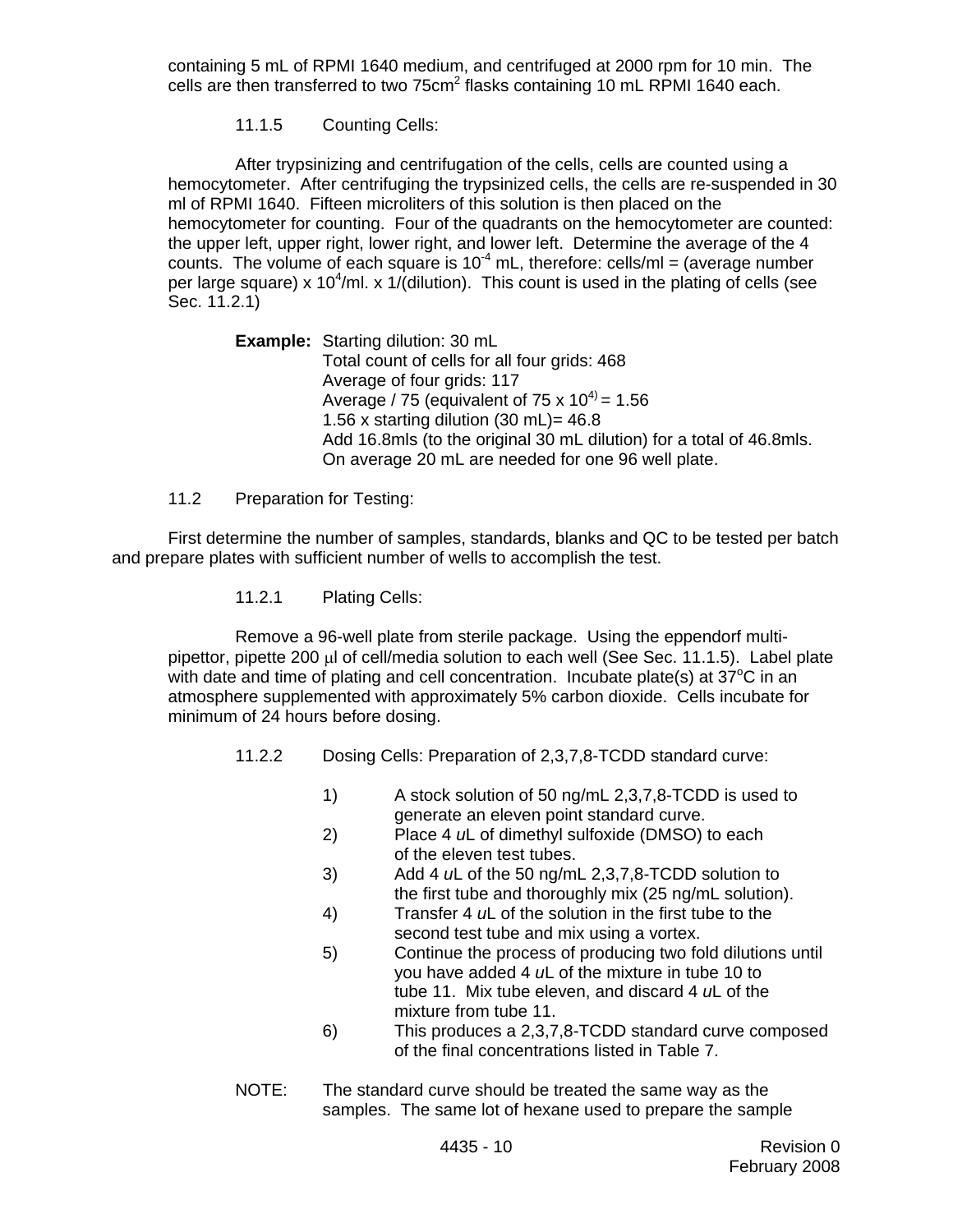extracts should also be used to add 1 mL of hexane to each tube in the standard curve.

- 11.2.3 Dosing Cells: Prepare Samples for Dosing:
	- 1) Add 4  $\mu$ L of DMSO to 13 mm tube.
	- 2) Add appropriate sample amount.
	- 3) If sample is less than 1 mL add hexane to sample until 1ml is reached.
	- 4) Concentrate samples for 6 minutes, then an additional two minutes to remove any remaining solvent.
	- 5) Add 400 μL of RPMI 1640 cell culture medium (supplemented with 8% fetal calf serum and 1% penicillin/streptomycin solution to each sample tube and vortex for fifteen seconds.

# 11.2.4 Dosing Plate:

- 1) Remove the 96-well plate of cells that have been incubated for 20-24 hours, at 37 °C in an atmosphere of approximately 5% carbon dioxide, from the incubator.
	- 2) Place a piece of absorbent paper in the bio-hood. Remove plate lid and invert the plate and tap it on paper to remove medium.
	- 3) After visually inspecting the plate, add 200  $\mu$ L of sample to be tested to each well. When adding the sample, place the tip of the pipettor on the wall of the well and pipette slowly. This is done so that the cells layer is not disturbed.
	- 4) Once all samples have been added, record date/time on plate and place the plate in the incubator for required time. Cell line H1L6.1c3 is incubated with a chemical or extract for 20-24 hours.
	- 11.2.5 Cell Lysis and Luciferase Activity Measurement:

 After the appropriate incubation time (see Sec. 11.2.1) the plates are removed from the incubator and the media removed. Each well is rinsed with 50 μL PBS. After which each well is inspected for cell viability, noting any damaged, morphologically changed or missing cells. White backing tape is then applied to the bottom and 30 μL of Promega Lysis buffer is added to each well. The 96 well plate is then shaken for 1 minute before inserting the plate into the microplate luminometer. For analysis of luciferase activity, 50 μL of luciferase substrate (luciferin) is automatically injected into each well, the mixture is allowed to incubate for 5 seconds following by quantitation of luciferase activity (light production) over a 15 second time period. The light produced from the cleavage of luciferin by luciferase is expressed as relative light units (RLUs). These RLUs are then analyzed using an Excel spread sheet that calculates the TEQ for the dioxin/furan and PCB fractions.

- 11.3 Experimental Set-Up, Sample Extraction and Clean-Up:
	- 11.3.1 Experimental Set Up: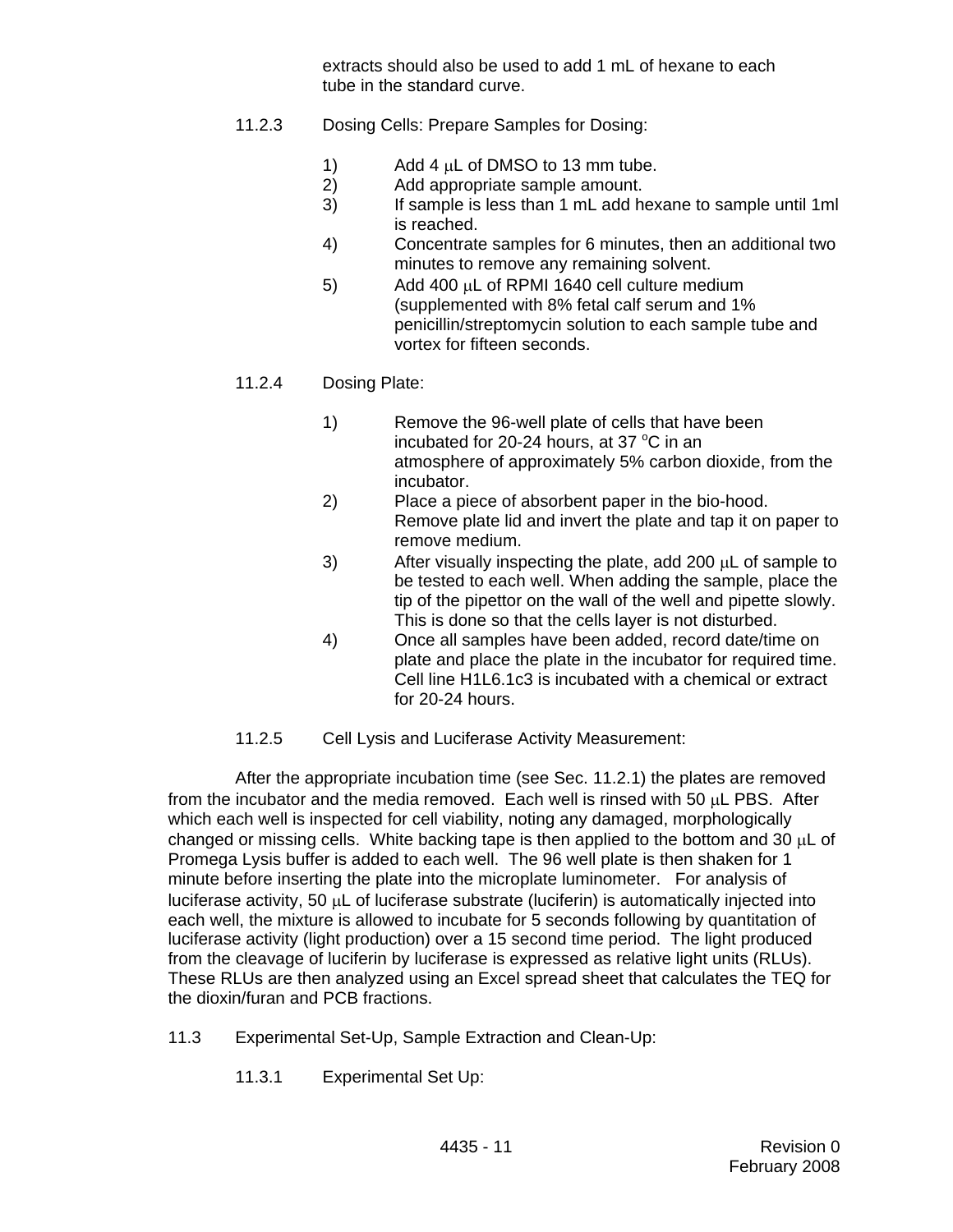Samples are first logged in to the manufacturer tracking system and assigned project number and individual sample numbers. Next the number of samples, solvent blanks, QC's and recoveries are calculated to determine the number of extractions necessary.

### 11.3.2 Sample Extraction and Clean-Up:

 Samples are extracted using a modification of the Method 8290 extraction method (for soil, sediment, and ash). Three dried aliquots of each sample are ground (when possible) and two to ten gram aliquots are placed in solvent cleaned glass vials fitted with PTFE lined caps. For the screening process, one aliquot of the sample is used, and another aliquot is processed for recovery purpose if historical recovery data is not used. The samples are extracted with a 20% solution of methanol in toluene, then twice with toluene. Each extraction of sample with solvent is incubated in an ultrasonic water bath for approximately 10 minutes. The three extracts from each sample are filtered, pooled and concentrated by vacuum centrifugation. The sample extract is then suspended in hexane and prepared for the clean-up method. The clean-up system consists of two piggy-backed columns. The first column is an acid silica gel chromatography column used to remove PAHs. The second column is the XCARB clean-up column. The XCARB column is an affinity column that binds halogenated dioxins/furans and biphenyls and these chemical classes can be differentially eluted first with a mixture of hexane, toluene, ethyl acetate solution to elute the PCB fraction. Next the column is inverted and rinsed with toluene to elute the dioxin/furan fraction. The eluate from the clean-up method is concentrated under vacuum. This is then brought up in hexane for dilution analysis in the bioassay.

### 11.4 Preparation of Cleaned-Up Samples for Analysis:

 After the samples are passed through the clean-up system and re-suspended in 4 mL of hexane (see Sec 11.2.2), a range finding is performed on the samples by diluting them (1:4; 1:10; 1:100; 1:500; 1:1000; and 1:10,000). For suspected high level samples, where higher chlorinated dioxin/furan insolubility may be present, range finding dilutions are increased (1:50,000, 1:100,000, 1:200,000, 1:500,000, 1:1,000,000 and 1:2,000,000) (see Sec 11.2.5). This allows for a range finding estimation of the dioxin/furan and PCB content and to look for any problems with insolubility of the dioxins/furans and PCBs in the sample. The sample aliquots are then concentrated under vacuum into DMSO and re-suspended in 400 μL of RPMI 1640 and dosed on the plated cells (see Sec. 11.2.2). The cells are incubated in a humidified  $CO<sub>2</sub>$  atmosphere for 16-24 hours and then assayed for luciferase activity.

# 11.5 Alternative Sample Extraction for Detection of PAH content:

 The experimental set up is identical to the dioxin and PCB analysis (see Sec. 11.3.2). The only differences from the previous method in Sec. 11.3 are that there is no clean-up step performed and that the bioassay is only incubated for 4 hours instead of the standard 16-24. The sample is extracted, pooled and concentrated and then dosed without clean-up as in Sec. 11.2.2. This will give a total TEQ score for the PAHs in addition to the dioxins/furans, PCBs and any other AhR active chemicals in the sample extract. To calculate the estimate of PAH the sample is run through the full process and the two results are compared. The PCDD/PCDF and PCB results are subtracted from the previous results. The result would be the estimate of PAHs within the sample.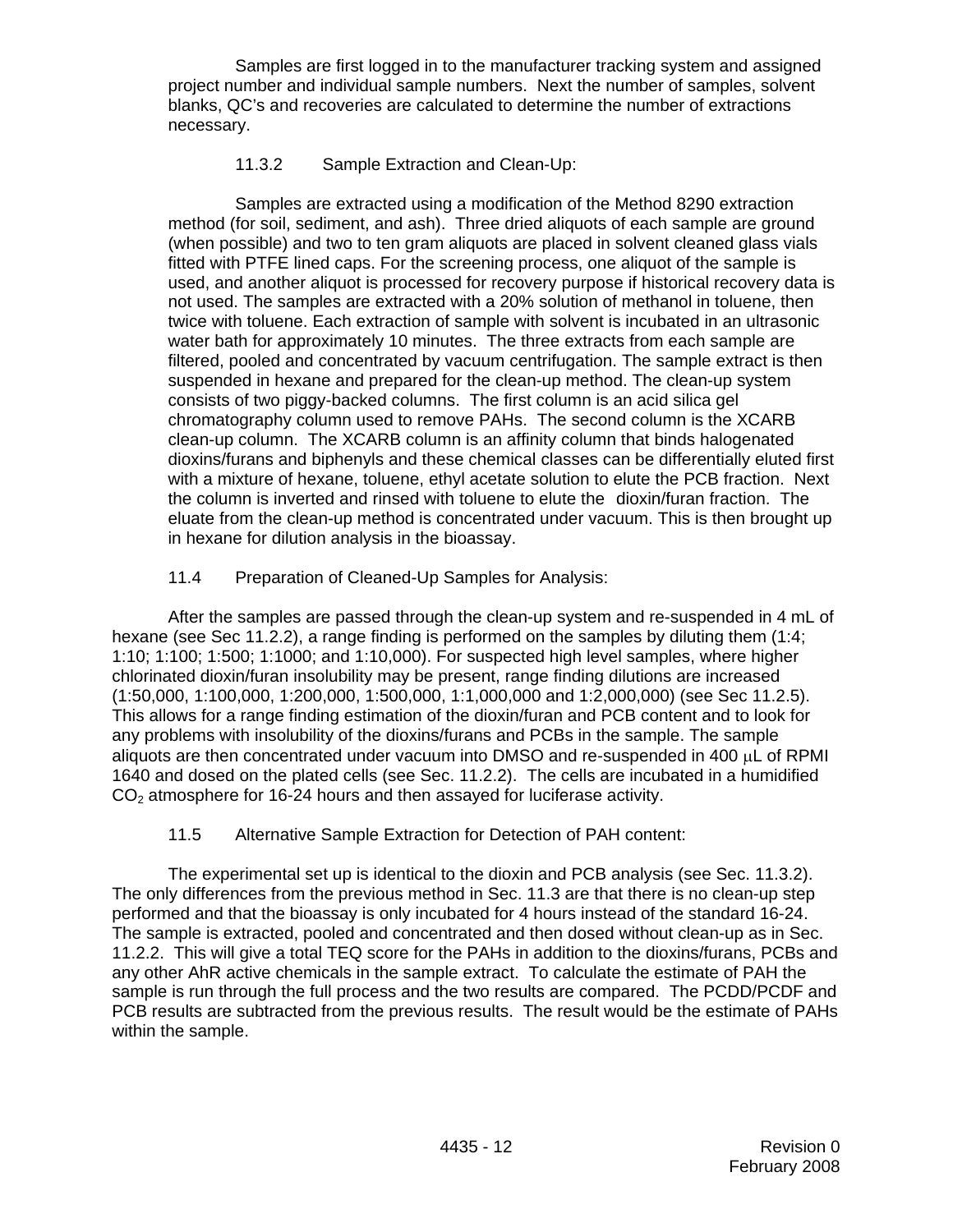### 12.0 DATA ANALYSIS AND CALCULATIONS

 Data analysis and calculations are performed in an Excel spreadsheet using the RLU data produced by the luminometer. The following is a description of the procedure for data analysis and calculations (Also see Figures 11-14).

12.1 Exporting RLU Data:

A Microsoft Excel spread sheet is used to analyze the data.

12.1.1 Luminometer Data:

 Data from the Luminometer is exported to a Microsoft Excel spreadsheet ("raw results") at the completion of the Standard Luciferase Assay. This Excel worksheet, then graphs the data as CALUX<sup>®</sup> activity in RLUs versus concentration of the test compound (Figures 11 – 14).

12.1.2 Background Subtraction:

 The data collected by the Luminometer, ("raw results"), includes contributions from induced expression of luciferase caused by the presence of the test compound, as well as contributions by background production of luciferase and the "dark current" from the photomultiplier tube. In order to identify the component contributed by the induced expression of luciferase, the results from a blank well is subtracted from the "raw results". This blank well contains cells that were exposed to cell culture medium dosed with 1% (v/v) DMSO (see Figure 11).

12.1.3 Standard 2,3,7,8-TCDD curve:

 A standard curve for 2,3,7,8- TCDD is included in each experiment. Refer to Sec. 11.2.2 for solution makeup (See also Figures 11 - 14).

12.1.4 Four Parameter Hill Equation Formula:

 Results are calculated using TEQ values for the sample based on a least squares best fit of the standard curve of 2,3,7,8-tetrachlorodibenzo-p-dioxin (See Sec.12.3, and Figures 13 and 14).

12.2 EC<sub>50</sub> Determination:

The first step in determining the  $EC_{50}$  of a standard curve is to look at the curve for the compound and determine if it has a sigmoid shape. If it does not, the standard curve cannot be used for determining the results of the assay.

12.2.1 Standard Curve:

 At low concentrations a sigmoid curve should remain near the background level or slowly increase with increased concentration until a threshold is reached. At this point the dose response curve should become steeper and remain linear with increasing concentration. Eventually, the response should reach a maximum. And increasing concentrations will not result in increased response, as the dose response curve flattens out.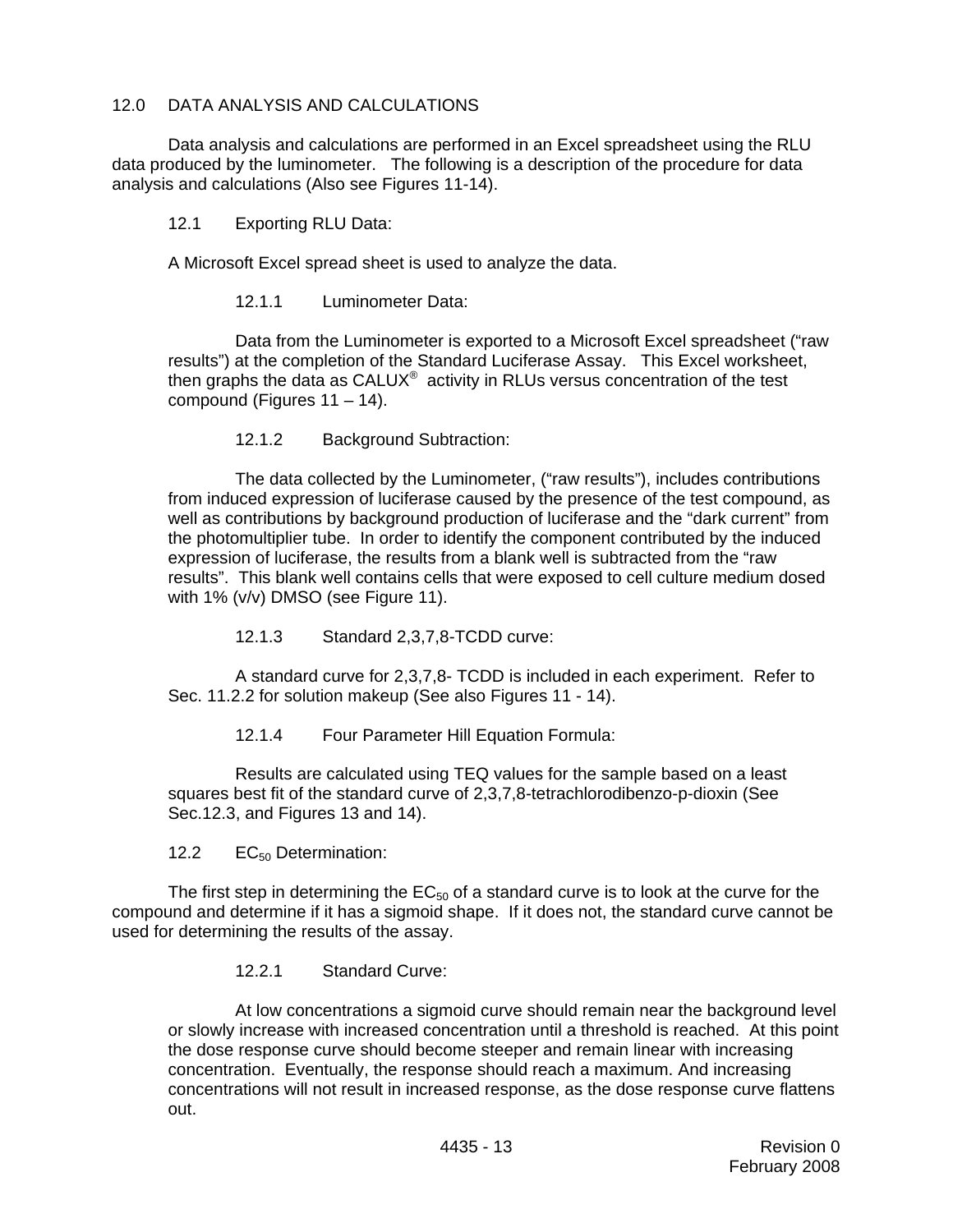The response at the higher concentrations of 2,3,7,8-TCDD results in saturation of the RLU response. Generally, the linear portion of the curve is used to perform a regression analysis with the concentration of 2,3,7,8-TCDD plotted versus Relative Light Units (RLUs). The linear portion of the curve generally includes RLU responses between 300 and 8000 RLU units.

12.2.2 Linear Portion of Standard Curve:

 Generally the linear portion of the sigmoid curve will cover a 50 to 100-fold range of concentrations. In order to make a good estimate of the  $EC_{50}$  it would be preferable to have at least four data points within this linear region (2 or 3-fold dilution series) (See Figures 13 and 14).

12.2.3 Calculating  $EC_{50}$ :

The  $EC_{50}$  for a sample is calculated using Microsoft Forecast Function. First the midpoint of the linear portion of the standard curve is determined. Then the forecast function is applied to the 3 data points surrounding the midpoint.

Excel forecast formula: FORECAST (x, known\_y's, known\_x's)

12.3 Calculation of TEQ: Least Squares – Best Fit:

 Least Squares, best fit is used to predict the best fit for the data using a four variable Hill Equation with the natural log of the 2,3,7,8-TCDD concentration in femptograms/tube plotted versus Relative Light Units (RLU).

 The response of a sample is compared to the response of 2,3,7,8-TCDD, corrected for dilution of the unknown and assigned a relative concentration to 2,3,7,8-TCDD (TEQ) (see Figures 11 - 14).

# 13.0 METHOD PERFORMANCE

13.1 Performance data and related information are provided in SW-846 methods only as examples and guidance. The data do not represent required performance criteria for users of the methods. Instead, performance criteria should be developed on a project-specific basis, and the laboratory should establish in-house QC performance criteria for the application of this method. These performance data are not intended to be and must not be used as absolute QC acceptance criteria for purposes of laboratory accreditation. In the case of this method, any test kits used must be able to meet the performance specifications for the intended application. Also, follow the manufacturer's instructions for quality control procedures specific to the test kit used.

# 13.2 Field Studies:

 Field studies have been conducted at an EPA sponsored SITE study in Saginaw, MI (April 26 – May 1, 2004) using this method: and a mobile lab was set up for analysis of soil/sediment and extracts in the field. In addition, pre-site soil/sediment and extracts were tested at the manufacturer's facility and the data for the pre-site samples is included in this report (see Figures 15 - 17). Ninety-six well assay plates containing mouse 6.1 cell line were sealed at the manufacturer and transported to the site in an airtight box. Extraction and cleanup columns were also pre-made at the manufacturer and transported to the SITE study location. Samples were extracted and cleaned up on site in the mobile lab and analyzed using the sealed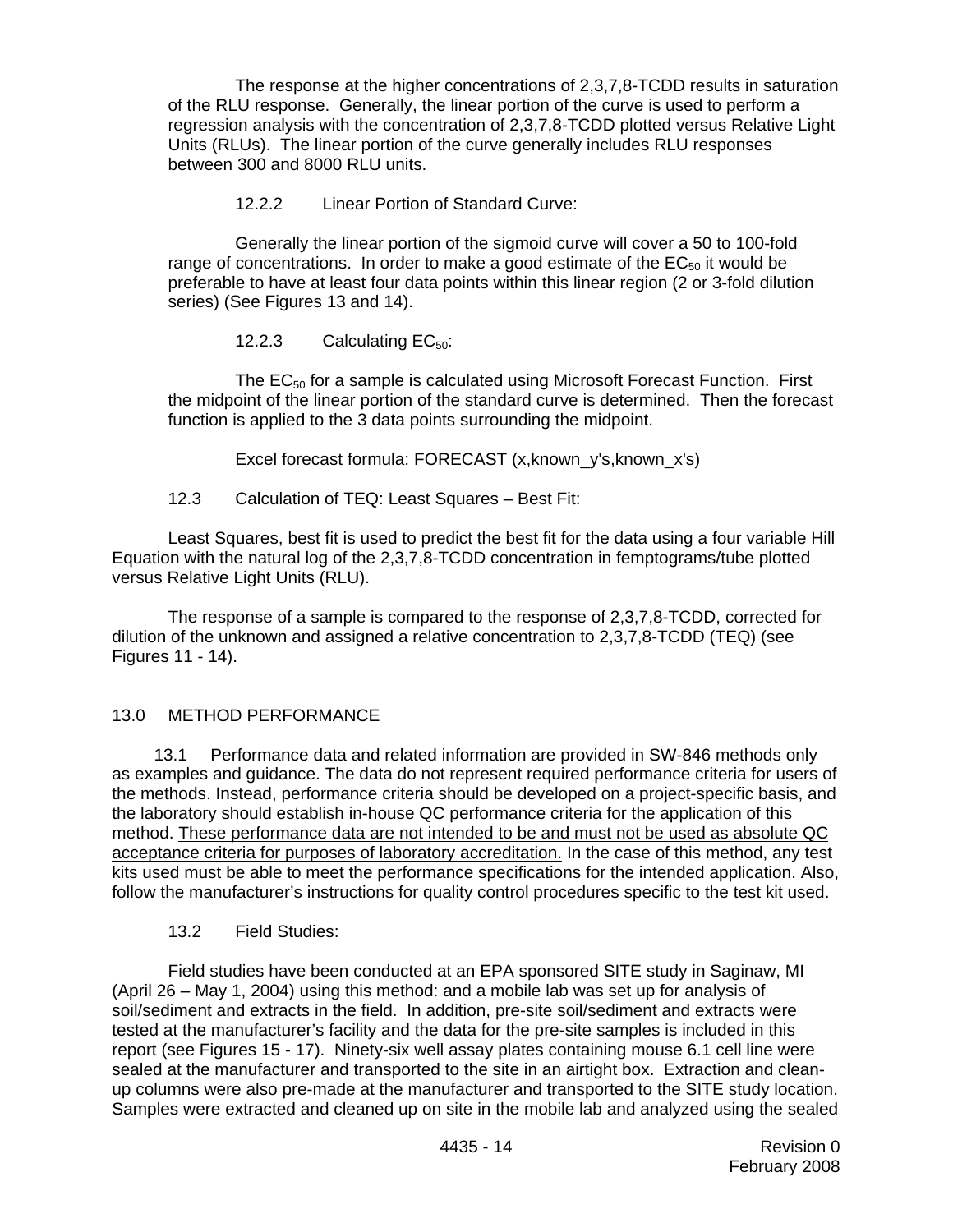plates produced at the manufacturer. The plates had been sealed for 7 days prior to use. An airtight box was used in the field to see if it could be used in place of a standard humidified  $CO<sub>2</sub>$ incubator. The analyst can breathe into the specially made valves giving the cells the gas concentrations needed, or use a 5%  $CO<sub>2</sub>$  tank if desired. The airtight box can then be placed in a 37°C water bath for 16-20 hours to control temperature during incubation. The comparison results between the airtight box and the incubator are included in this report (see Sec. 12 and Figure 17).

 13.3 This section demonstrates the correlation between this method and GCMS determinations. Figures 15 – 17 represent data from the EPA pre-SITE study samples. Figures 18 – 22 represent samples from the EPA, Waste Sites, and Asian Companies. Figure 23 represents the standard solutions from an international cross lab validation study. Figure 24 represents the Correlation Determination for all Sample Matrices.

 13.4 Figure 15 represents the dioxin / furan TEQ comparison of this method to GC/MS for soil samples for pre-field testing during the EPA SITE field study. These samples were processed in March of 2004 using the screening technique with a surrogate recovery. These TEQs were calculated using the WHO 1997 REP values.

 13.5 Figure 16 represents the PCB TEQ comparison from this method to GC/MS for soil samples for pre-field testing during the EPA SITE field study. These samples were processed in March of 2004 using the screening technique with a surrogate recovery. These TEQs were calculated using the WHO 1997 REP values.

 13.6 Figure 17 represents the dioxin/furan TEQ comparison of this method using the 37°C water jacketed incubator to the results obtained using an air tight chamber kept at 37°C for soil samples for pre-field testing during the EPA SITE field study. These samples were processed in March of 2004 using the screening technique with a surrogate recovery. These TEQs were calculated using the WHO 1997 REP values.

 13.7 Table 8 outlines the TEQ-pg/g for the soil samples for pre-field testing during the EPA SITE field study. This table represents the dioxin / furan TEQ comparison of this method using the  $37^{\circ}$ C water jacketed incubator to the results obtained using an air tight chamber kept at 37°C. These samples were processed in March of 2004 using the screening technique with a surrogate recovery. These TEQs were calculated using the WHO 1997 REP values.

 13.8 Figure 18 depicts the dioxin/furan TEQ correlation between this method and GC/MS for soil samples. The GC/MS data was generated by 3 different companies. Please see Appendix A (available from the manufacturer's website <http://www.dioxins.com/>) for the data table comparing data from this method to GC/MS for each individual sample and company. See Table 9 for individual sample data correlations.

 13.9 Figure 19 depicts the dioxin/furan TEQ correlation between this method and GC/MS for Ash samples. The GC/MS data was generated by3 different companies. Please see Appendix A (available from the manufacturer's website <http://www.dioxins.com/>) for the data table comparing data from this method to GC/MS for each individual sample and company. See Table 11 for individual sample data correlations.

 13.10 Figure 20 depicts the dioxin/furan TEQ correlation between this method and GC/MS for Exhaust extract samples. The GC/MS data was generated by 3 different companies. Please see Appendix A (available from the manufacturer's website <http://www.dioxins.com/>) for the data table comparing data from this method to GC/MS for each individual sample and company. See Table 13 for individual sample data correlations.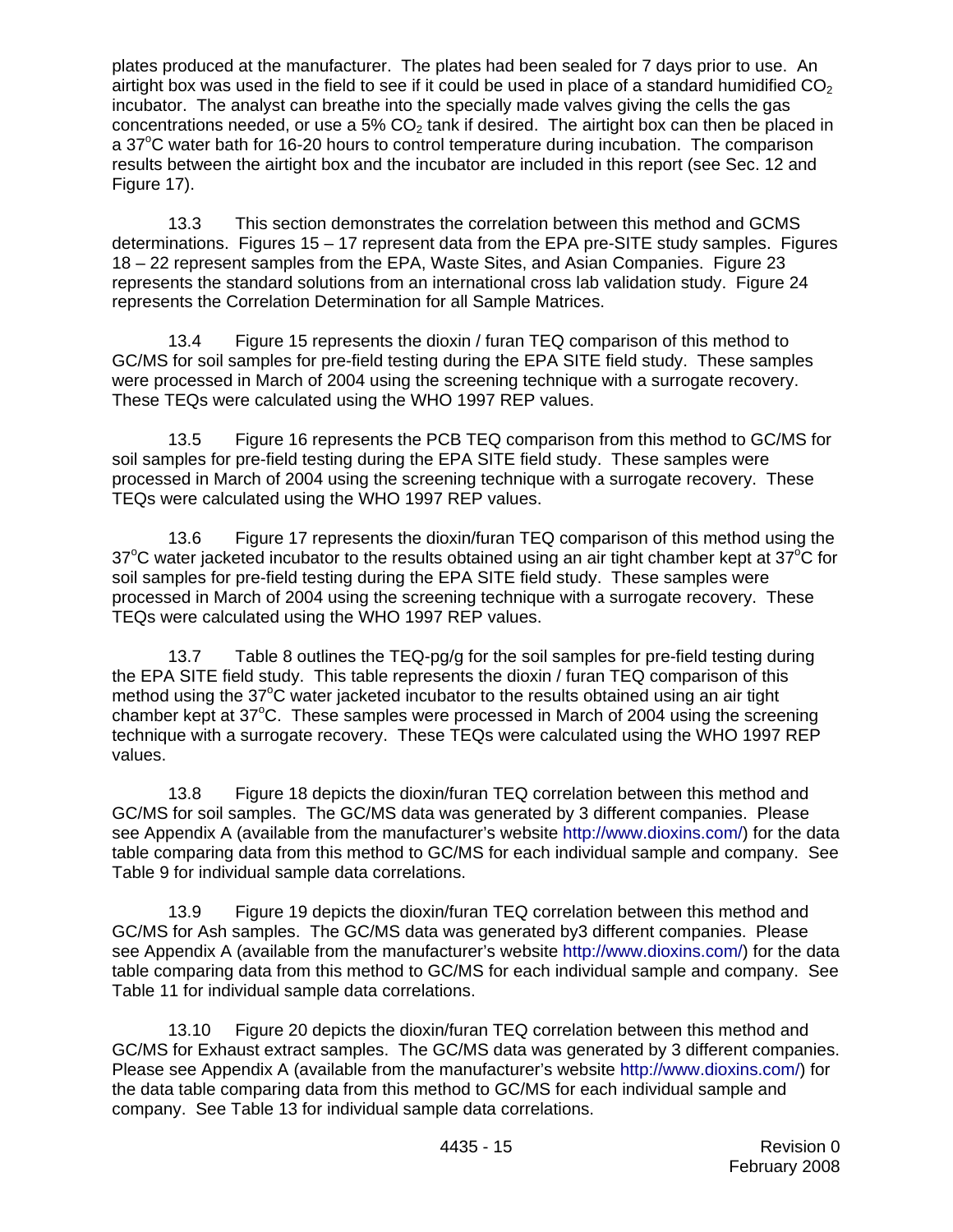13.11 Figure 21 depicts the dioxin/furan TEQ correlation between this method and GC/MS for Soil Extract samples. The GC/MS data was generated by 3 different companies. Please see Appendix A (available from the manufacturer's website <http://www.dioxins.com/>) for the data table comparing data from this method to GC/MS for each individual sample and company. See Table 10 for individual sample data correlations.

 13.12 Figure 22 depicts the dioxin/furan TEQ correlation between this method and GC/MS for Ash Extract samples. The GC/MS data was generated by3 different companies. Please see Appendix A (available from the manufacturer's website <http://www.dioxins.com/>) for the data table comparing data from this method to GC/MS for each individual sample and company. See Table 12 for individual sample data correlations.

 13.13 Figure 23 depicts the dioxin/furan TEQ correlation between this method and GC/MS for Standard Solution samples. The GC/MS data was generated by 3 different companies. Please see Appendix A (available from the manufacturer's website [http://www.dioxins.com/\)](http://www.dioxins.com/) for the data table comparing data from this method to GC/MS for each individual sample and company. See Table 14 for individual sample data correlations.

 13.14 Figure 24 depicts the dioxin/furan TEQ correlation between this method and GC/MS for all samples. This shows a high over all correlation between this method and GC/MS for all samples with an R<sup>2</sup> value of 0.9631. The GC/MS data was generated by 5 different companies. Please see Appendix A (available from the manufacturer's website [http://www.dioxins.com/\)](http://www.dioxins.com/) for the data table comparing data from this method to GC/MS for each individual sample and company. See Sec. 13.0, for individual sample data correlations.

 13.15 Table 9 depicts the Method 4435 dioxin/furan data results with the GC/MS results for all soil samples. See Figure 18 for the associated graph.

 13.16 Table 10 depicts the Method 4435 dioxin/furan data results with the GC/MS results for all Soil Extract samples. Extracts were part of a double-blinded study, in which the original sample weight was unknown. Original data generated using this method is shown as well as the adjusted data per 10 gram sample size. See Figure 21 for the associated graph.

 13.17 Table 11 depicts the Method 4435 dioxin/furan data results with the GC/MS results for all Ash samples. See Figure 19 for the associated graph.

 13.18 Table 12 depicts the Method 4435 dioxin/furan data results with the GC/MS results for all Ash Extract samples. Extracts were part of a double blinded, in which the original sample weight was unknown. Original data generated using this method is shown as well as the adjusted data per 10 gram sample size. See Figure 22 for the associated graph.

 13.19 Table 13 depicts the Method 4435 dioxin/furan data results with the GC/MS results for all Exhaust Extract samples. Extracts were part of a double blinded, in which the original sample weight and volume of air was unknown. Original data generated using this method is shown as well as the adjusted data per cubic meter. See Figure 20 for the associated graph.

 13.20 Table 14 depicts the Method 4435 dioxin/furan data results with the GC/MS results for all solution samples. See Figure 23 for the associated graph.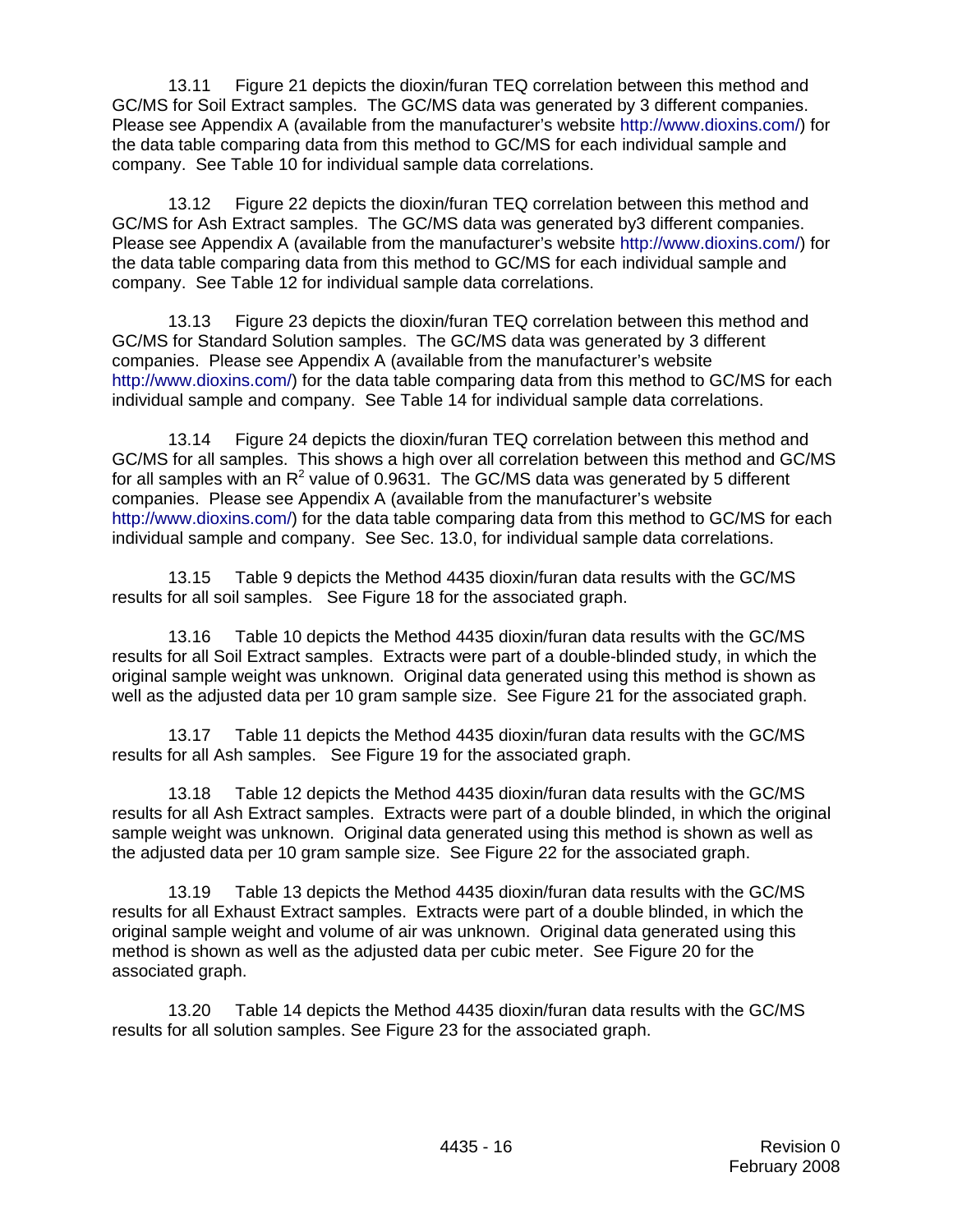#### 14.0 POLLUTION PREVENTION

 14.1 Pollution prevention encompasses any technique that reduces or eliminates the quantity and/or toxicity of waste at the point of generation. Numerous opportunities for pollution prevention exist in laboratory operations. The EPA has established a preferred hierarchy of environmental management techniques that places pollution prevention as the management option of first choice. Whenever feasible, laboratory personnel should use pollution prevention techniques to address their waste generation. When wastes cannot be feasibly reduced at the source, the Agency recommends recycling as the next best option.

 14.2 For information about pollution prevention that may be applicable to laboratories and research institutions consult *Less is Better: Laboratory Chemical Management for Waste Reduction* available from the American Chemical Society's Department of Government Relations and Science Policy, 1155 16th St., N.W. Washington, D.C. 20036, [http://www.acs.org.](http://www.acs.org/)

 14.3 This method is an analytical assay which does not produce any air pollution and minimal waste pollution. This method can be used and is currently used in remediation projects around the world to reduce both air and ground pollution. This is done through monitoring and testing sites suspected of being contaminated with dioxin like compounds. GLP and OSHA guidelines are followed at all times to prevent any pollution of the environment.

 14.4 This method produces minimal waste. This waste is contained in biohazard containers and disposed of in compliance with all state, local and federal regulations. The method is also used in projects around the world to manage waste problems. Samples heading for a waste site can be tested for dioxin like compounds prior to disposal to determine if any further processing needs to be done before disposal. GLP and OSHA guidelines are followed at all times when performing this method to prevent any pollution of the environment.

# 15.0 WASTE MANAGEMENT

 The Environmental Protection Agency requires that laboratory waste management practices be conducted consistent with all applicable rules and regulations. The Agency urges laboratories to protect the air, water, and land by minimizing and controlling all releases from hoods and bench operations, complying with the letter and spirit of any sewer discharge permits and regulations, and by complying with all solid and hazardous waste regulations, particularly the hazardous waste identification rules and land disposal restrictions. For further information on waste management, consult *The Waste Management Manual for Laboratory Personnel*  available from the American Chemical Society at the address listed in Sec. 14.2.

#### 16.0 REFERENCES

- 1. Arrieta, D. E., Ontiveros, C., Denison, M.S., and Washburn, B.S. (2000). "Ah Receptor Mediated Effects of Particulate Organic Extracts from the Paso Del Morte Airshed Along the U.S. - Mexico Border." Organohalogen Compounds 45: 212 - 215.
- 2. Behnisch, P. A., Allen, R., Anderson, J., Brouwer, A., Brown, D., Campbell, T.C., Goeyens, L., Harrison, R.O., Hoogenboom, R., Overmeire, I.V., Traag, W., and Malisch, R. (2001). "Harmonised Quality Criteria for Chemical and Bioassays Analyses of PCDDs/PCDFs in Feed and Food Part 2: General Considerations, Bioassay Methods." Organohalogen Compounds 45.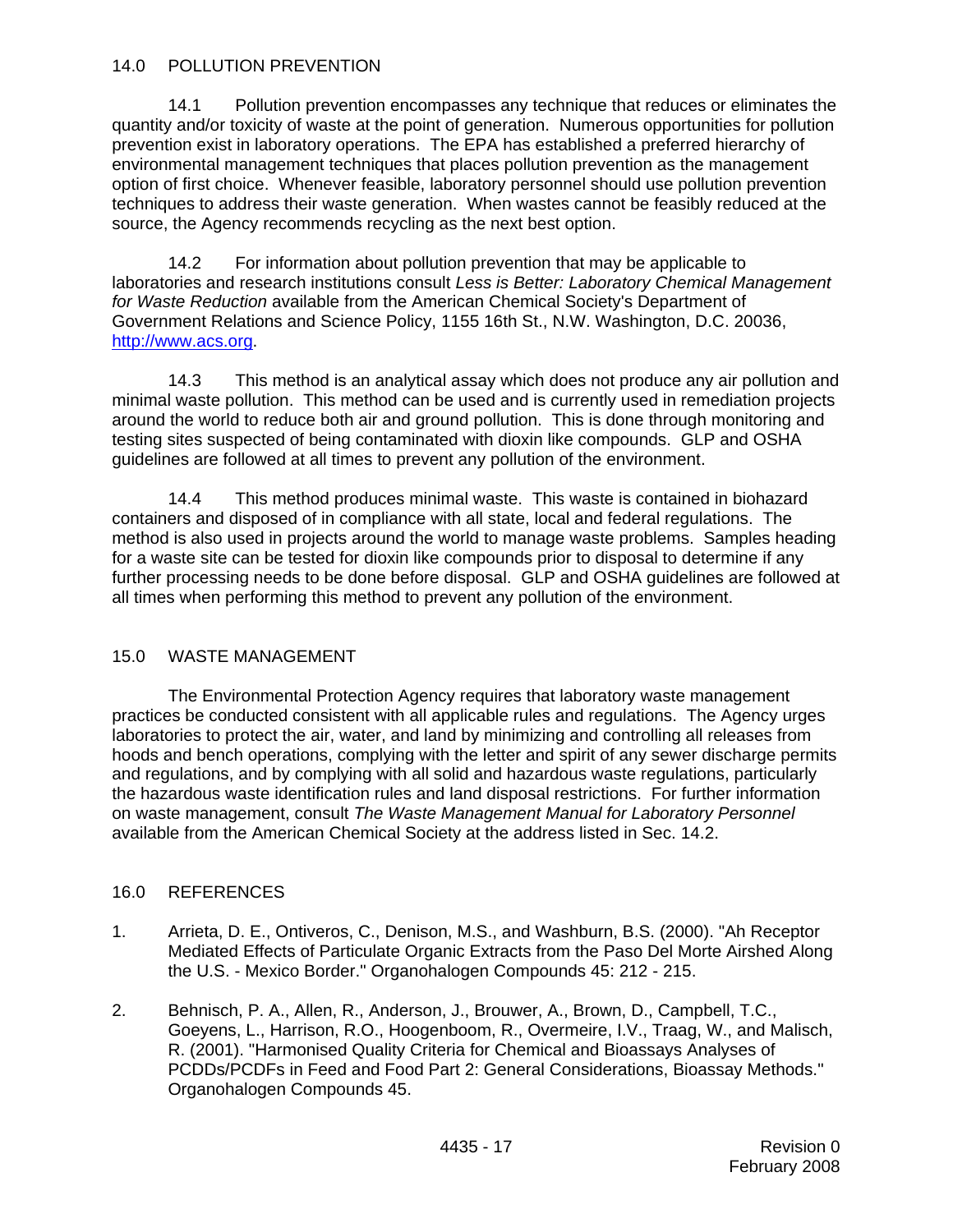- 3. Brown, D. J., M. D. Chu, et al. (2001). "Determination of REP Values for the CALUX bioassay and comparison to the WHO TEF Values." Organohalogen Compounds 53: 211- 214.
- 4. Brown, D. J., Goeyens, L., Van Overmeire, I., Chu, M., Murata, H., and Clark, G.C. (2001). "Quality control criteria implemented for monitoring the CALUX bioassay." Organohalogen Compounds 54: 32-35.
- 5. Brown, D. J., Kishimoto, Y., Ikeno, O., Chu, M., Nomura, J., Murakami, T., and Murata, H. (2000). "Validation Study for the use of the Dioxin Responsive CALUX Assay for Analysis of Japanese Ash and Soil Samples." Organohalogen Compounds 45: 200-203.
- 6. Brown, D. J., Nakamura, M., Chu, M.D., Denison, M.S., Murata, H., and Clark, G.C. (2002). "Recovery determinations for bioassay analysis: Condierations and results." Organohalogen Compounds 58: 357-360.
- 7. Brown, D. J., Van Overmeire, I., Goeyens, L., Chu, M.D., Denison, M.S., and Clark, G.C. (2002). "Elimination of interfering compounds in preparation for analysis by an Ah receptor based bioassay." Organohalogen Compounds 58: 401-404.
- 8. Clark, G., V. Garry, et al. (2002). "Relationships between exposure to dioxin-like chemicals, testosterone levels, and sex of the children of pesticide applicators." Organohalogen Compounds 56: 73-76.
- 9. Clark, G. C., Brown, D.J., Seidel, S.D., Phelan, D., Denison, M.S. (1999). "Characterization of the CALUX and GRAB bioassays for sensitivity and specificity in detection of phamacological agents that activate the Ah Receptor signaling system." Organohalogen Compounds 42: 309-312.
- 10. Clark, G. C., Chu, M., Touati, D., Rayfield, B., Stone, J., Cooke, M. (1999). "A Novel Low-Cost Air Sampling Device (AmbStack Sampler) and Detection System (CALUX Bioassay) for Measuring Air Emissions of Dioxin, Furan, and PCB on a TEQ Basis Tested With a Model Industrial Boiler." Organohalogen Compounds 42: 309-312.
- 11. Denison, M. S., Nagy, S.R., Clark, G.C., Chu, M., Brown, D.J., Murata, H., Shan, G., Sanborn, J.R., and Hammock, B.D. (2001). "Bioanalytical approaches for the Detection of Dioxin and Related Halogenated Aromatic Hydrocarbons." Organohalogen Compounds 45.
- 12. Denison, M. S., Seidel, S.D., Ziccardi, M., Rogers, W.J., Brown, D.J., and Clark, G.C. (1999). "Ah receptor-based bioassays for dioxins and related chemicals: Applications and limitations." Organohalogen Compounds 40: 27-30.
- 13. Denison, M.S., Zhao, B., Baston, D.S., Clark, G.C., Murata, H. and Han, D.-H. (2004) Recombinant Cell Bioassay Systems for the Detection and Relative Quantitation of Halogenated Dioxins and Related Chemicals, Talanta 63: 1123-1133.
- 14. Denison, M.S. Nagy, S.R., Ziccardi, M., Clark, G.C., Chu, M., Brown, D.J., Shan, G., Sugawara, Y., Shirley J. Gee, S.J., James Sanborn, J. and Hammock, B.D. (2002) Bioanalytical approaches for the detection of dioxin and related halogenated aromatic hydrocarbons, in: Technology-Driven Biomarkers Development and Application in Environmentally-Associated Diseases, Wilson, D. and W. Suk, W., eds., pp. 483-494, Lewis Press, Boca Raton, FL.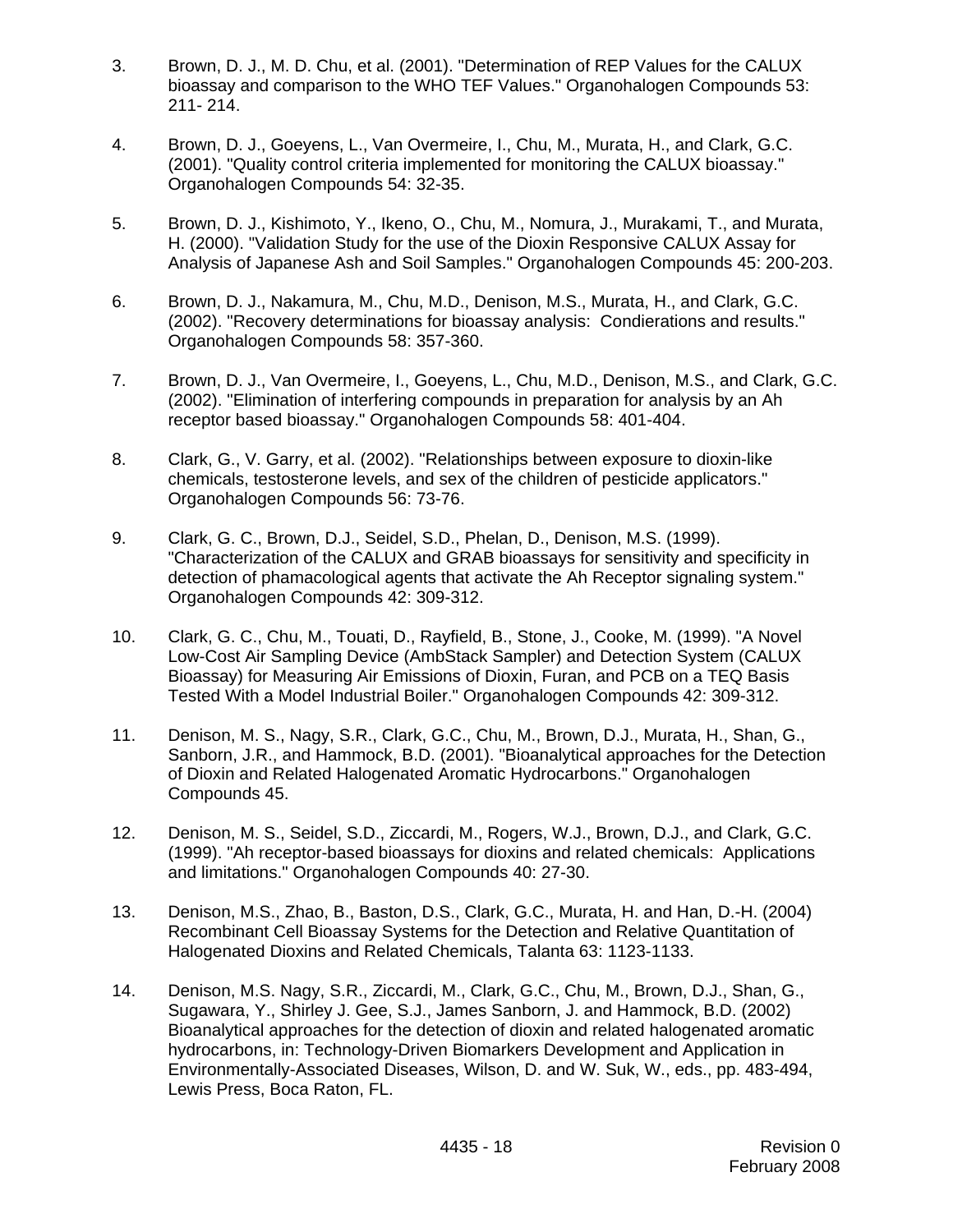- 15. Garrison, P.M., Tullis, K., Aarts, J.M.M.J.G., Brouwer, A. and Giesy, J.P. and Denison, M.S. (1996) Species-specific recombinant cell lines as bioassay systems for the detection of 2,3,7,8-tetrachlorodibenzo-p-dioxin-like chemicals, Fund. Appl. Toxicol. 30, 194-203.
- 16. Han, D.-H., Nagy, S.R. and Denison, M.S. (2004) Comparison of recombinant cell Bioassays for the detection of Ah receptor agonists, Biofactors 20, 11-22.
- 17. Han, D., Nagy, S.R., and Denison, M.S. (2002). "Recombinant cell lines for the detection of dioxins and Ah Receptor ligands- Not all assays are created equal." Organohalogen Compounds 58: 421-424.
- 18. Hoogenboom, R., Portier, L., Ontenk, C., Polman, T., Hamers, A., and Traag, W. (2000). "Determination of Dioxins and Planar PCBs in Fish Using the GC/MS and CALUX Bioassay." Organohalogen Compounds 45: 180 - 184.
- 19. Hooper, K., G. Clark, et al. (2002). "Using the CALUX Assay to select high-TCDD mothers in Southern Kazakhstan and map time-course of TCDD elimination via breast milk." Organohalogen Compounds 58: 377-380.
- 20. Hooper, K., Hayward, D., Anderson, M., Farland, W., Lucier, G., Clark, G. (2000). "CALUX results correlate with GC/MS/MS data from Kazakhstan breast milk samples." Organohalogen Compounds 45: 236-239.
- 21. Huwe, J. K., Clark, G., Chu, A., and Garry, V. (2003). "CALUX and High Resolution GC/MS Analysis of Dioxin-Like Compounds in Chlorophenoxy Pesticide Formulations." Organohalogen Compounds 60 - 65.
- 22. Kayama, F., Hammatsu, A., Sagisaka, K., Brown, D., Clark, G., and Suzuki, T. (2001). "CALUX assay is applicable to human epidemiological studies." Organohalogen Compounds 54: 48-50.
- 23. Kayama, F., Horiguchi, H., Kunisue, T., Tanabe, S., Fukatsu, H., Yamazaki, N., Nakamura, M., Yabushita, H., Fujino, J., and Clark, G. (2003). "Dioxin and Organochlorine Pesticide Concentrations of Breast Milk in China and Japan." Organohalogen Compounds 60 -65.
- 24. Kayama, F., Horiguchi, H., Oguma, E., Fujino, J., Yabushita, H., Brown, D., Clark, G. (2002). "Regional differences of blood dioxins and organchlorine pesticides concentrations of Japanese female farmers.-Application of CALUX assay for epidemiological study-." Organohalogen Compounds 55: 275-278.
- 25. Nakamura T, Nakamura M, Suzuki S, Takahashi M, Fujino J, Yabushita H, Yamamoto T, Brown DJ, Nakai K, Satoh H (2002)" A COMPARATIVE ANALYSIS OF CERTIFIED ENVIRONMENTAL REFERENCE MATERIALS USING CALUXTM ASSAY AND HIGH RESOLUTION GC/MS". Organohalogen Compounds 58: 381-384.
- 26. Overmeire, I. V., Carbonnelle, S., Loco, J.V., Roos, P., Brown, D., Chu, M., Clark, G., and Goeyens, L. (2002). "Validation of the CALUX Bioassay: Quantitative Screening Approach." Organohalogen Compounds 58: 353 - 356.
- 27. Overmeire, I. V., Chu, M., Brown, D., Clark, G., Carbonnelle, S. and Goeyens, L. (2001). "Application of the CALUX Bioassay for the Determination of Low TEQ Values in Milk Samples." Organohalogen Compounds 45.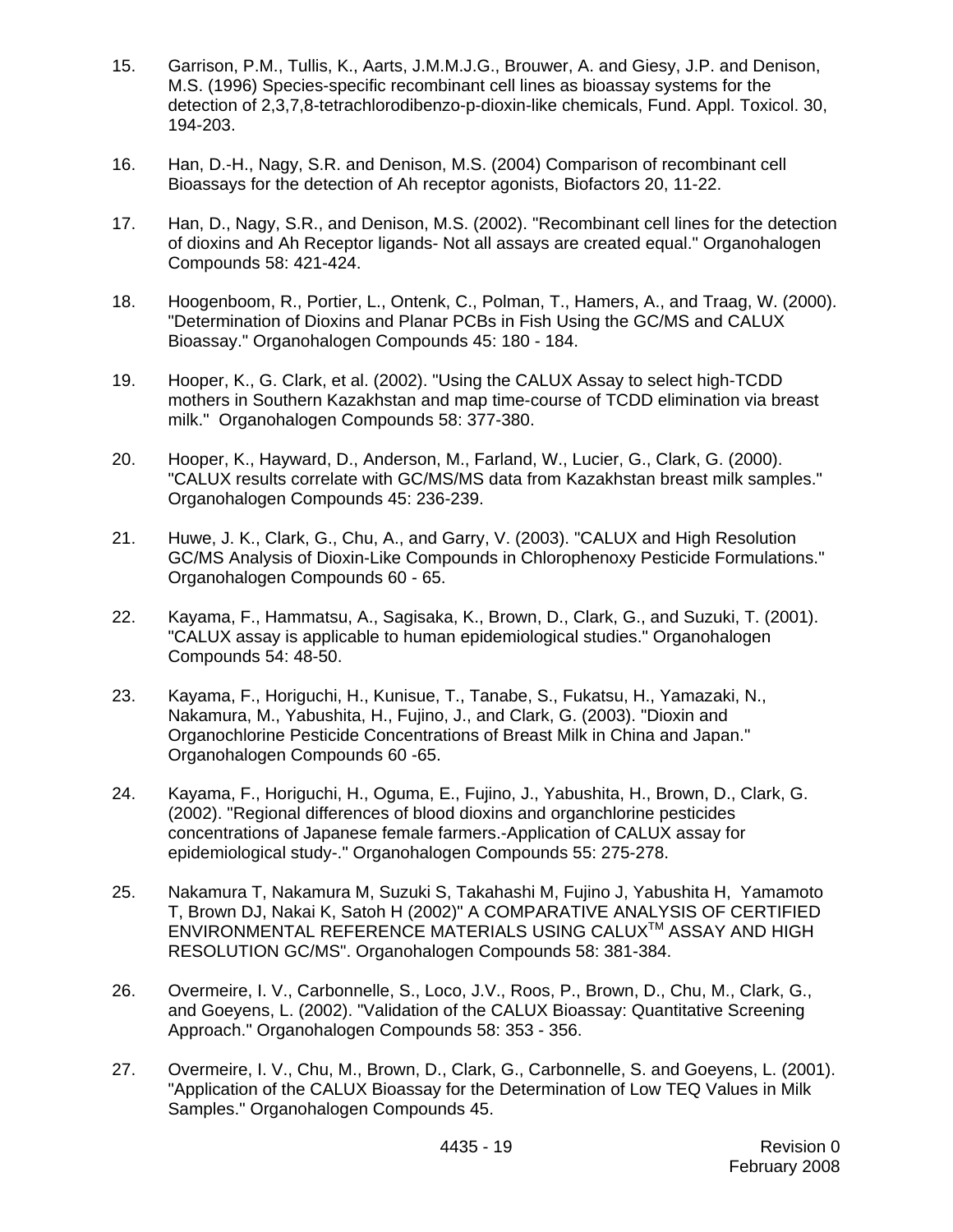- 28. Overmeire, I. V., Goeyens, L., Beernaert, H., Srebrink, S., De Poorter, G., Baeyens, W., Clark, G., Chu, M., Chu, A., Chu, D., Morris, R., and Brown, D. (2000). "A Comparitive Study of GC-HRMS and CALUX TEQ Determinations in Food Samples by the Belgian Federal Ministries of Public Health and Agriculture." Organohalogen Compounds 45: 196 - 200.
- 29. Pence, L. M., Archer, J.C., Bluhm, Earnheart, C., Clark, G., Chu, A., Lovell, R., and Eckert, J. (2003). "Inter-Laboratory CALUX Comparison Data at Low Levels with Traditional GC-HRMS Confirmations." Organohalogen Compounds 60 - 65.
- 30. Shaw, S. D., Brenner, D., Mahaffey, C.A., Guise, S.D., Perkins, C.R., Denison, M.S., and Waring, G.T. (2003). "Persistent Organic Pollutants (POPs) and Immune Function in US Atlantic Coast Harbor Seals." Organohalogen Compounds 60 - 65.
- 31. Warner M., E., B., Patterson, D.G., Clark, G., Turner, W.E., Bonsignore, L., Mocarelli, P., and Gerthoux, P.M. (2003). "Comparison of the CALUX Bioassay and ID-HRGC/HRMS as Measures of Dioxin Toxic Equivalents in Serum." Organohalogen Compounds 60 - 65.
- 32. Windal, I., Schroijen, C., Wouwe, N.V., Carbonnelle, S., Overmeire, I.V., Brown, D., Clark, G., Baeyens, W., and Goeyens, L. (2003). "Non Additive Interactions in CALUX." Organohalogen Compounds 60 - 65.
- 33. Windal, I., I. Van Overmeire, et al. (2002). "Variables that affect TEQ determinations by CALUX and GC-HRMS." Organohalogen Compounds 58: 389-392.
- 34. Ziccardi, M.H., Gardner, I.A. and Denison, M.S. (2002) Application of the luciferase recombinant cell culture bioassay system for the analysis of polycyclic aromatic hydrocarbons, Environ. Toxicol. & Chem. 21, 2027-2033.
- 35. Windal, I., Dennison, M. S, Birnbaum L. S., Van Wouwe, N., Baeyens, W. Goeyens L. (2005). "Chemically Activated Luciferase Gene Expression (CALUX) Cell Bioassay Analysis for the Estimation of Doxin-Like Activity: Critical Parameters of the CALUX Procedure that Impact Assay Results, Environ." Sci. Technol., *3,* 7357-7364.
- 36. Behnisch, P.A., Hosoe, K., Sakai, S-i. (2003). "Brominated dioxin-like compounds in vitro assessment in comparison to classical dioxin-like compounds and other polyaromatic compounds." Environment International *29*, 861-877.
- 37. Schroijen, C.,Windal, I., Goeyens, L, Baeyens, W. (2004). "Study of the interference problems of dioxin-like chemicals with the bio-analytical method CALUX." Talanta 63, 1261-1268.
- 38. Van den Berg et al (2006). "The 2005 World Health Organization Reevaluation of Human and Mammalian Toxic Equivalency Factors for Dioxins and Dioxin-Like Compounds." Toxicological Sciences 93(2):223-241.
- 39. Brown, D.J., Orelien, J., Gordon, J.D., Chu, A.C., Chu, M.D., Nakamura, M., Handa, H., Kayama, F., Denison, M.S., and Clark, G.C. (2007) "Mathematical Model Developed for Environmental Samples: Prediction of GC/MS Dioxin TEQ from XDS-CALUX Bioassay Data," accepted Environmental Science and Technology Nov. 2007.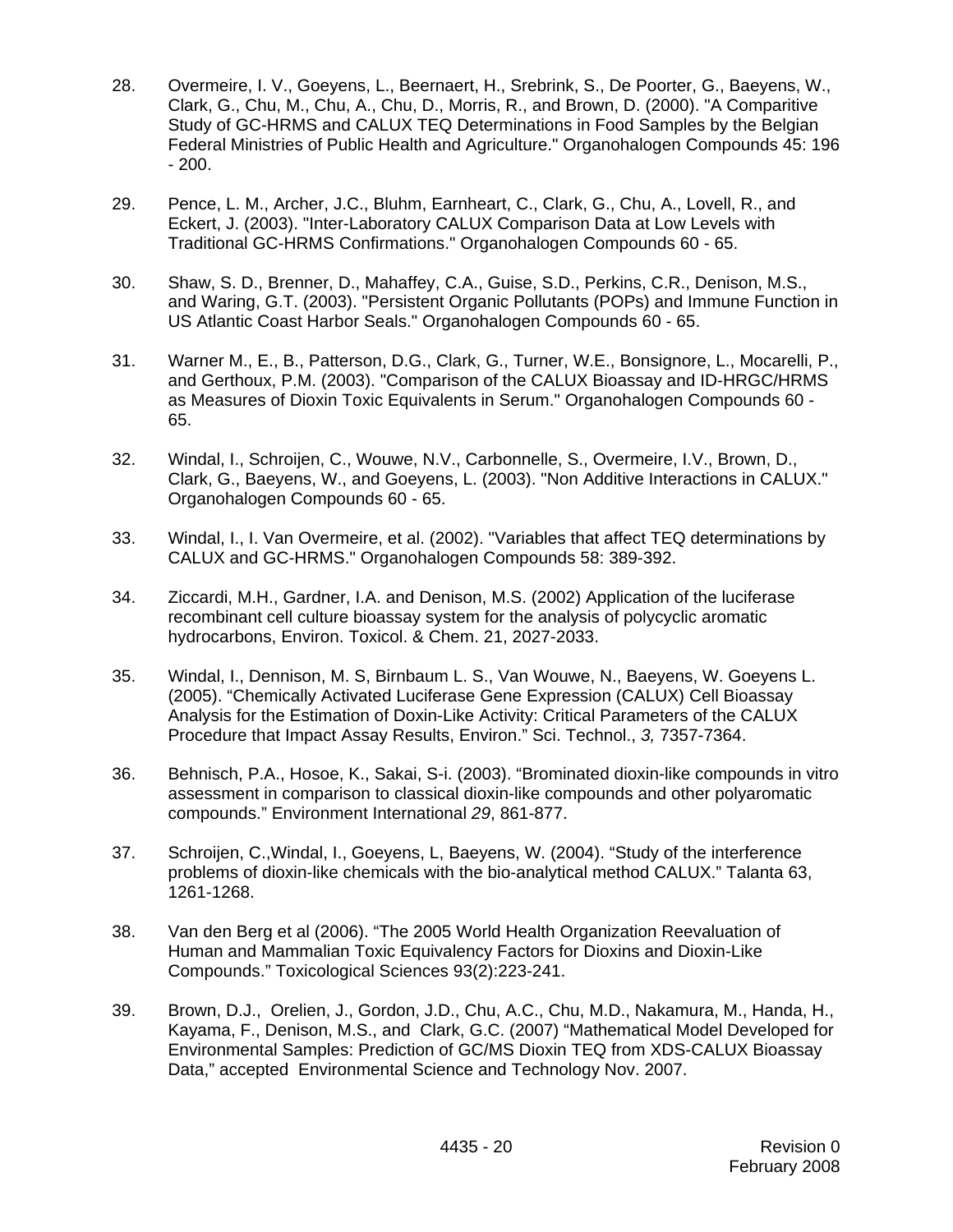- 40. USEPA, "Report on the Comparison of Cell Based Assays with Mass Spectrometry Methods for the Analysis of PCDDs/PCDFs and PCBs in Biosolids. U.S. EPA Report from the Office of Water and Office of Science and Technology, Engineering and Analysis Division on Biosolids, June 2002.
- 41. U.S. patent # 5,854,010
- 42. U.S. Patent # 6,720,431
- 17.0 TABLES, DIAGRAMS, FLOW CHARTS, AND VALIDATION DATA

The following pages contain the tables and figures referenced by this method.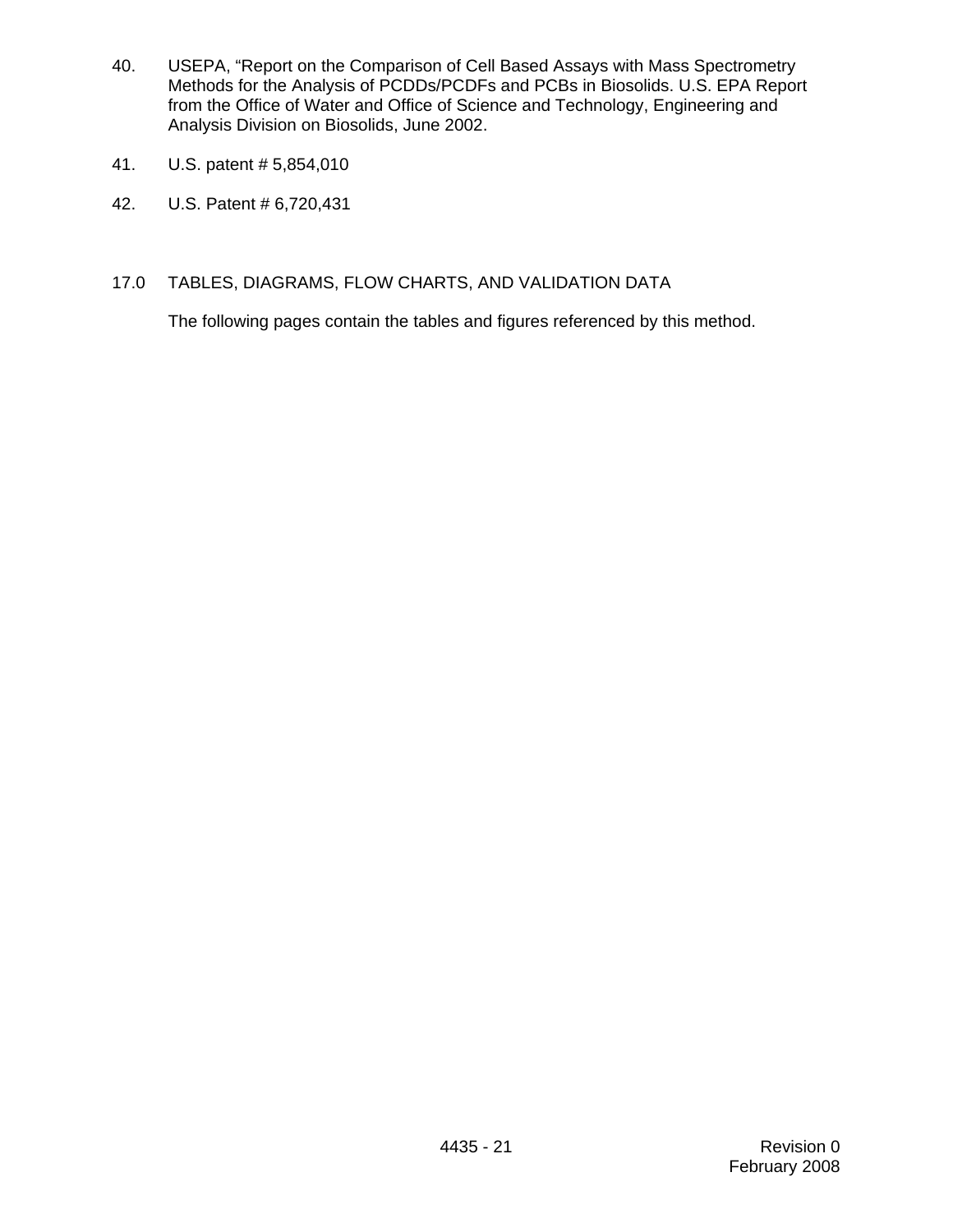# WHO TEF AND METHOD 4435 REP VALUES

| Compound       | <b>WHO TEF</b> | <b>CALUX REP</b>            | <b>REP Range</b>   |
|----------------|----------------|-----------------------------|--------------------|
|                |                | <b>Based on EC50 Values</b> | (EC20 - EC50)      |
| <b>Dioxins</b> |                |                             |                    |
| <b>TCDD</b>    | $\mathbf{1}$   | $1.00 + - 0.01$             |                    |
| 12378-PeCDD    | $\mathbf{1}$   | $0.73 + -0.10$              | 0.44 to 1.02       |
| 123478-HxCDD   | 0.1            | $0.075 + - 0.014$           | 0.034 to 0.137     |
| 123678-HxCDD   | 0.1            | $0.098 + - 0.017$           | 0.043 to 0.183     |
| 123789-HxCDD   | 0.1            | $0.061 + - 0.012$           | 0.028 to 0.114     |
| 1234678-HpCDD  | 0.01           | $0.031 + - 0.008$           | 0.015 to 0.058     |
| <b>OCDD</b>    | 0.0001         | $0.00034 +/- 0.00008$       | 0.00025 to 0.00049 |
| Furans         |                |                             |                    |
| 2378-TCDF      | 0.1            | $0.067 + - 0.010$           | 0.040 to 0.104     |
| 12378-PeCDF    | 0.05           | $0.14 + - 0.04$             | $0.14$ to $0.15$   |
| 23478-PeCDF    | 0.5            | $0.58 + -0.08$              | 0.37 to 0.78       |
| 123478-HxCDF   | 0.1            | $0.13 + -0.02$              | $0.07$ to $0.20$   |
| 123678-HxCDF   | 0.1            | $0.14 + - 0.03$             | $0.10$ to $0.19$   |
| 123789-HxCDF   | 0.1            | $0.11 + - 0.02$             | $0.05$ to $0.18$   |
| 234678-HxCDF   | 0.1            | $0.31 + -0.06$              | 0.31 to 0.31       |
| 1234678-HpCDF  | 0.01           | $0.024 + - 0.007$           | 0.019 to 0.031     |
| 1234789-HpCDF  | 0.01           | $0.044 + (-0.010)$          | 0.032 to 0.059     |
| <b>OCDF</b>    | 0.0001         | $0.0016 +/- 0.0005$         | 0.0003 to 0.0058   |
| <b>PCBs</b>    |                |                             |                    |
| <b>PCB 77</b>  | 0.0005         | $0.0014 +/- 0.0004$         | 0.0012 to 0.0017   |
| <b>PCB 81</b>  | 0.0001         | $0.0045 + - 0.0012$         | 0.0022 to 0.0085   |
| <b>PCB 114</b> | 0.0005         | $0.00014 +/- 0.00002$       | 0.00014 to 0.00017 |
| <b>PCB 126</b> | 0.1            | $0.038 + - 0.007$           | 0.037 to 0.042     |
| <b>PCB 156</b> | 0.0005         | $0.00014 +/- 0.00002$       | 0.00013 to 0.00019 |
| <b>PCB 169</b> | 0.01           | $0.0011 +/- 0.0003$         | 0.0007 to 0.0017   |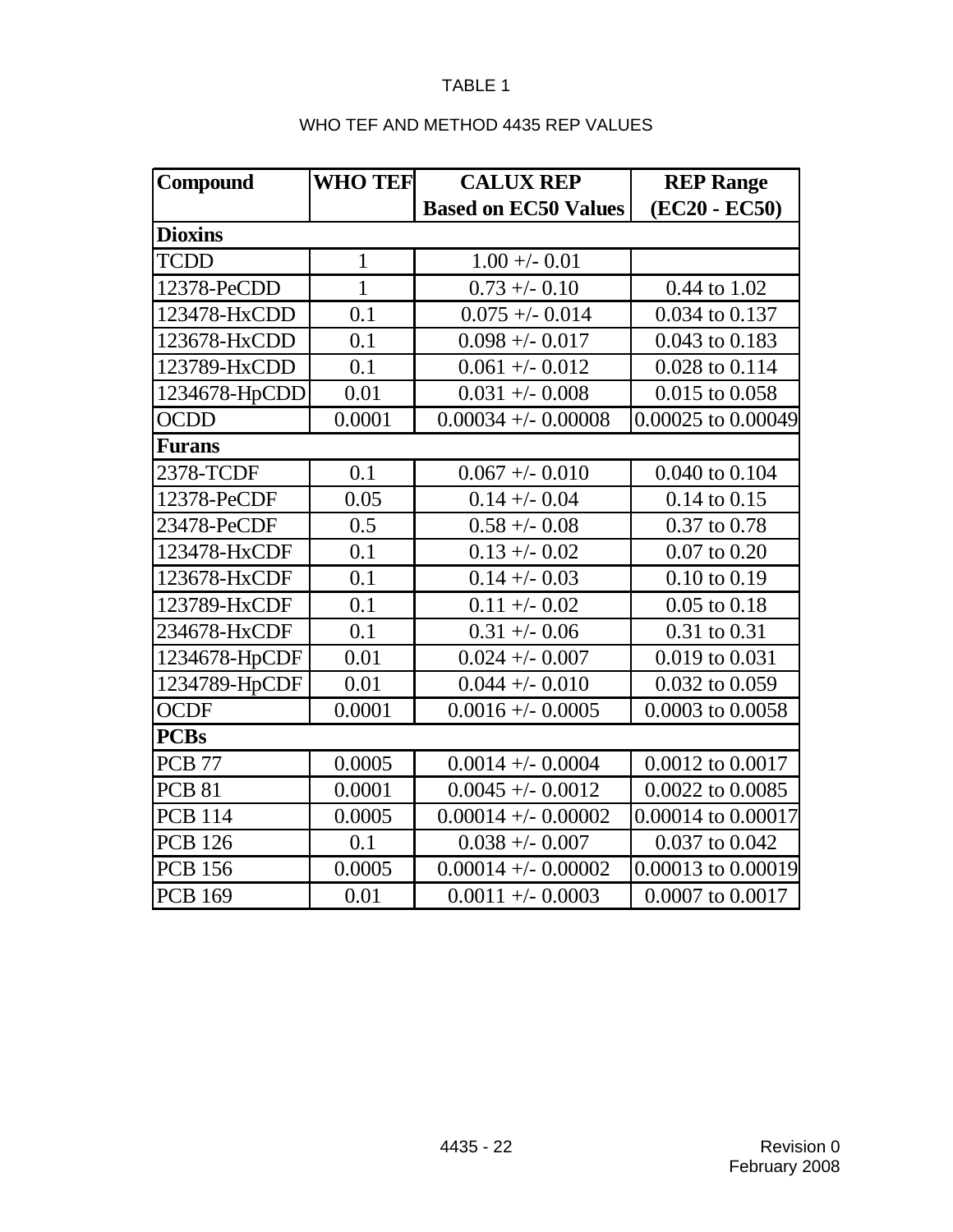# CHEMICAL INTERFERENCES

| Compound               | Acid silica only | Dioxin fraction | <b>PCB</b> fraction |
|------------------------|------------------|-----------------|---------------------|
|                        | % Recovery       | % Recovery      | % Recovery          |
| benzo(a)pyrene         | 0.002%           | 0.02%           | <b>ND</b>           |
| chrysene               | 28%              | 0.2%            | <b>ND</b>           |
| acenaphthylene         | <b>ND</b>        | 0.2%            | <b>ND</b>           |
| benzo(a)anthracene     | 0.05%            | 0.005%          | ND                  |
| benzo(b)fluoranthene   | 26%              | 5.7%            | $< 0.001\%$         |
| benzo(k)fluoranthene   | $< 0.001\%$      | $< 0.001\%$     | ND.                 |
| creosote               | <b>ND</b>        | <b>ND</b>       | ND.                 |
| p-cresol               | <b>ND</b>        | ND              | ND.                 |
| dibenzo(a,h)anthracene | $< 0.001\%$      | <b>ND</b>       | ND.                 |
| 1,2-diphenylhydrazine  | <b>ND</b>        | ND.             | <b>ND</b>           |
| Fluorene               | <b>ND</b>        | <b>ND</b>       | <b>ND</b>           |
| ideno(1,2,3 cd)pyrene  | 0.6%             | 2.5%            | 0.005%              |
| perylene               | <b>ND</b>        | <b>ND</b>       | <b>ND</b>           |
| 2-phenylindole         | <b>ND</b>        | <b>ND</b>       | <b>ND</b>           |
| o-cresol               | <b>ND</b>        | <b>ND</b>       | <b>ND</b>           |
| tryptamine             | <b>ND</b>        | <b>ND</b>       | 3%                  |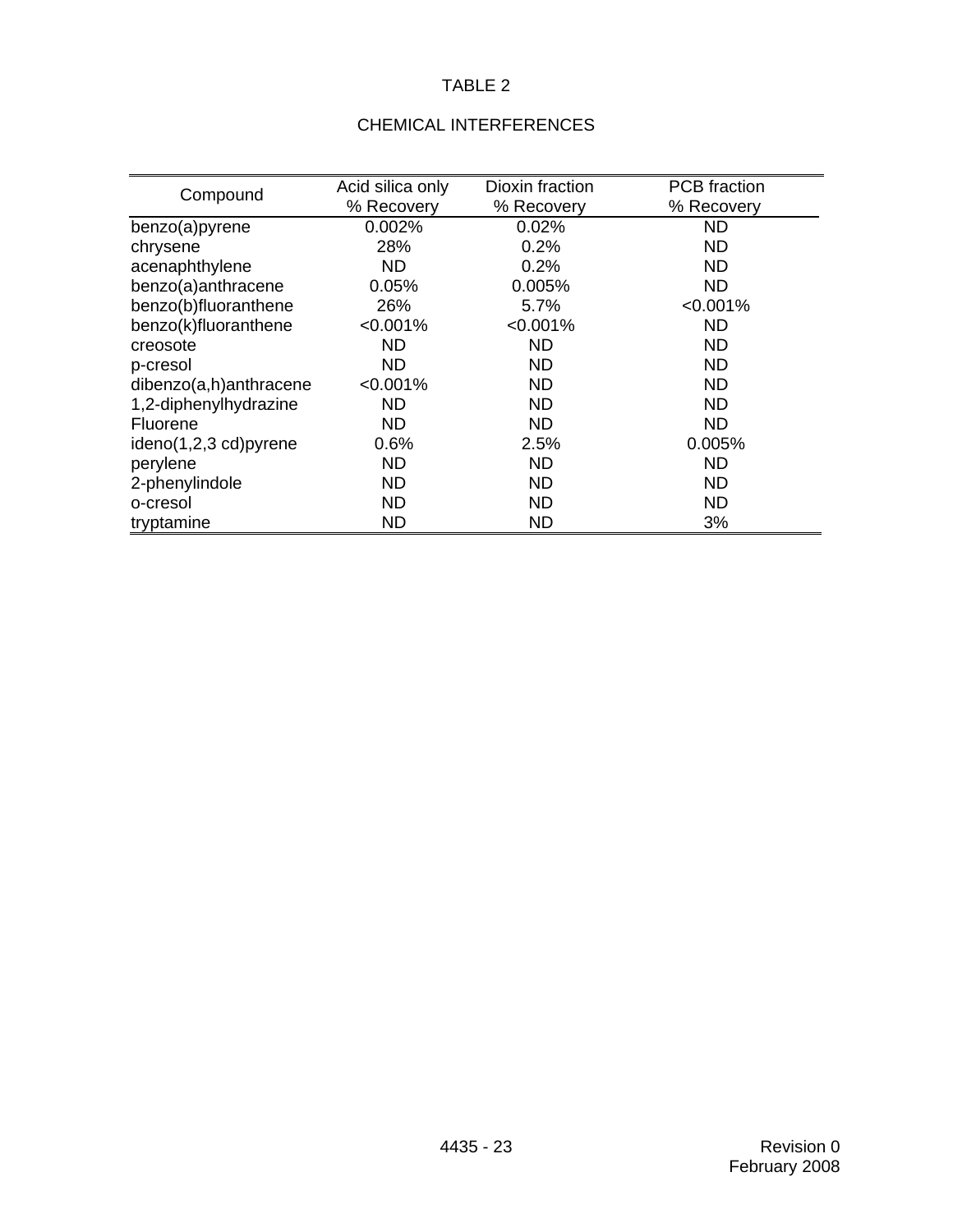# RECOMMENDED EQUIPMENT AND SUPPLIES

| <b>Supply</b>                                      |                     |             |                     |
|----------------------------------------------------|---------------------|-------------|---------------------|
| <b>Item</b>                                        | <b>Supplier</b>     | Cat#        | <b>Substitution</b> |
| Micropipettor, 0.5-10 µL range                     | <b>VWR</b>          | 40000-200   | or equivalent       |
| Micropipetor 2-20 ml range                         | <b>VWR</b>          | 40000-202   | or equivalent       |
| Micropipettor, 20-200 µL range                     | <b>VWR</b>          | 40000-204   | or equivalent       |
| Micropipetor $100 - 1000$ ml range                 | <b>VWR</b>          | 40000-208   | or equivalent       |
| Multipipettor, repeating - syringe type            | Fisher              | 21-380-8    | or equivalent       |
| EDP2, 10-100ul Electronic Pipette                  | <b>VWR</b>          | E2-100 EDP2 | or equivalent       |
| Drummond diaphragm pipettor                        | <b>VWR</b>          | 53498-708   | or equivalent       |
| 10 ml pippet tips                                  | Denville Scientific | P-1095-CP   | or equivalent       |
| 200 ml pippet tips                                 | Denville Scientific | P4114       | or equivalent       |
| 1000 ml pippet tips                                | Denville Scientific | P4026       | or equivalent       |
| 1.0 ml multipipettor syringes, case of 100         | Fisher              | 21-381-337  | or equivalent       |
| 10.0 ml multipipettor syringes, case of 100        | Fisher              | 21-381-340  | or equivalent       |
| 10 ml sterile pipettes, plastic, case of 200       | Denville Scientific | P1096-CP    | or equivalent       |
| 10 ml graduated glass pippets                      | <b>VWR</b>          | 53283-776   | or equivalent       |
| 25 cm2 Tisue Culture Flasks                        | <b>VWR</b>          | 15708-096   | or equivalent       |
| 75 cm2 Tissue Culture Flasks                       | <b>VWR</b>          | 29186-080   | or equivalent       |
| scintillation vials, case of 500                   | Fisher              | 03-340-129  | or equivalent       |
| scintillation vial caps, teflon liner, case of 500 | Fisher              | 03-340-131  | or equivalent       |
| 25 ml drying tubes, case of 100                    | <b>VWR</b>          | 17453-142   | or equivalent       |
| 10 ml drying tubes, case of 200                    | <b>VWR</b>          | 17453-140   | or equivalent       |
| 13 x 100 mm Test Tubes                             | <b>VWR</b>          | 60825-414   | or equivalent       |
| 16 x 125mm Test Tubes                              | <b>VWR</b>          | 60825-630   | or equivalent       |
| 50 ml centrifuge Tubes                             | <b>VWR</b>          | 21020-695   | or equivalent       |
| 15 ml plastic centrifuge tubes, sterile            | Denville            | $C-1018$    | or equivalent       |
| 50 ml plastic centri. Tubes                        | <b>VWR</b>          | 21008-951   | or equivalent       |
| 13mm test tube racks                               | Fisher              | 14-809-22   | or equivalent       |
| 13mm test tube racks for dosing                    | Fisher              | 14-810-54A  | or equivalent       |
| 16 mm test tube racks                              | Fisher              | 14-809-24   | or equivalent       |
| 50 ml test tube racks                              | Fisher              | 14-809-28   | or equivalent       |
| 9" Pasteur pipettes                                | <b>VWR</b>          | 53283-915   | or equivalent       |
| pipette bulbs, 2 ml capacity, pack of 72           | <b>VWR</b>          | 56311-062   | or equivalent       |
| 96 well plates                                     | <b>VWR</b>          | 29444-010   | or equivalent       |
| <b>Backing Tape</b>                                | Perkin Elmer        | 6005199     | or equivalent       |
| latex gloves                                       | Marsh Bio           | L6003PF     | or equivalent       |
| glass wool, 8 micron                               | Fisher              | 11-388      | or equivalent       |
| Benchtop paper, 2 rolls of 20" x 300"              | <b>VWR</b>          | 14672-200   | or equivalent       |
| Tubing 12mm, CS-25lb                               | <b>VWR</b>          | 32814-227   | or equivalent       |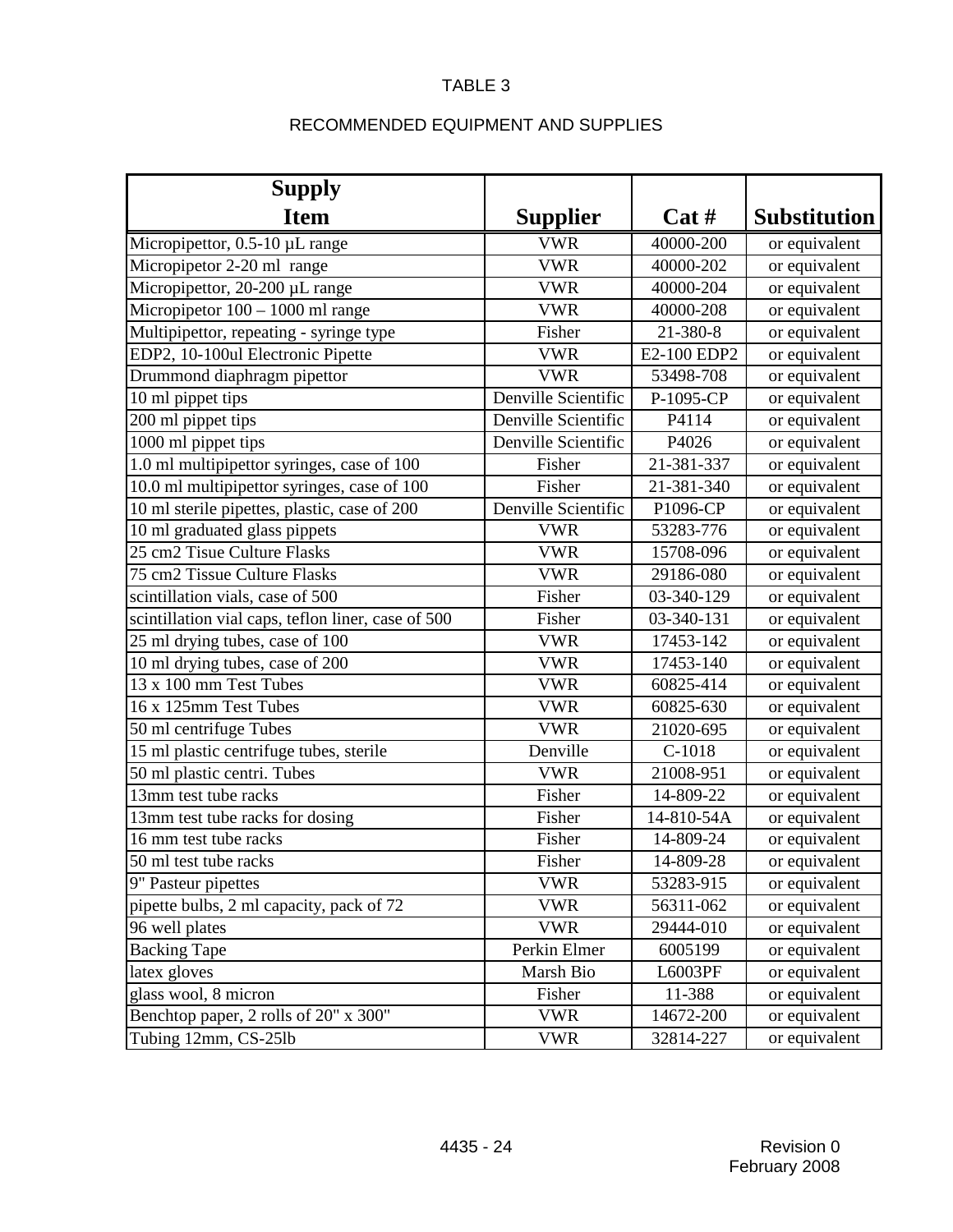# (cont.)

# RECOMMENDED EQUIPMENT AND SUPPLIES

| <b>Equipment</b>                                            |                 |                |                     |
|-------------------------------------------------------------|-----------------|----------------|---------------------|
| <b>Item name</b>                                            | <b>Supplier</b> | Cat#           | <b>Substitution</b> |
| Class II biological safety hood and stand                   | Fisher          | 16-108-99      | or equivalent       |
| Water Jacketed Cell culture incubator, with $CO2$ and temp. |                 |                |                     |
| control                                                     | Fisher          | 11-689-4       | or equivalent       |
| Centrifuge, low speed, tabletop                             |                 |                |                     |
| with swinging bucket rotor                                  | Fisher          | 04-978-50      | or equivalent       |
| Centrifuge concentrator with vacuum pump with cold trap     | Fisher          | 16-315-45      | or equivalent       |
| Shaker for 96 well plates                                   | Fisher          | 14-271-9       | or equivalent       |
| Microscope, inverted                                        | Fisher          | 12-561-INV     | or equivalent       |
| Microscope                                                  | Fisher          | 12-561-3M      | or equivalent       |
| Hemocytometer, cell counter                                 | Fisher          | $02 - 671 - 5$ | or equivalent       |
| Hand tally counter                                          | Fisher          | $07-905-6$     | or equivalent       |
| Vortex – mixer                                              | Fisher          | 12-814         | or equivalent       |
| sonicating water bath                                       | Fisher          | 15-335-30      | or equivalent       |
| Vacuum pump with liquid trap (side arm erylenmeyer          |                 |                |                     |
| flask)                                                      | Fisher          | 01-092-29      | or equivalent       |
| Refrigerator/freezer                                        | Fisher          | 13-986-106A    | or equivalent       |
| -70 celcius freezer                                         | Fisher          | 13-989-187     | or equivalent       |
| Liquid Nitrogen dewar                                       | Fisher          | 11-675-92      | or equivalent       |
| Luminometer Berthold and dedicated computer                 | <b>Berthold</b> |                | or equivalent       |
| Combustion test kit, $CO2$ monitoring                       | Fisher          | 10-884-1       | or equivalent       |
| $250^{\circ}$ C Oven                                        | <b>VWR</b>      |                | or equivalent       |
| <b>Autoclave</b>                                            | <b>VWR</b>      | 58618-009      | or equivalent       |
| High-Capacity top loading Balance 0.01g-4200g               | <b>VWR</b>      | 14216-518      | or equivalent       |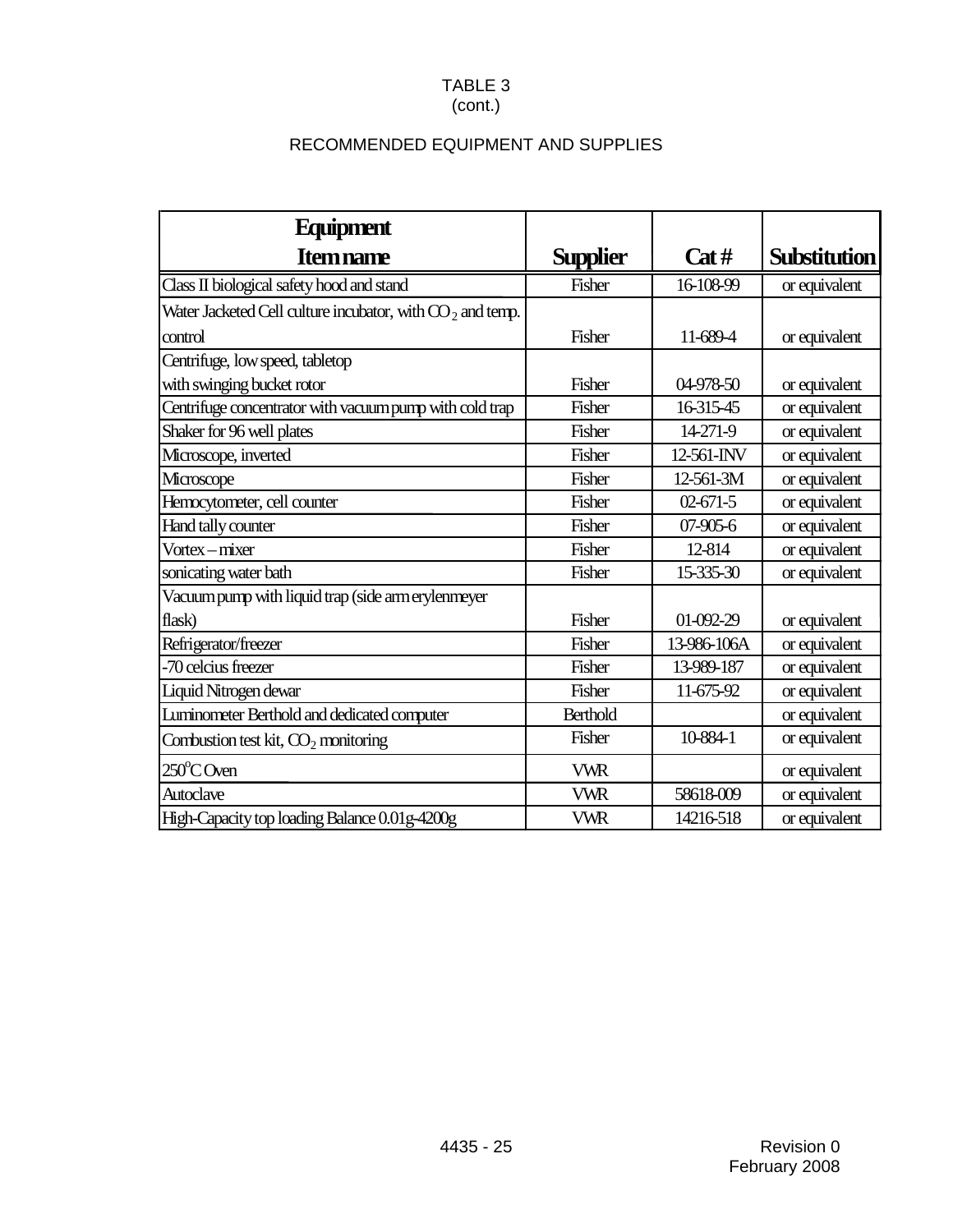| <b>Solvent / Reagent Item</b>                           | <b>Supplier</b>    | Cat#               | <b>Substitution</b> |
|---------------------------------------------------------|--------------------|--------------------|---------------------|
| Phosphate buffered saline 1x                            | <b>VWR</b>         | 45000-446          | or equivalent       |
| Trypsin                                                 | <b>VWR</b>         | MT 25-054-C1       | or equivalent       |
| pen/strep solution                                      | <b>VWR</b>         | 45000-650          | or equivalent       |
| Fetal Calf serum                                        | Atlanta Biological | S <sub>11150</sub> | or equivalent       |
| RPMI 1640 1X (MOD.) with L-Glutamine medium             | VWR                | 45000-396          | or equivalent       |
| Cell Culture Lysis Reagent                              | Promega            | E1531              | or equivalent       |
| Luciferase Substrate Solution                           | Promega            | E1501              | or equivalent       |
| 70 % ethanol, for cleaning and as coolant for cold trap | <b>VWR</b>         | VW3609-4           | or equivalent       |
| Sodium hydroxide                                        | <b>VWR</b>         | JT3722-4           | or equivalent       |
| <b>DMSO</b>                                             | Sigma-Aldrich      | 27,043-1           | or equivalent       |
| Sulfuric acid, concentrated, 2.5 L, ACS reagent         | Fisher             | A300-212           | or equivalent       |
| Hexane, optima grade, case of 4-4L bottles              | Fisher             | BJ216-4            | or equivalent       |
| Toluene, optima grade, case of 4-4L bottles             | Fisher             | T291-4LC           | or equivalent       |
| Methanol, case of 4-4L bottles                          | Fisher             | A454-4             | or equivalent       |
| Acetone, case of 4-4L bottles                           | Fisher             | A929-4             | or equivalent       |
| Ethyl acetate                                           | <b>VWR</b>         | JT9282-3           | or equivalent       |

# RECOMMENDED REAGENTS AND STANDARDS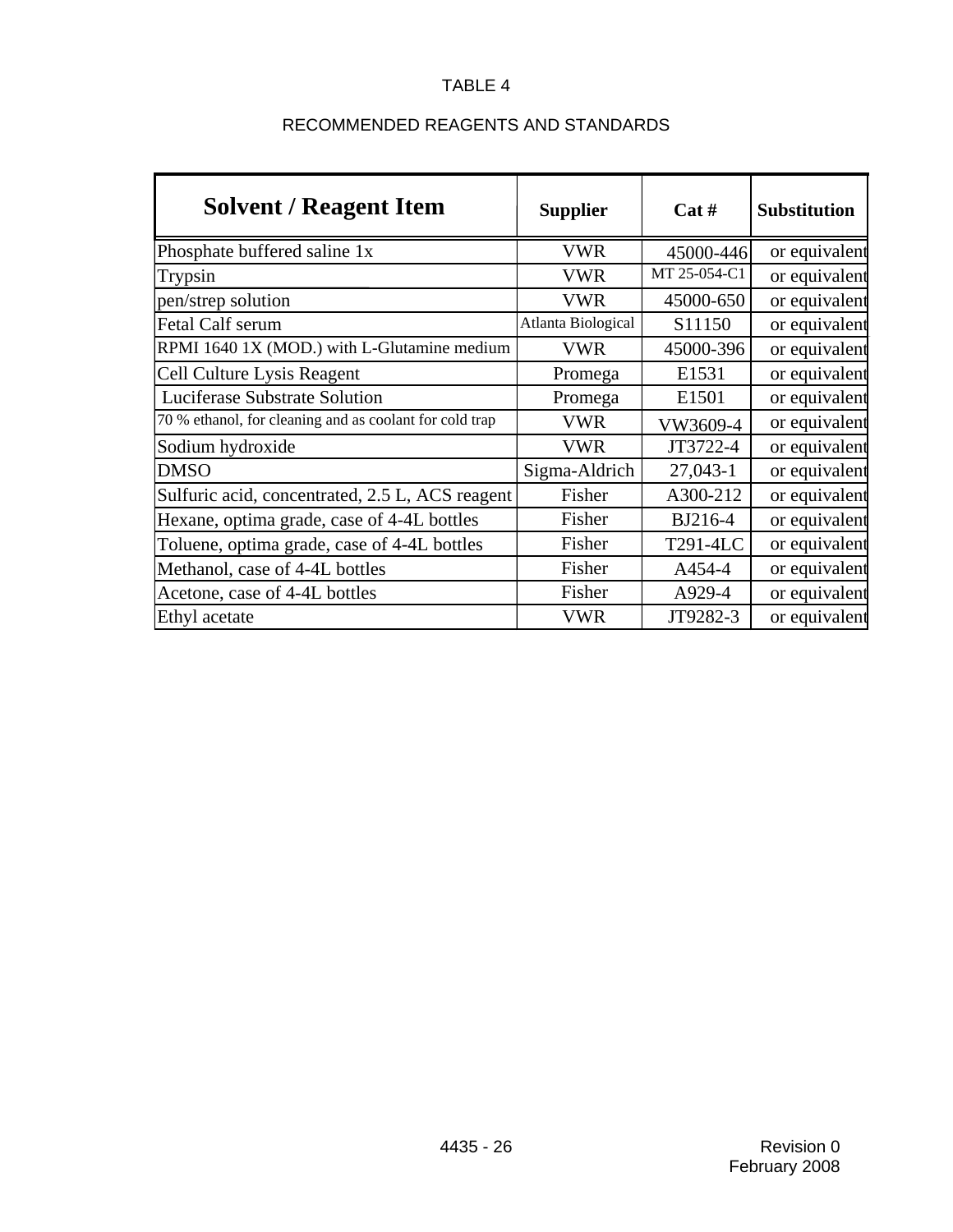| <b>Sample</b>   | <b>TEQ</b> | Spike sample<br>minus sample pg | % Recovery |
|-----------------|------------|---------------------------------|------------|
|                 |            |                                 |            |
| spiked sample   | 4.65       | 1.28                            | 80%        |
| unspiked sample | 3.37       |                                 |            |
| equimolar spike | 1.61       |                                 |            |
| spiked sample   | 10.52      | 8.66                            | 84%        |
| unspiked sample | 1.86       |                                 |            |
| equimolar spike | 10.28      |                                 |            |
| spiked sample   | 5.22       | 5.05                            | 72%        |
| unspiked sample | 0.17       |                                 |            |
| equimolar spike | 6.98       |                                 |            |
| spiked sample   | 11.09      | 10.82                           | 94%        |
| unspiked sample | 0.27       |                                 |            |
| equimolar spike | 11.45      |                                 |            |

### EXAMPLE UNLABELED 17 CONGENERS INTERNAL SPIKE RECOVERIES

# TABLE 6

COMPARISON OF 1,2,3,4-TCDD RECOVERIES DETERMINED BY GC/ECD AND 14C LABELED 2,3,7,8-TCDD RECOVERIES DETERMINED BY SCINTILLATIONS COUNTING

|               | <b>1234 TCDD</b>   | $^{14}$ C 2,3,7,8-TCDD    |
|---------------|--------------------|---------------------------|
| <b>Sample</b> | by GC/ECD          | by scintillation counting |
|               | $76.3\% \pm 1.1\%$ | $91.2\% \pm 0.9\%$        |
|               | $95.4\% \pm 1.7\%$ | $84.1\% \pm 2.9\%$        |
|               | $91.6\% \pm 1.8\%$ | $89.9\% \pm 2.4\%$        |
|               | $90.6\% \pm 0.3\%$ | $83.5\% + 3.4\%$          |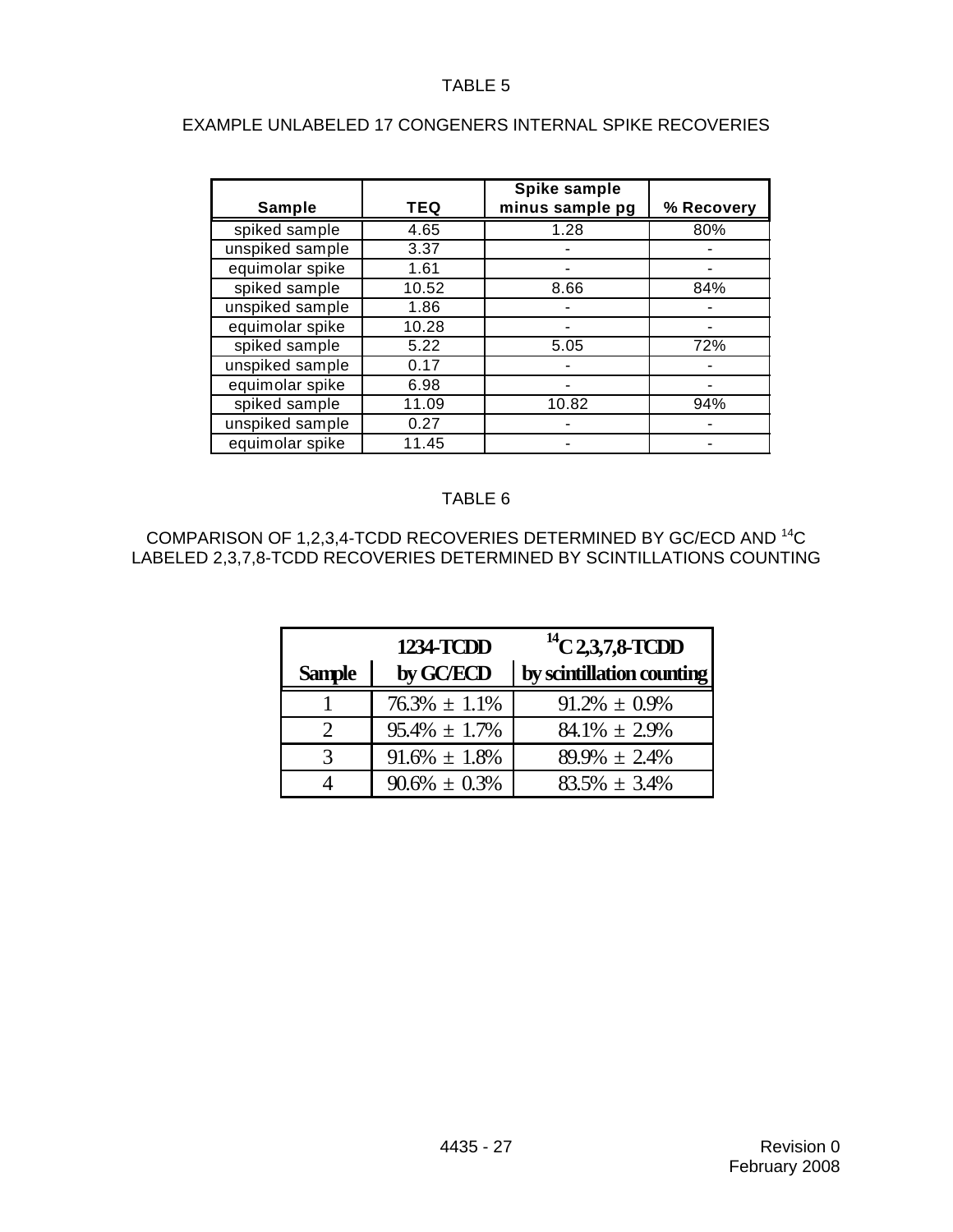| <b>TCDD</b><br>Concentrations<br>p g/m l | Picograms/Tube |
|------------------------------------------|----------------|
| 250                                      | 100            |
| 125                                      | 50             |
| 62.5                                     | 25             |
| 31.25                                    | 12.5           |
| 15.625                                   | 6.25           |
| 7.81                                     | 3.13           |
| 3.91                                     | 1.56           |
| 1.95                                     | 0.78           |
| 0.977                                    | 0.391          |
| 0.488                                    | 0.195          |
| 0.244                                    | 0.098          |

# EXAMPLE STANDARD CURVE CONCENTRATIONS

#### TABLE 8

# FIELD TEST COMPARISON of Standard INCUBATOR TO AIRTIGHT BOX

|                 | TEQ-pg/g         |                     |  |  |  |
|-----------------|------------------|---------------------|--|--|--|
| <b>XDS</b>      | <b>Incubator</b> | <b>Airtight box</b> |  |  |  |
| ID#             | PCDD / PCDF      | <b>PCDD / PCDF</b>  |  |  |  |
| Site Sample #1  | 0.13             | 0.14                |  |  |  |
| Site Sample #2  | 46.27            | 55.58               |  |  |  |
| Site Sample #3  | 0.13             | 0.15                |  |  |  |
| Site Sample #4  | 0.13             | 0.13                |  |  |  |
| Site Sample #5  | 523.29           | 711.11              |  |  |  |
| Site Sample #6  | 169.79           | 184.15              |  |  |  |
| Site Sample #7  | 0.34             | 0.58                |  |  |  |
| Site Sample #8  | 97.57            | 86.67               |  |  |  |
| Site Sample #9  | 193.02           | 349.01              |  |  |  |
| Site Sample #10 | 70.56            | 142.44              |  |  |  |
| Site Sample #11 | 95.05            | 97.51               |  |  |  |
| Site Sample #12 | 0.56             | 0.75                |  |  |  |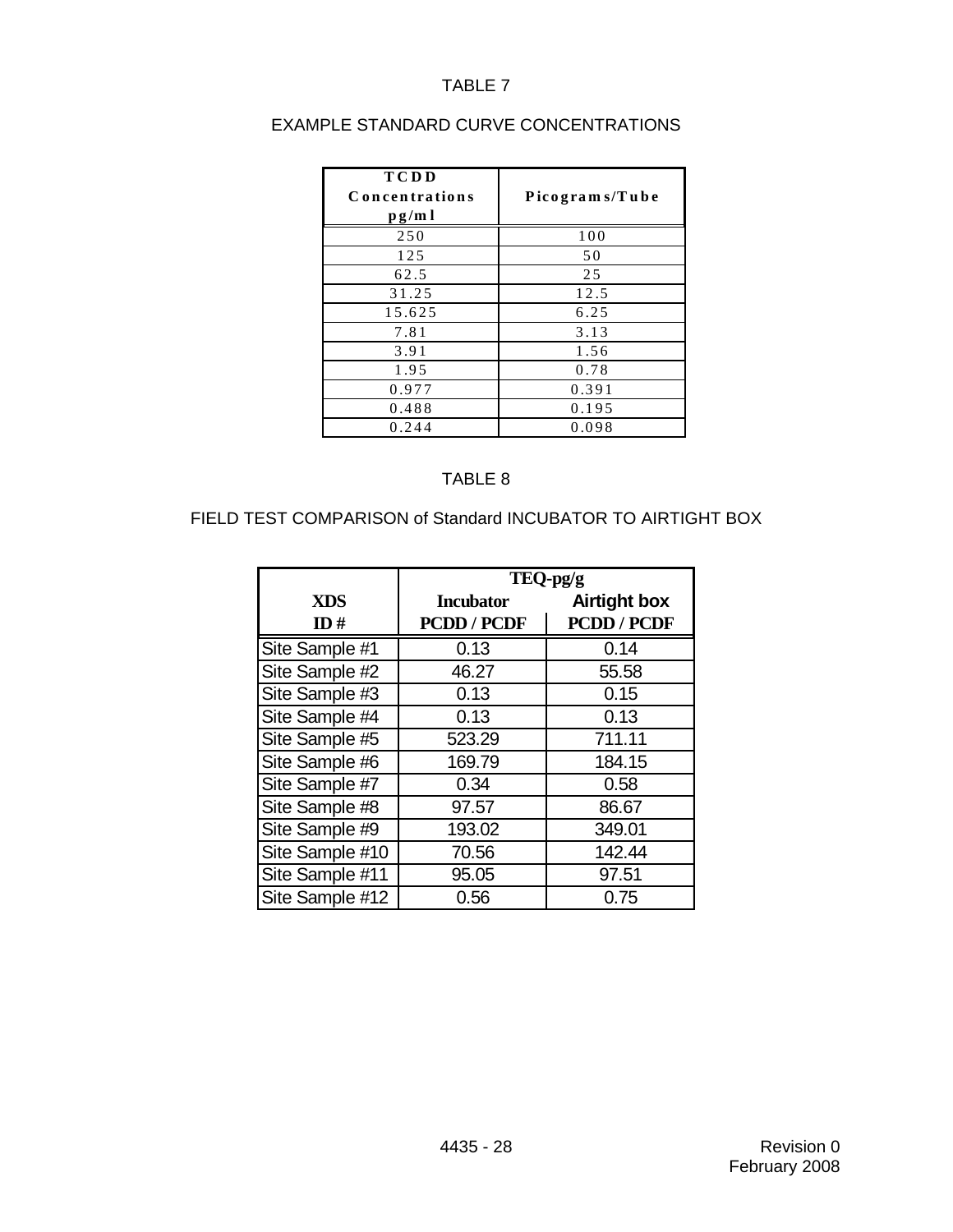# COMPARISON OF METHOD 4435 AND GC/MS RESULTS FOR SOIL SAMPLES

|                  | <b>Sample</b>            |                             | <b>TEQ-ppt</b> |                   | Percent   | GC/MS     |
|------------------|--------------------------|-----------------------------|----------------|-------------------|-----------|-----------|
| Company          | <b>Matrix</b>            | <b>Sample ID</b>            | mean $(pg/g)$  | std error         | std error | (pg/g)    |
| Company-2 Asia   | Soil                     | Soil-1                      | 2.56           | 0.30              | 12%       | 0.19      |
| Company-2 Asia   | Soil                     | Soil-2                      | 28.33          | 3.09              | 11%       | 3.80      |
| Company-2 Asia   | Soil                     | Soil-3                      | 25.63          | 3.47              | 14%       | 12.00     |
| Company-2 Asia   | Soil                     | Soil-4                      | 352.32         | 30.53             | 9%        | 120.00    |
| Company-2 Asia   | Soil                     | Soil-5                      | 4034.97        | 339.88            | $8\%$     | 800.00    |
| Company-2 Asia   | Soil                     | Soil-6                      | 7306.87        | 1021.26           | 14%       | 2600.00   |
| Company-2 Asia   | Soil                     | Soil-7                      | 20539.55       | 4661.64           | 23%       | 1200.00   |
| Company-3 USA    | Soil                     | 17100 A, B                  | 207.51         | 28.56             | 14%       | 63.90     |
| Company-3 USA    | Soil                     | 17101 A, B                  | 12869.85       | 1057.71           | 8%        | 4852.00   |
| Company-3 USA    | Soil                     | 17102 A, B                  | 306.05         | 19.80             | 6%        | 84.20     |
| Company-3 USA    | Soil                     | 17103 A, B                  | 539543.83      | 42835.93          | 8%        | 94330.00  |
| Company-3 USA    | Soil                     | 17105 A, B                  | 441485.41      | 79369.82          | 18%       | 63113.00  |
| Company-3 USA    | Soil                     | 17106 A, B                  | 637162.72      | 29247.40          | 5%        | 44411.00  |
| Company-3 USA    | $\overline{\text{Soil}}$ | 17107 A, B                  | 394642.48      | 19514.21          | 5%        | 55581.00  |
| Company-3 USA    | Soil                     | 17108 A, B                  | 2078549.92     | 80574.11          | 4%        | 333638.00 |
| Company-3 USA    | Soil                     | 17109 A, B                  | 25574.14       | 154.39            | $1\%$     | 8547.00   |
| Company-3 USA    | Soil                     | 17118 A, B                  | 272858.59      | 2423.72           | $1\%$     | 98560.00  |
| Company-3 USA    | Soil                     | 17120 A, B                  | 7469.31        | 299.10            | 4%        | 1398.00   |
| Company-3 USA    | Soil                     | 17126 A, B                  | 790.04         | 85.95             | 11%       | 207.00    |
| Company-3 USA    | Soil                     | 17128 A, B, C, D, E, F      | 191.58         | 10.11             | 5%        | 65.00     |
| Company-3 USA    | Soil                     | 17130 A, B                  | 260510.86      | 2495.27           | 1%        | 10891.00  |
| Company-3 USA    | Soil                     | 17131 A, B                  | 885605.65      | 83917.76          | 9%        | 115539.00 |
| Company-3 USA    | Soil                     | 17132 A, B                  | 823636.59      | 93127.53          | 11%       | 115451.00 |
| Company-3 USA    | Soil                     | 17134 A, B                  | 392784.46      | 468.45            | 0%        | 116792.00 |
| Company-3 USA    | Soil                     | 17138 A, B                  | 6703.40        | 172.76            | 3%        | 2337.00   |
| Company-3 USA    | Soil                     | 17149 A, B                  | 459.40         | 23.40             | 5%        | 89.50     |
| Company-1 Asia   | Soil                     | Soil Sample 1               | 416.00         | 32.13             | 8%        | 150.00    |
| Company-1 Asia   | Soil                     | Soil Sample 2               | 5.65           | 0.01              | $0\%$     | 1.20      |
| Company-1 Asia   | Soil                     | Sample No. 2 soil/1185-2    | 27.87          | 3.13              | $11\%$    | 7.90      |
| Company-1 Asia   | Soil                     | Sample No. 3 Soil/ 1185-3   | 14.41          | $\overline{2.17}$ | 15%       | 7.90      |
| Company-1 Asia   | Soil                     | Sample No. 4, Soil./ 1185-4 | 39.90          | 6.60              | 17%       | 21.00     |
| Company-1 Asia   | Soil                     | Sample No. 6, Soil./ 1185-6 | 16.98          | 2.85              | 17%       | 2.40      |
| Company-1 Asia   | Soil                     | Sample No. 7, Soil./ 1185-7 | 7.67           | 1.19              | 16%       | 6.00      |
| Company-1 Asia   | Soil                     | Sample No. 8, Soil./ 1185-8 | 9.98           | 1.47              | 15%       | 6.00      |
| Company-1 Asia   | Soil                     | Soil Sample 1.              | 9.05           | 0.78              | 9%        | 0.21      |
| Company-1 Asia   | Soil                     | Soil Sample 3.              | 15.22          | 2.36              | 15%       | 0.31      |
| Company-1 Asia   | Soil                     | Soil Sample 4.              | 21.82          | 0.06              | 0%        | 3.30      |
| Company-1 Asia   | Soil                     | Soil Sample 5               | 4699.31        | 171.10            | 4%        | 4000.00   |
| Company-1 Asia   | Soil                     | Soil Sample 6               | 6725.04        | 525.67            | 8%        | 5900.00   |
| Company-1 Asia   | Soil                     | Soil Sample 14.             | 24.04          | 0.43              | 2%        | 3.80      |
| Company-4 Europe | Soil                     | A                           | 160.00         | 0.01              | 0.00%     | 17.67     |
| Company-4 Europe | Soil                     | $\mathbf C$                 | 600.00         | 0.07              | 0.01%     | 180.00    |
| Company-4 Europe | Soil                     | ${\rm D}$                   | 1061.00        | 0.09              | 0.01%     | 323.33    |
| Company-4 Europe | Soil                     | B                           | 154.00         | 0.04              | 0.02%     | 19.67     |
| Company-4 Europe | Soil                     | $\overline{C}$              | 570.00         | 0.11              | 0.02%     | 496.67    |
| Company-5 USA    | Soil                     | XDSG                        | 16.28          | 0.62              | 4%        | 8.79      |
| Company-5 USA    | Soil                     | XDSG30                      | 37.24          | 1.39              | 4%        | 38.83     |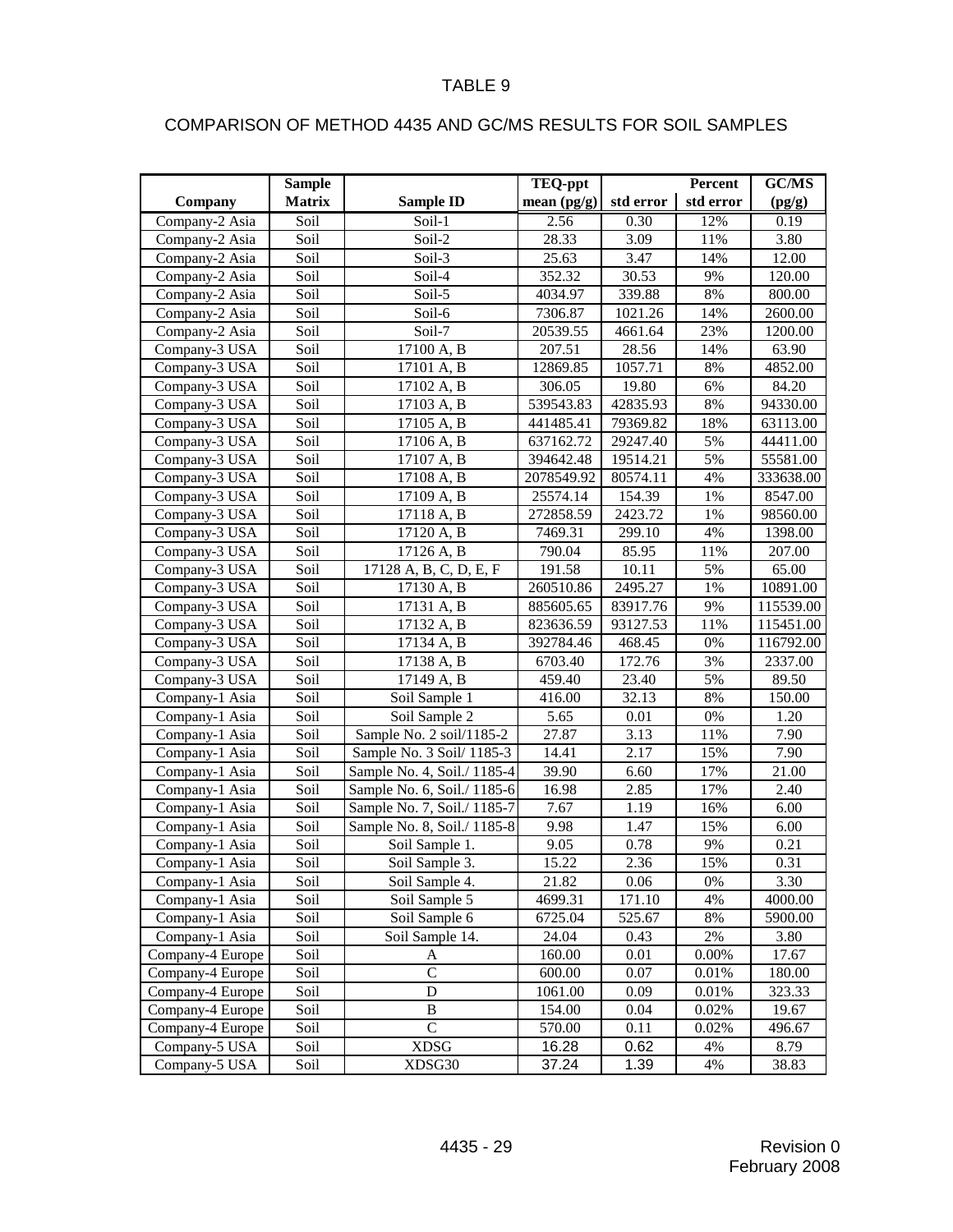|                | <b>Sample</b> |           | <b>TEQ-ppt</b> |           | Percent   | <b>CALUX</b> | <b>GCMS</b>               |
|----------------|---------------|-----------|----------------|-----------|-----------|--------------|---------------------------|
| <b>Company</b> | <b>Matrix</b> | Sample ID | mean (pg/g)    | std error | std error |              | $(pgTEQ/10g)$ (pgTEQ/10g) |
| Company-1 Asia | Soil Extract  | $S-74$    | 115.02         | 16.01     | 14%       | 120.00       | 23.00                     |
| Company-1 Asia | Soil Extract  | S-121     | 74.50          | 10.37     | 14%       | 76.00        | 6.80                      |
| Company-1 Asia | Soil Extract  | $S-16$    | 12.23          | 3.40      | 28%       | 12.00        | 0.92                      |
| Company-1 Asia | Soil Extract  | $S-61$    | 522.67         | 73.34     | 14%       | 540.00       | 110.00                    |
| Company-1 Asia | Soil Extract  | $S-119$   | 55.27          | 7.56      | 14%       | 55.00        | 5.40                      |
| Company-1 Asia | Soil Extract  | $S-54$    | 104.50         | 17.76     | 17%       | 110.00       | 25.00                     |
| Company-1 Asia | Soil Extract  | $S-120$   | 176.43         | 30.43     | 17%       | 180.00       | 15.00                     |
| Company-1 Asia | Soil Extract  | $S-132$   | 847.00         | 157.42    | 19%       | 860.00       | 150.00                    |
| Company-1 Asia | Soil Extract  | $S-43$    | 1.21           | 0.17      | 14%       | 1.00         | 0.07                      |
| Company-1 Asia | Soil Extract  | $S-17$    | 2.70           | 0.52      | 19%       | 3.00         | 0.11                      |
| Company-1 Asia | Soil Extract  | $S-49$    | 89.67          | 10.74     | 12%       | 92.00        | 12.00                     |
| Company-1 Asia | Soil Extract  | $S-53$    | 345.28         | 22.20     | 6%        | 360.00       | 87.00                     |
| Company-1 Asia | Soil Extract  | $S-18$    | 8.90           | 0.61      | 7%        | 9.00         | 0.39                      |
| Company-1 Asia | Soil Extract  | $S-55$    | 82.48          | 8.22      | 10%       | 84.00        | 8.20                      |
| Company-1 Asia | Soil Extract  | $S-28$    | 313.50         | 37.88     | 12%       | 310.00       | 42.00                     |
| Company-1 Asia | Soil Extract  | $S-42$    | 98.96          | 10.41     | 11%       | 103.00       | 12.00                     |
| Company-1 Asia | Soil Extract  | S-127     | 682.20         | 67.87     | 10%       | 680.00       | 110.00                    |
| Company-1 Asia | Soil Extract  | $S-19$    | 5.97           | 0.73      | 12%       | 6.00         | 0.26                      |
| Company-1 Asia | Soil Extract  | $S-7$     | 93.94          | 12.16     | 13%       | 160.00       | 17.00                     |
| Company-1 Asia | Soil Extract  | $S-52$    | 102.10         | 10.46     | 10%       | 105.00       | 18.00                     |
| Company-1 Asia | Soil Extract  | $S-75$    | 316.10         | 18.96     | 6%        | 320.00       | 21.00                     |

# COMPARISON OF METHOD 4435 AND GC/MS RESULTS FOR SOIL EXTRACTS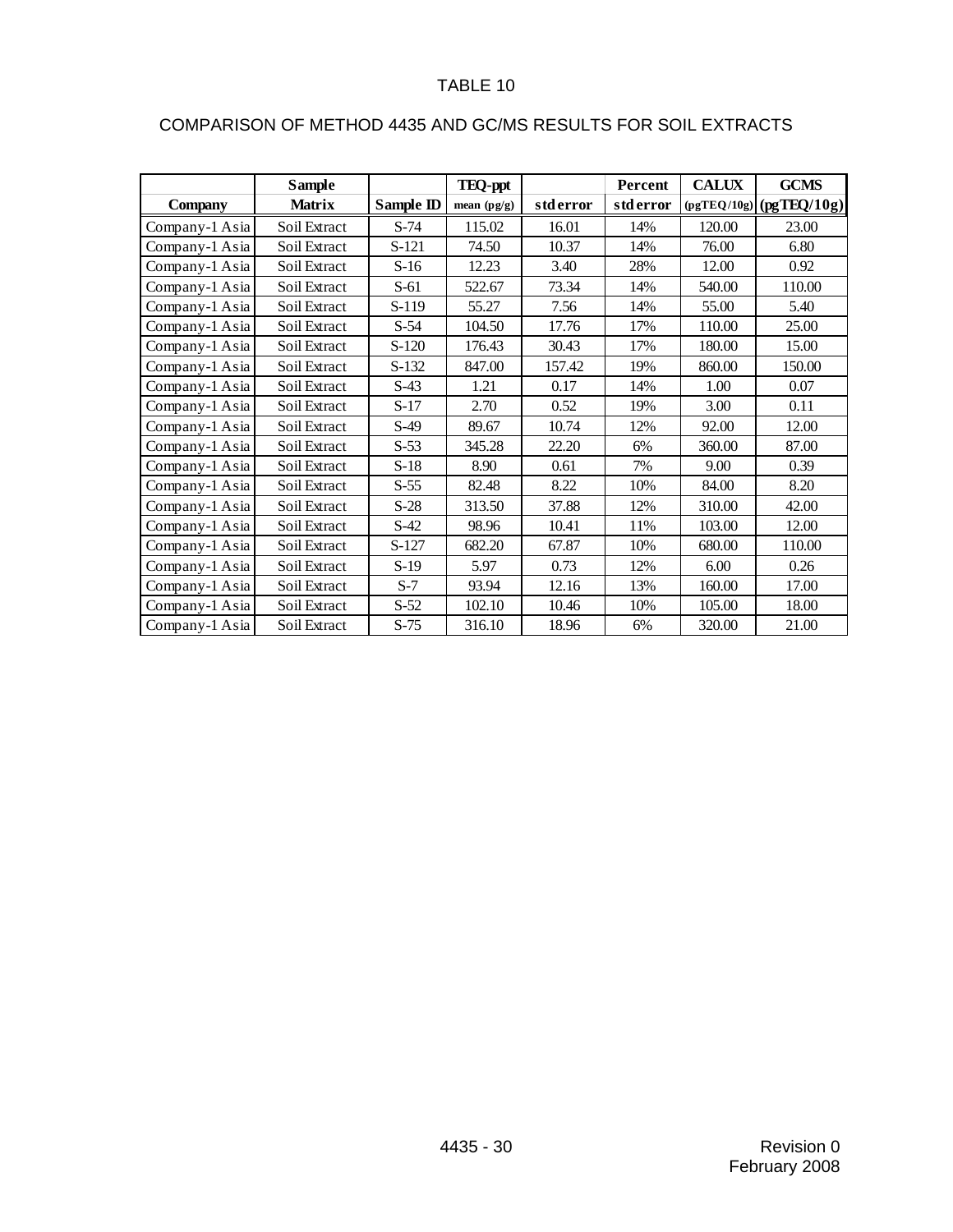|                  | <b>Sample</b> |                            | <b>TEQ-ppt</b>          |           | <b>Percent</b> | <b>GC/MS</b> |
|------------------|---------------|----------------------------|-------------------------|-----------|----------------|--------------|
| <b>Company</b>   | <b>Matrix</b> |                            | Sample ID mean $(pg/g)$ | std error | std error      | (pg/g)       |
| Company-2 Asia   | Ash           | $Ash-1$                    | 7.34                    | 1.89      | 26%            | 2.80         |
| Company-2 Asia   | Ash           | $Ash-2$                    | 105.70                  | 27.01     | 26%            | 60.00        |
| Company-2 Asia   | Ash           | Ash- $3$                   | 584.55                  | 61.40     | 11%            | 400.00       |
| Company-2 Asia   | Ash           | Ash- $5$                   | 52795.74                | 9307.38   | 18%            | 27000.00     |
| Company-1 Asia   | Ash           | Sample No.9, Ash, 1185-9   | 402.60                  | 14.84     | 4%             | 360.00       |
| Company-1 Asia   | Ash           | Sample No.10, Ash/ 1185-10 | 684.47                  | 38.78     | 6%             | 470.00       |
| Company-1 Asia   | Ash           | Ash Sample 7               | 142.83                  | 14.06     | 10%            | 89.00        |
| Company-1 Asia   | Ash           | Ash Sample 8               | 260.60                  | 33.29     | 13%            | 71.00        |
| Company-1 Asia   | Ash           | Ash Sample 9               | 19870.12                | 983.14    | 5%             | 7000.00      |
| Company-1 Asia   | Ash           | Ash Sample 11              | 1598.46                 | 73.54     | 5%             | 1100.00      |
| Company-4 Europe | Ash           | B                          | 36.00                   | 0.00      | $0\%$          | 32.00        |
| Company-4 Europe | Ash           | $\mathcal{C}$              | 523.00                  | 0.02      | 0%             | 390.00       |
| Company-4 Europe | Ash           | B                          | 63240.00                | 9.11      | $0\%$          | 57500.00     |
| Company-4 Europe | Ash           | C                          | 545.00                  | 0.04      | 0%             | 285.33       |

# COMPARISON OF METHOD 4435 AND GC/MS RESULTS FOR ASH SAMPLES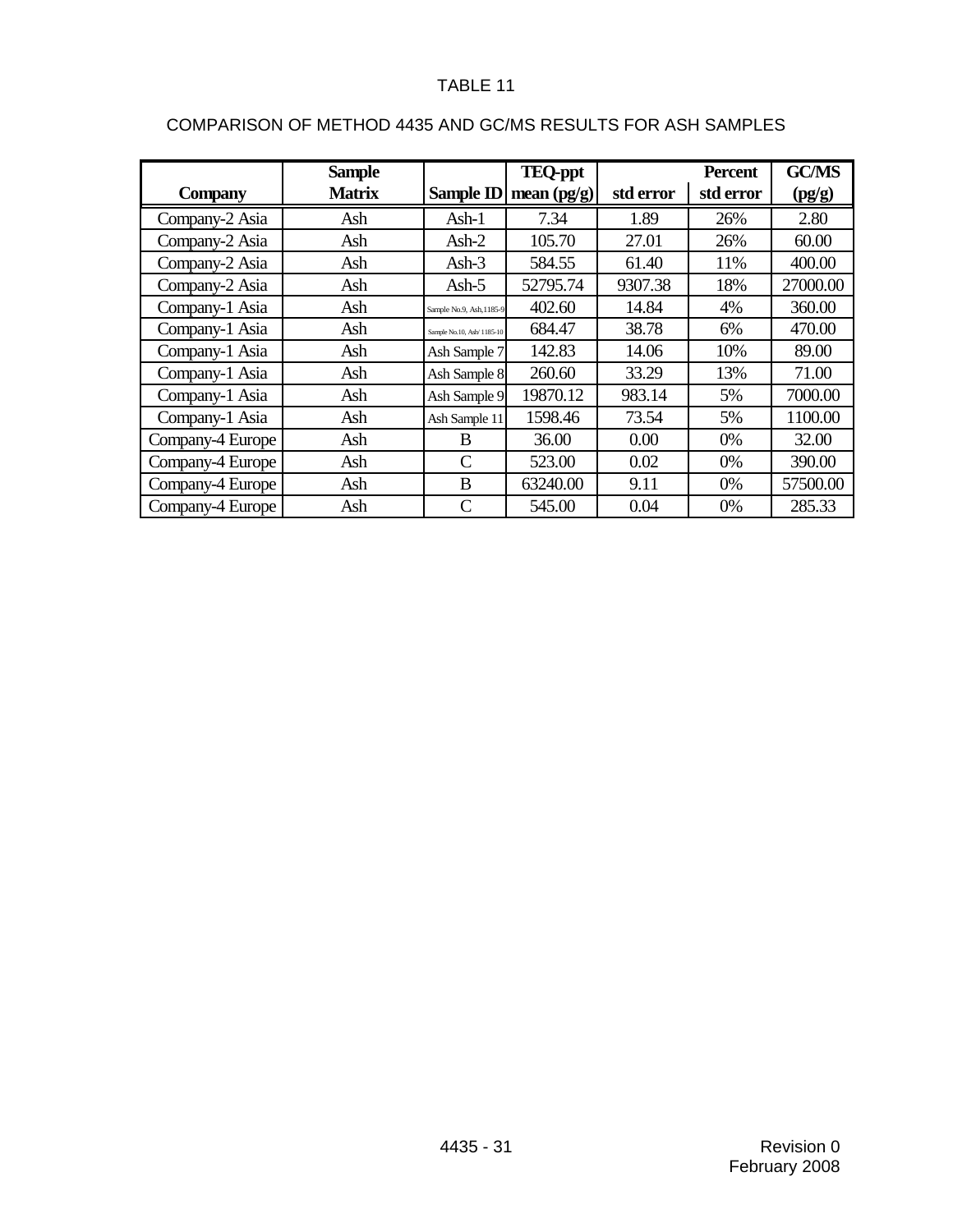# COMPARISON OF METHOD 4435 AND GC/MS RESULTS FOR ASH EXTRACTS

|                | <b>Sample</b>      |        | TEQ-ppt                 |           | <b>Percent</b> | <b>CALUX</b> | <b>GCMS</b> |
|----------------|--------------------|--------|-------------------------|-----------|----------------|--------------|-------------|
| Company        | <b>Matrix</b>      |        | Sample ID mean $(pg/g)$ | std error | std error      | (ngTEQ/10g)  | (ngTEQ/10g) |
| Company-1 Asia | Ash Extract        | $A-20$ | 12721.95                | 1048.59   | 8%             | 12.00        | 2.80        |
| Company-1 Asia | Ash Extract        | $A-17$ | 28261.60                | 4132.32   | 15%            | 18.00        | 2.20        |
| Company-1 Asia | Ash Extract        | $A-23$ | 84.69                   | 5.55      | 7%             | 0.10         | 0.012       |
| Company-1 Asia | Ash Extract        | $A-40$ | 193299.28               | 20703.51  | 11%            | 210.00       | 19.00       |
| Company-1 Asia | Ash Extract        | $A-18$ | 1442.06                 | 84.06     | 6%             | 1.00         | 0.22        |
| Company-1 Asia | Ash Extract        | $A-66$ | 5862.67                 | 736.10    | 13%            | 6.10         | 1.20        |
| Company-1 Asia | Ash Extract        | $A-57$ | 16871.73                | 1857.26   | 11%            | 17.00        | 1.50        |
| Company-1 Asia | <b>Ash Extract</b> | $A-43$ | 7896.12                 | 334.81    | 4%             | 8.60         | 1.20        |
| Company-1 Asia | Ash Extract        | $A-42$ | 4525.55                 | 457.10    | 10%            | 4.60         | 0.85        |
| Company-1 Asia | Ash Extract        | $A-50$ | 48462.10                | 5962.94   | 12%            | 34.00        | 5.00        |
| Company-1 Asia | Ash Extract        | $A-56$ | 4646.37                 | 333.91    | 7%             | 2.90         | 0.68        |
| Company-1 Asia | Ash Extract        | $A-2$  | 2443.32                 | 188.29    | 8%             | 3.00         | 0.39        |
| Company-1 Asia | Ash Extract        | $A'-2$ | 2192.71                 | 143.06    | 7%             | 2.20         | 0.23        |
| Company-1 Asia | Ash Extract        | $A'-1$ | 1844.48                 | 187.46    | 10%            | 1.10         | 0.23        |
| Company-1 Asia | Ash Extract        | $A'-5$ | 1273.59                 | 114.65    | 9%             | 1.30         | 0.28        |
| Company-1 Asia | Ash Extract        | $A-13$ | 128781.60               | 13106.95  | 10%            | 130.00       | 10.00       |
| Company-1 Asia | <b>Ash Extract</b> | $A-19$ | 22838.28                | 1799.11   | 8%             | 16.00        | 2.70        |
| Company-1 Asia | Ash Extract        | $A-9$  | 60.94                   | 5.96      | 10%            | 0.10         | 0.0038      |
| Company-1 Asia | Ash Extract        | $A-59$ | 6812.57                 | 902.82    | 13%            | 20.90        | 2.00        |
| Company-1 Asia | Ash Extract        | $A-60$ | 92283.85                | 12021.15  | 13%            | 280.00       | 20.00       |
| Company-1 Asia | Ash Extract        | $A-28$ | 77824.56                | 4318.94   | 6%             | 102.00       | 6.20        |
| Company-1 Asia | Ash Extract        | $A-41$ | 103465.03               | 15583.39  | 15%            | 71.00        | 8.10        |
| Company-1 Asia | Ash Extract        | $A-34$ | 327501.35               | 27583.75  | $8\%$          | 200.00       | 26.00       |
| Company-1 Asia | Ash Extract        | $A-61$ | 20.66                   | 2.61      | 13%            | 0.012        | 0.0035      |
| Company-1 Asia | Ash Extract        | $A-27$ | 56.60                   | 6.85      | 12%            | 0.034        | 0.0061      |
| Company-1 Asia | Ash Extract        | $A-45$ | 60374.36                | 8614.39   | 14%            | 60.00        | 3.10        |
| Company-1 Asia | Ash Extract        | $A-14$ | 164.08                  | 17.35     | 11%            | 0.10         | 0.019       |
| Company-1 Asia | Ash Extract        | $A-16$ | 47848.74                | 6204.24   | 13%            | 32.00        | 3.30        |
| Company-1 Asia | Ash Extract        | $A-44$ | 3985.64                 | 239.54    | 6%             | 4.00         | 0.53        |
| Company-1 Asia | Ash Extract        | $A-75$ | 512.53                  | 24.61     | 5%             | 0.30         | 0.074       |
| Company-1 Asia | Ash Extract        | $A-65$ | 458.24                  | 19.23     | 4%             | 0.28         | 0.035       |
| Company-1 Asia | Ash Extract        | $A-15$ | 2630.39                 | 200.54    | 8%             | 2.70         | 0.36        |
| Company-1 Asia | Ash Extract        | $A-58$ | 5399.43                 | 168.09    | 3%             | 6.00         | 1.40        |
| Company-1 Asia | Ash Extract        | $A-48$ | 201.53                  | 11.01     | 5%             | 0.12         | 0.012       |
| Company-1 Asia | Ash Extract        | $A-8$  | 14904.29                | 1335.97   | 9%             | 15.00        | 1.10        |
| Company-1 Asia | Ash Extract        | $A-74$ | 781.28                  | 61.79     | $8\%$          | 0.74         | 0.13        |
| Company-1 Asia | Ash Extract        | $A-31$ | 975.80                  | 47.11     | 5%             | 0.60         | 0.11        |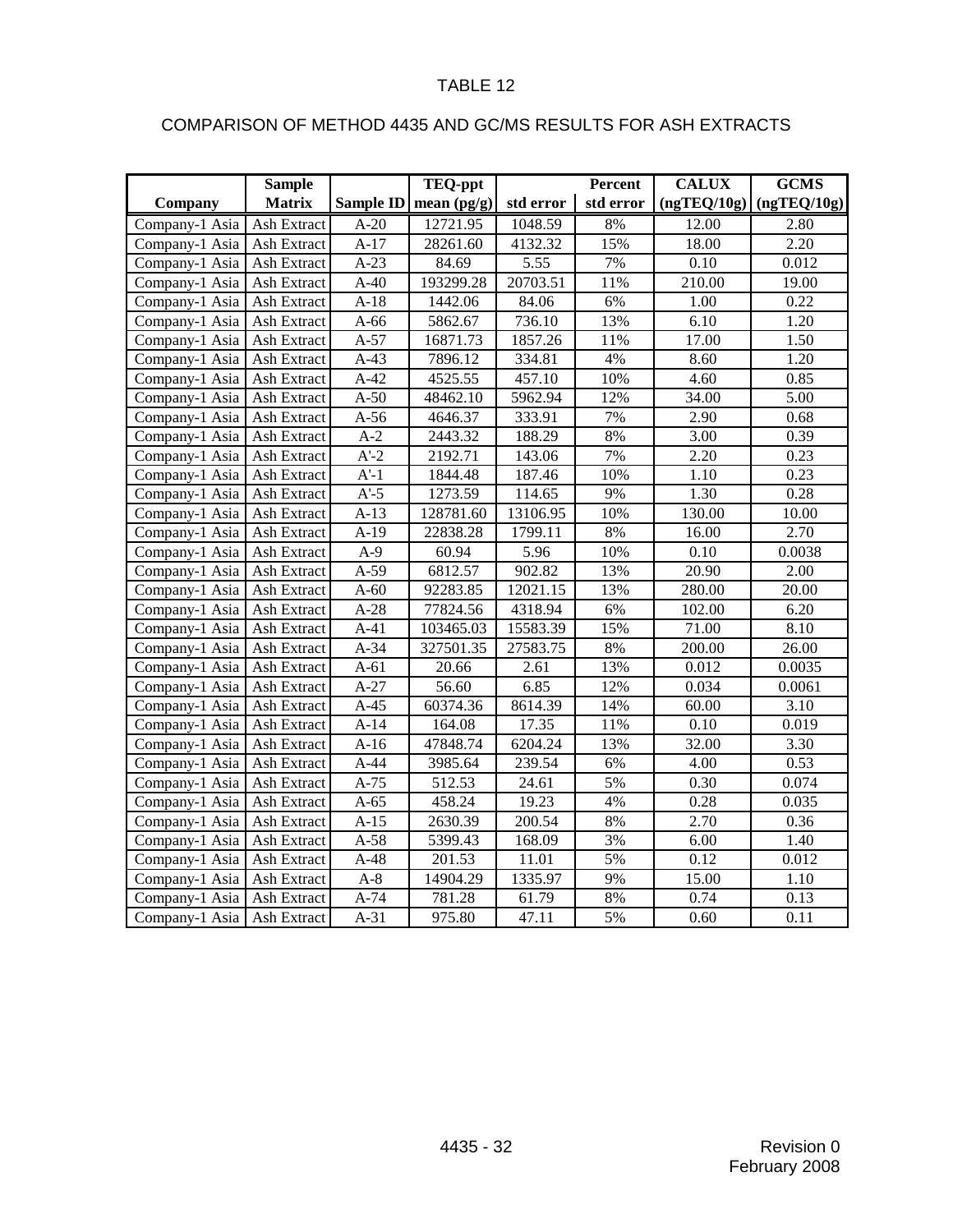# COMPARISON OF METHOD 4435 AND GC/MS RESULTS FOR EXHAUST EXTRACTS

|         | <b>Sample</b>                   |                  | TEQ-ppt                     |           | Percent   | <b>CALUX</b>       | <b>GCMS</b>       |
|---------|---------------------------------|------------------|-----------------------------|-----------|-----------|--------------------|-------------------|
| Company | Matrix                          |                  | Sample ID   mean(pg/sample) | std error | std error | (ngTEQ/M3)         | (ngTEQ/M3)        |
|         | Company-1 Asia Exhaust Extracts | G1               | $\overline{6581.26}$        | 622.42    | 9%        | 16.00              | 3.3               |
|         | Company-1 Asia Exhaust Extracts | G7               | 75.53                       | 4.38      | 6%        | 0.29               | 0.036             |
|         | Company-1 Asia Exhaust Extracts | G8               | 21436.70                    | 829.11    | 4%        | 68.50              | 9.20              |
|         | Company-1 Asia Exhaust Extracts | G9               | 548320.73                   | 29207.76  | 5%        | 2900.00            | 210.00            |
|         | Company-1 Asia Exhaust Extracts | $\overline{G10}$ | 605.72                      | 42.02     | 7%        | 1.50               | 0.30              |
|         | Company-1 Asia Exhaust Extracts | G17              | 457.44                      | 13.64     | 3%        | 3.70               | 0.28              |
|         | Company-1 Asia Exhaust Extracts | G18              | 46.06                       | 1.64      | 4%        | 0.15               | 0.012             |
|         | Company-1 Asia Exhaust Extracts | G19              | 5875.83                     | 390.38    | 7%        | 17.00              | $\overline{2.30}$ |
|         | Company-1 Asia Exhaust Extracts | G20              | 8164.75                     | 269.70    | 3%        | 24.00              | 3.50              |
|         | Company-1 Asia Exhaust Extracts | G24              | 1728.17                     | 115.02    | 7%        | 6.10               | 0.75              |
|         | Company-1 Asia Exhaust Extracts | G <sub>25</sub>  | 2009.68                     | 120.16    | 6%        | 7.80               | 1.10              |
|         | Company-1 Asia Exhaust Extracts | G36              | 1981.81                     | 132.78    | 7%        | 6.20               | 0.65              |
|         | Company-1 Asia Exhaust Extracts | G37              | 19927.99                    | 1227.69   | 6%        | 100.00             | 8.30              |
|         | Company-1 Asia Exhaust Extracts | $\overline{G}38$ | 34.94                       | 3.79      | 11%       | 0.115              | 0.0089            |
|         | Company-1 Asia Exhaust Extracts | G40              | 533.58                      | 15.08     | 3%        | 1.90               | 0.38              |
|         | Company-1 Asia Exhaust Extracts | G41              | 8002.56                     | 539.02    | 7%        | 30.00              | 5.30              |
|         | Company-1 Asia Exhaust Extracts | G42              | 2410.17                     | 178.49    | 7%        | 7.60               | 0.90              |
|         | Company-1 Asia Exhaust Extracts | G43              | 2958.76                     | 252.68    | 9%        | 10.80              | 1.40              |
|         | Company-1 Asia Exhaust Extracts | G48              | 1477.56                     | 20.27     | 1%        | 3.60               | 0.66              |
|         | Company-1 Asia Exhaust Extracts | $\overline{G50}$ | 212.27                      | 12.76     | 6%        | 1.50               | 0.19              |
|         | Company-1 Asia Exhaust Extracts | G51              | 2465.49                     | 141.12    | 6%        | 7.60               | 0.83              |
|         | Company-1 Asia Exhaust Extracts | G58              | 173086.48                   | 9011.13   | 5%        | 800.00             | 44.00             |
|         | Company-1 Asia Exhaust Extracts | G62              | 34.30                       | 10.53     | 31%       | 0.10               | 0.017             |
|         | Company-1 Asia Exhaust Extracts | G66              | 191.14                      | 26.82     | 14%       | 0.75               | 0.11              |
|         | Company-1 Asia Exhaust Extracts | G67              | 1186.26                     | 9.92      | 0.84%     | 9.00               | 1.90              |
|         | Company-1 Asia Exhaust Extracts | G70              | 36803.65                    | 1739.43   | 5%        | 300.00             | 38.00             |
|         | Company-1 Asia Exhaust Extracts | $\overline{G77}$ | 4548.33                     | 389.91    | 9%        | $\overline{29.60}$ | 4.60              |
|         | Company-1 Asia Exhaust Extracts | G80              | 4457.20                     | 350.10    | 8%        | 16.00              | 4.40              |
|         | Company-1 Asia Exhaust Extracts | G91              | 21.57                       | 2.46      | 11%       | 0.30               | 0.0032            |
|         | Company-1 Asia Exhaust Extracts | G96              | 2381.29                     | 240.40    | 10%       | 7.70               | 0.90              |
|         | Company-1 Asia Exhaust Extracts | G97              | 3941.68                     | 302.96    | 8%        | 20.00              | 3.50              |
|         | Company-1 Asia Exhaust Extracts | G98              | 219387.37                   | 16146.81  | 7%        | 900.00             | 69.00             |
|         | Company-1 Asia Exhaust Extracts | G99              | 2886.31                     | 176.12    | 6%        | 16.00              | 2.40              |
|         | Company-1 Asia Exhaust Extracts | G100             | 1361.66                     | 111.82    | 8%        | 7.10               | 0.97              |
|         | Company-1 Asia Exhaust Extracts | G105             | 66.99                       | 4.26      | 6%        | 0.23               | 0.023             |
|         | Company-1 Asia Exhaust Extracts | G107             | 19.87                       | 1.52      | $8\%$     | 0.032              | 0.00045           |
|         | Company-1 Asia Exhaust Extracts | G109             | 34.32                       | 3.21      | 9%        | 0.13               | 0.013             |
|         | Company-1 Asia Exhaust Extracts | G113             | 33.91                       | 4.52      | 13%       | 0.117              | 0.014             |
|         | Company-1 Asia Exhaust Extracts | G119             | 255.60                      | 34.76     | 14%       | 1.60               | 0.30              |
|         | Company-1 Asia Exhaust Extracts | G120             | 329.13                      | 17.24     | 5%        | 0.87               | 0.21              |
|         | Company-1 Asia Exhaust Extracts | G121             | 746.96                      | 55.48     | 7%        | 2.80               | 0.80              |
|         | Company-1 Asia Exhaust Extracts | G129             | 1478.34                     | 158.49    | 11%       | 8.60               | 2.40              |
|         | Company-1 Asia Exhaust Extracts | G131             | 804.38                      | 42.69     | 5%        | 4.20               | 0.95              |
|         | Company-1 Asia Exhaust Extracts | G132             | 1263.64                     | 66.85     | 5%        | 4.20               | 1.10              |
|         | Company-1 Asia Exhaust Extracts | G133             | 1359.57                     | 144.41    | 11%       | 4.80               | 0.88              |
|         | Company-1 Asia Exhaust Extracts | G134             | 2162.18                     | 99.76     | 5%        | 7.00               | 2.40              |
|         | Company-1 Asia Exhaust Extracts | G135             | 1563.29                     | 74.61     | 5%        | 7.30               | 2.80              |
|         | Company-1 Asia Exhaust Extracts | G136             | 1170.80                     | 36.58     | 3%        | 6.70               | 1.60              |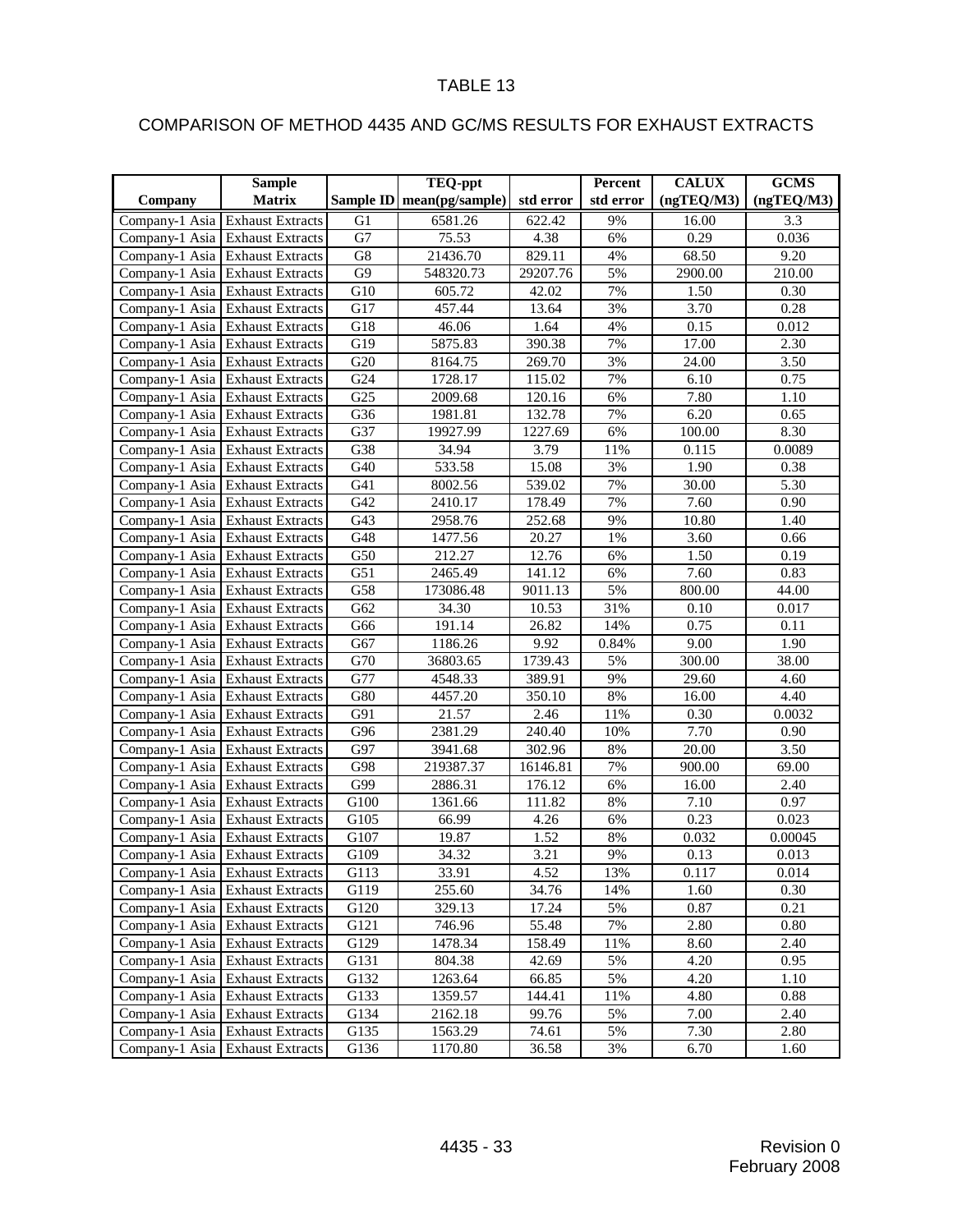|                  | <b>Sample</b> |                            | <b>TEQ-ppt</b>                              |           | <b>Percent</b> | <b>GC/MS</b> |
|------------------|---------------|----------------------------|---------------------------------------------|-----------|----------------|--------------|
| Company          | <b>Matrix</b> |                            | Sample ID mean $\left(\frac{pg}{ul}\right)$ | std error | std error      | (pg/ul)      |
| Company-4 Europe | solution      | F                          | 448.34                                      | N/A       | NΆ             | 229.67       |
| Company-4 Europe | solution      | H                          | 8.39                                        | NΆ        | NΆ             | 3.34         |
| Company-4 Europe | solution      | <b>Standard Solution L</b> | 381.00                                      | 35.04     | 9%             | 160.33       |

# COMPARISON OF METHOD 4435 AND GC/MS RESULTS FOR SOLUTION SAMPLES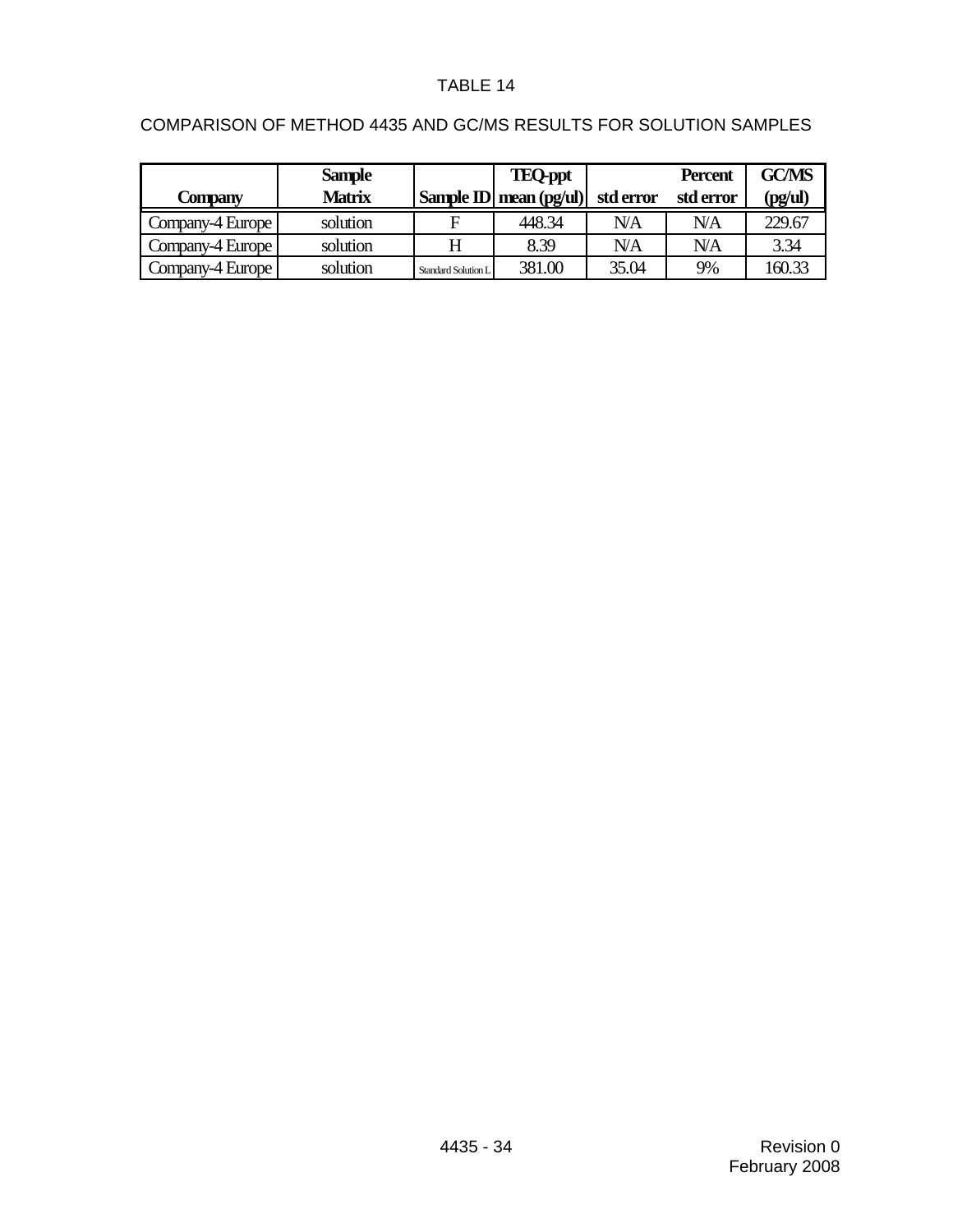#### SCHEMATIC REPRESENTATION OF THE BIOCHEMICAL PROCESSES INVOLVED IN DIOXIN TOXICITY AND TEQ ESTIMATIONS BY METHOD 4435



AhR Complex = Aryl hydrocarbon Receptor Complex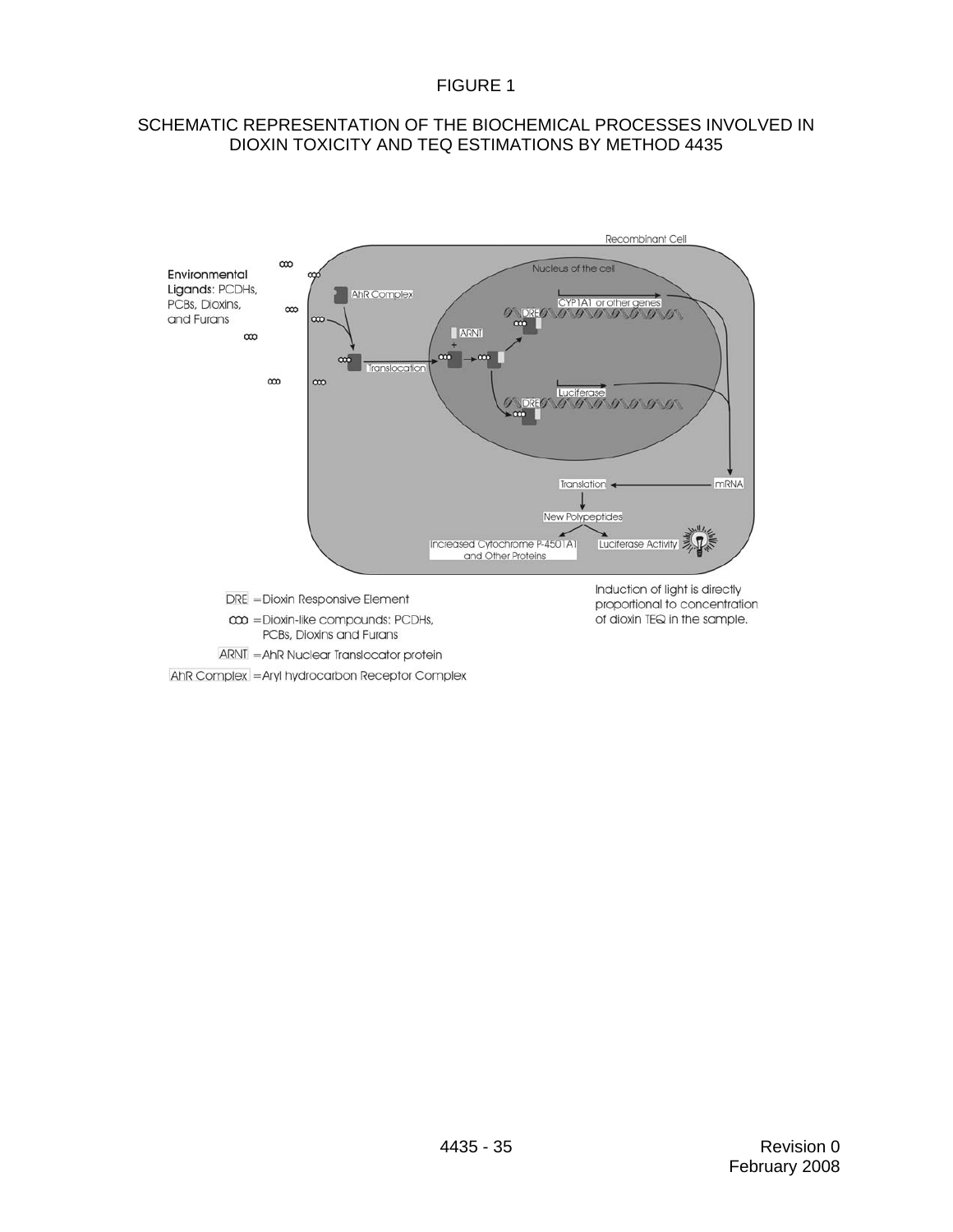### LAKE SEDIMENT REFERENCE SAMPLE QC CHART FOR 2003

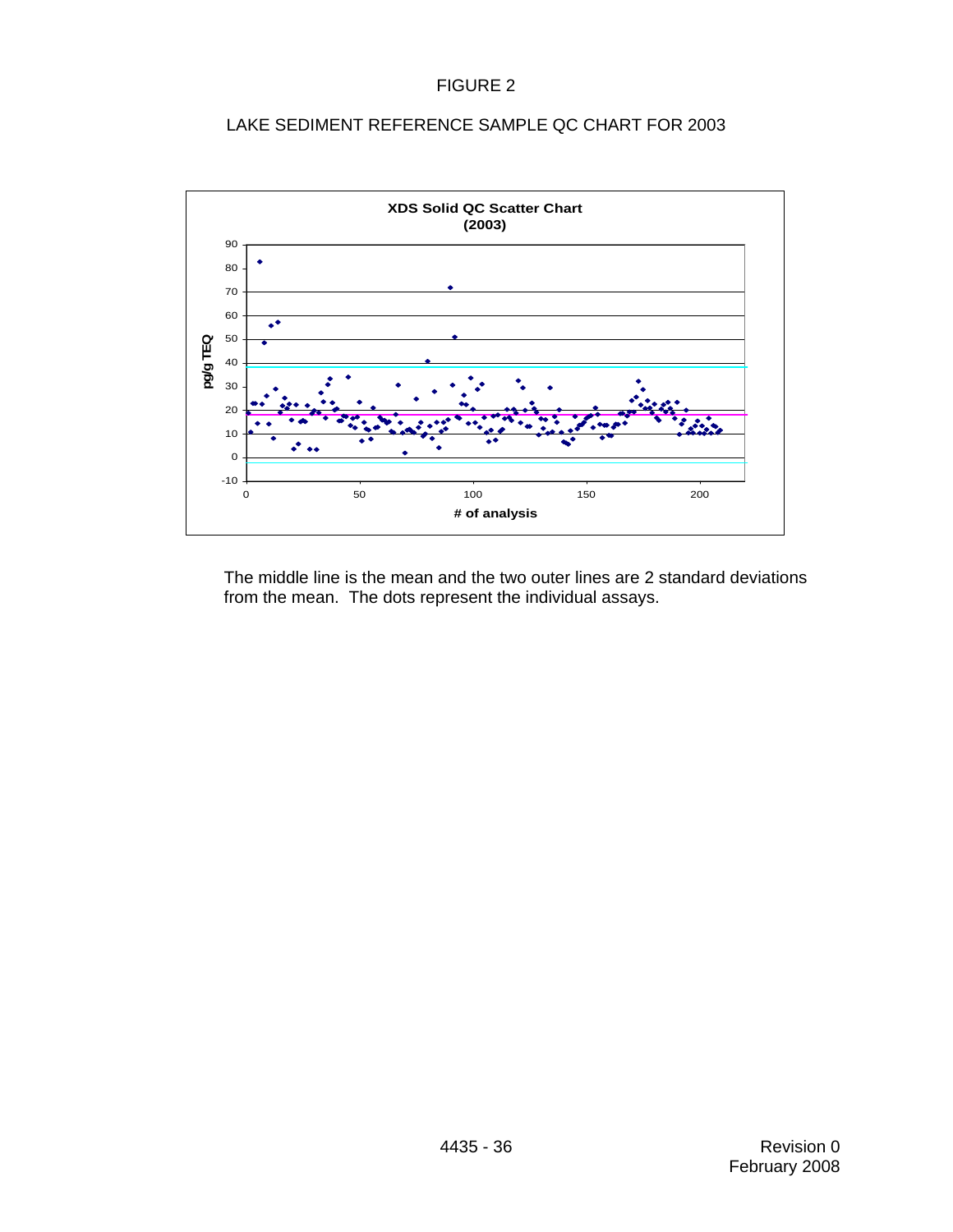### LAKE SEDIMENT REFERENCE SAMPLE QC CHART FOR 2004

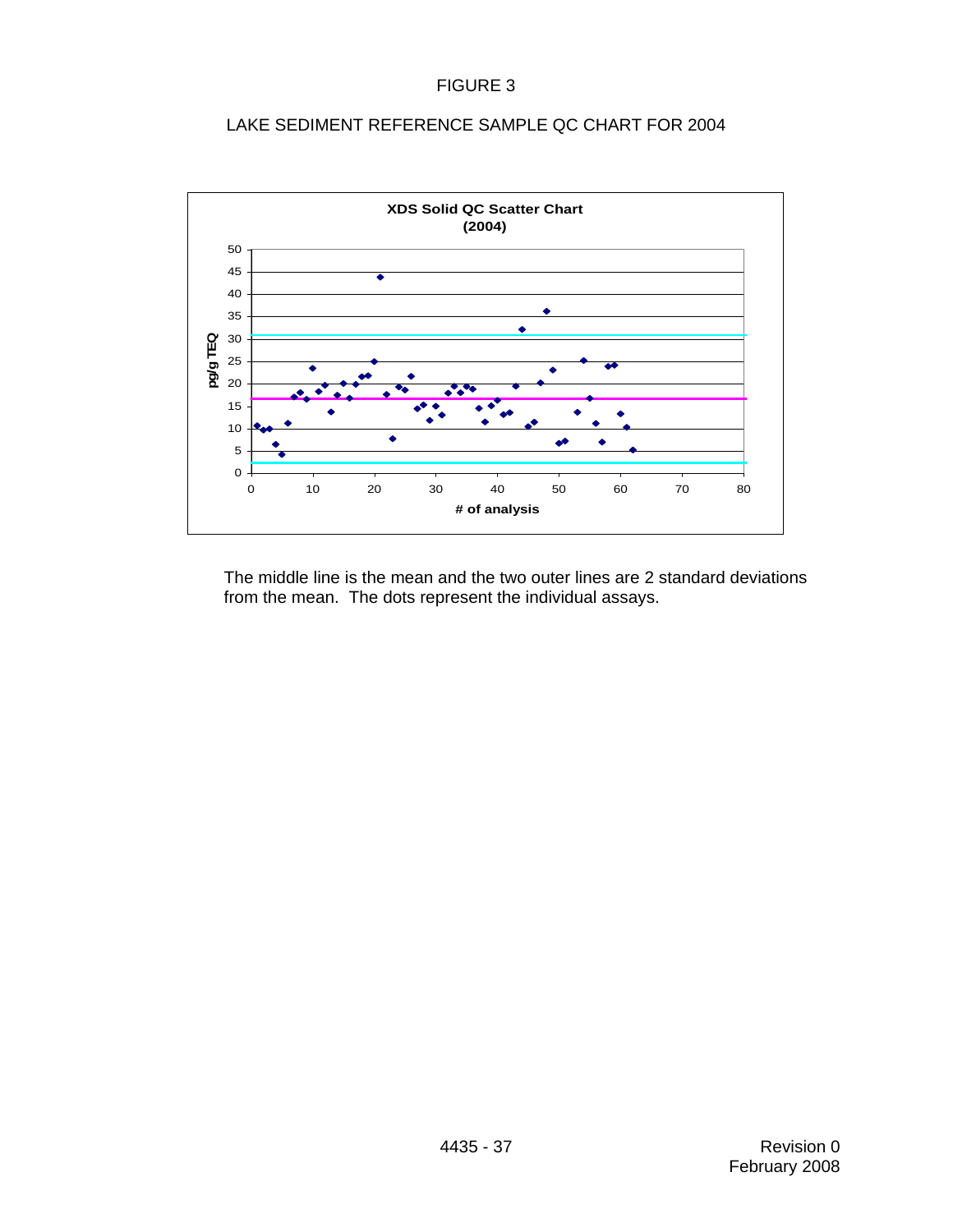LAKE SEDIMENT REFERENCE SAMPLE QC CHART SPIKED WITH 30 pg/g 2,3,7,8-TCDD

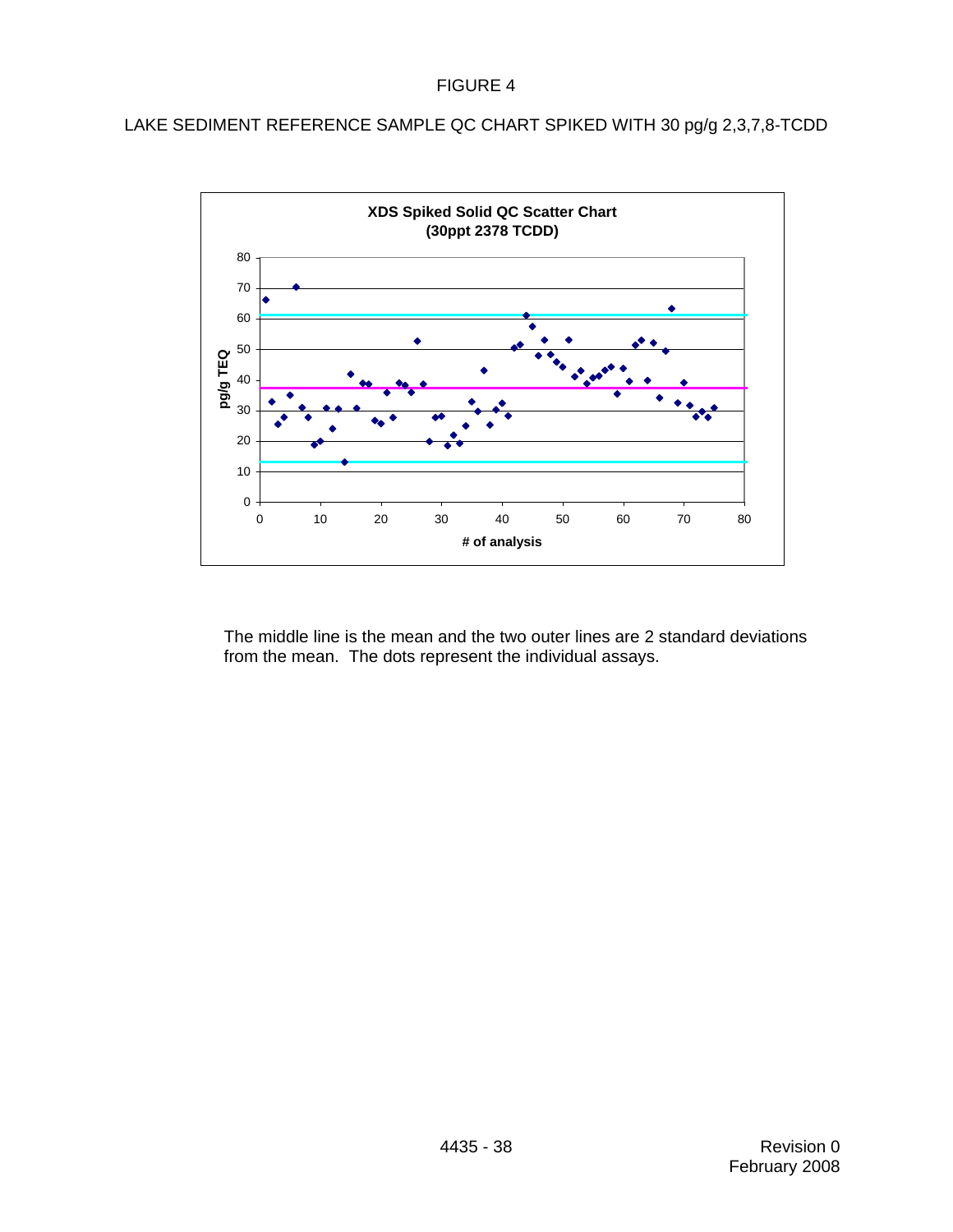### QC CHARTS FOR DIOXIN/FURAN STANDARD MIXTURE FOR 2003

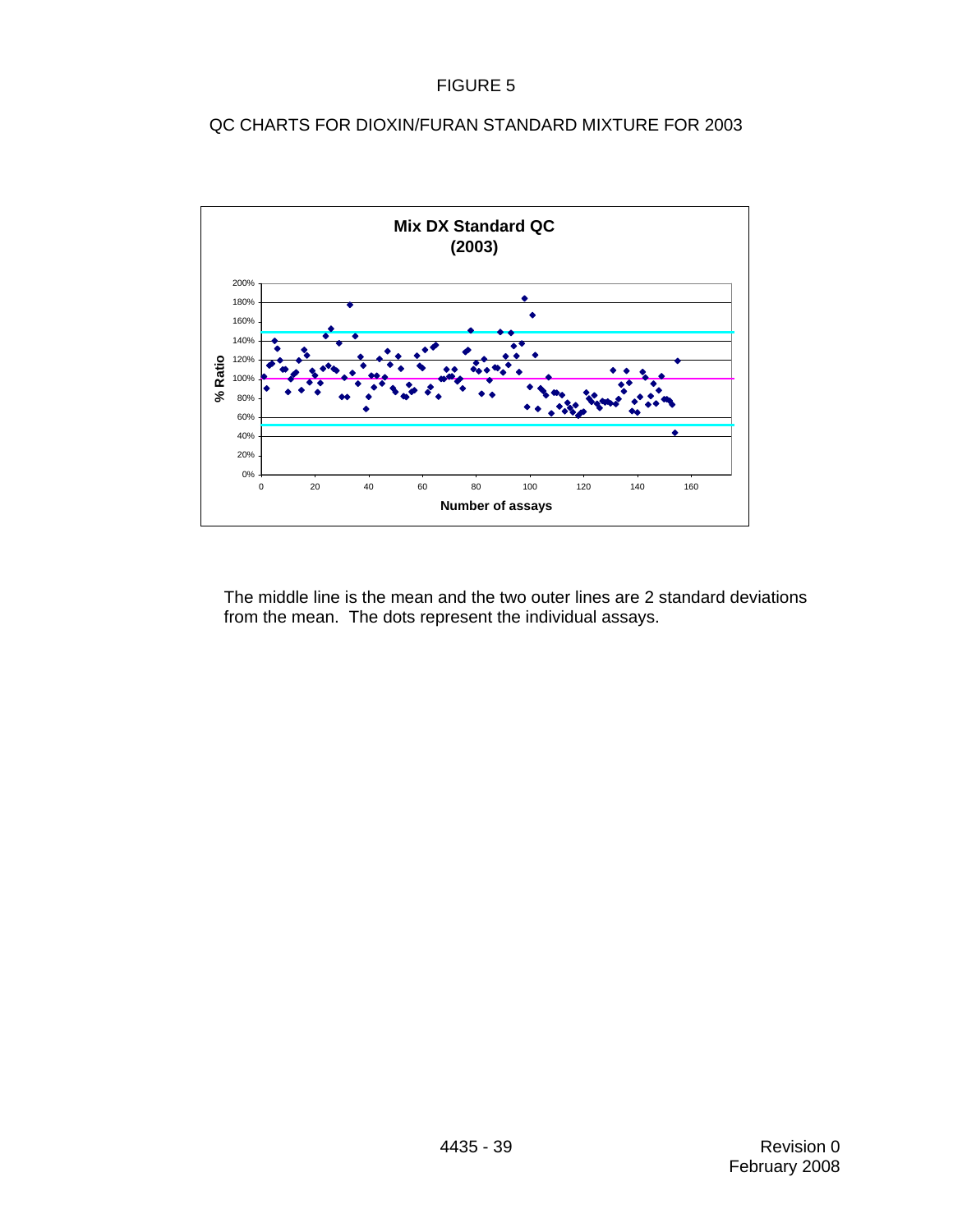### QC CHARTS FOR DIOXIN/FURAN STANDARD MIXTURE FOR 2004

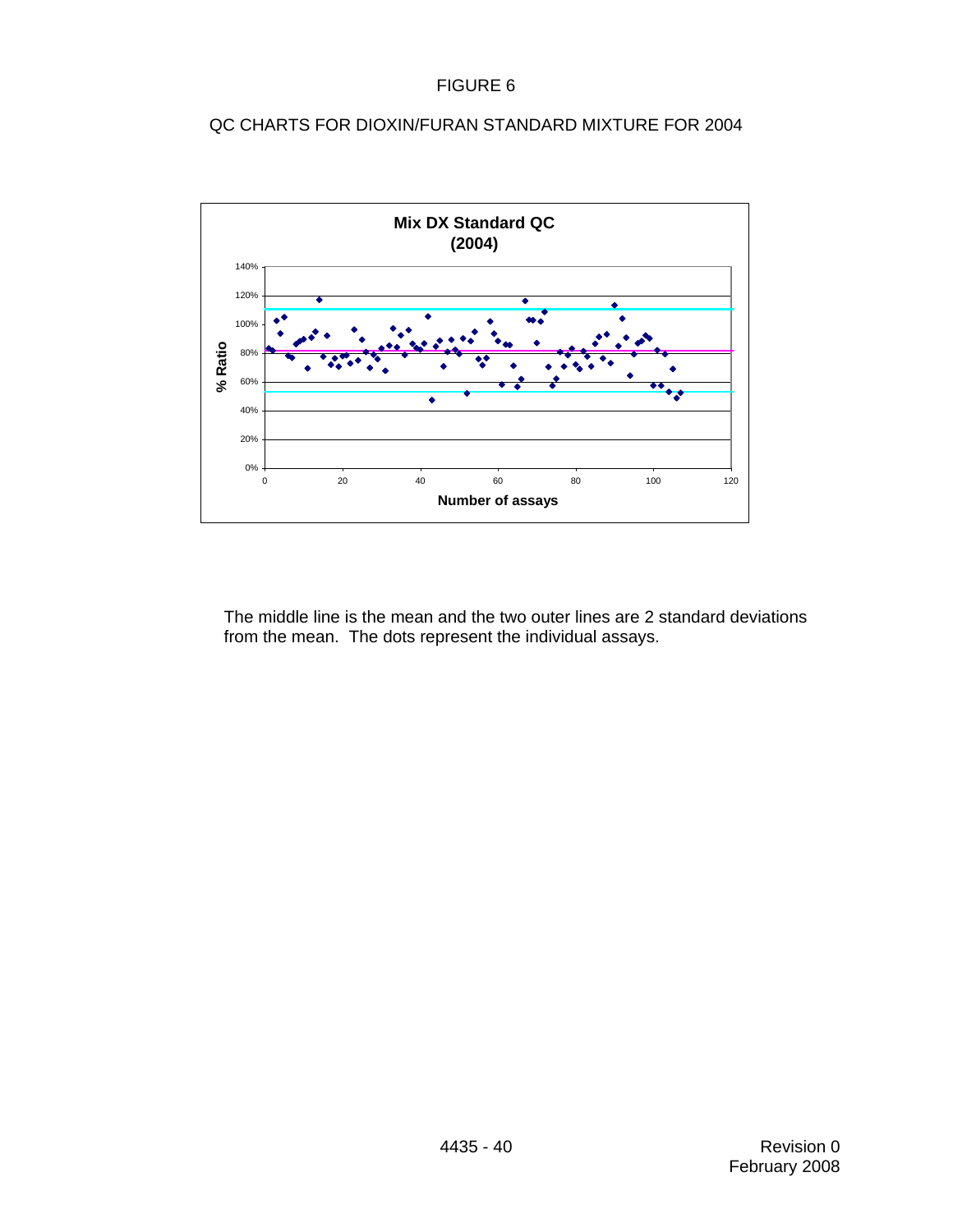### QC CHARTS FOR PCB 126 STANDARD FOR 2003

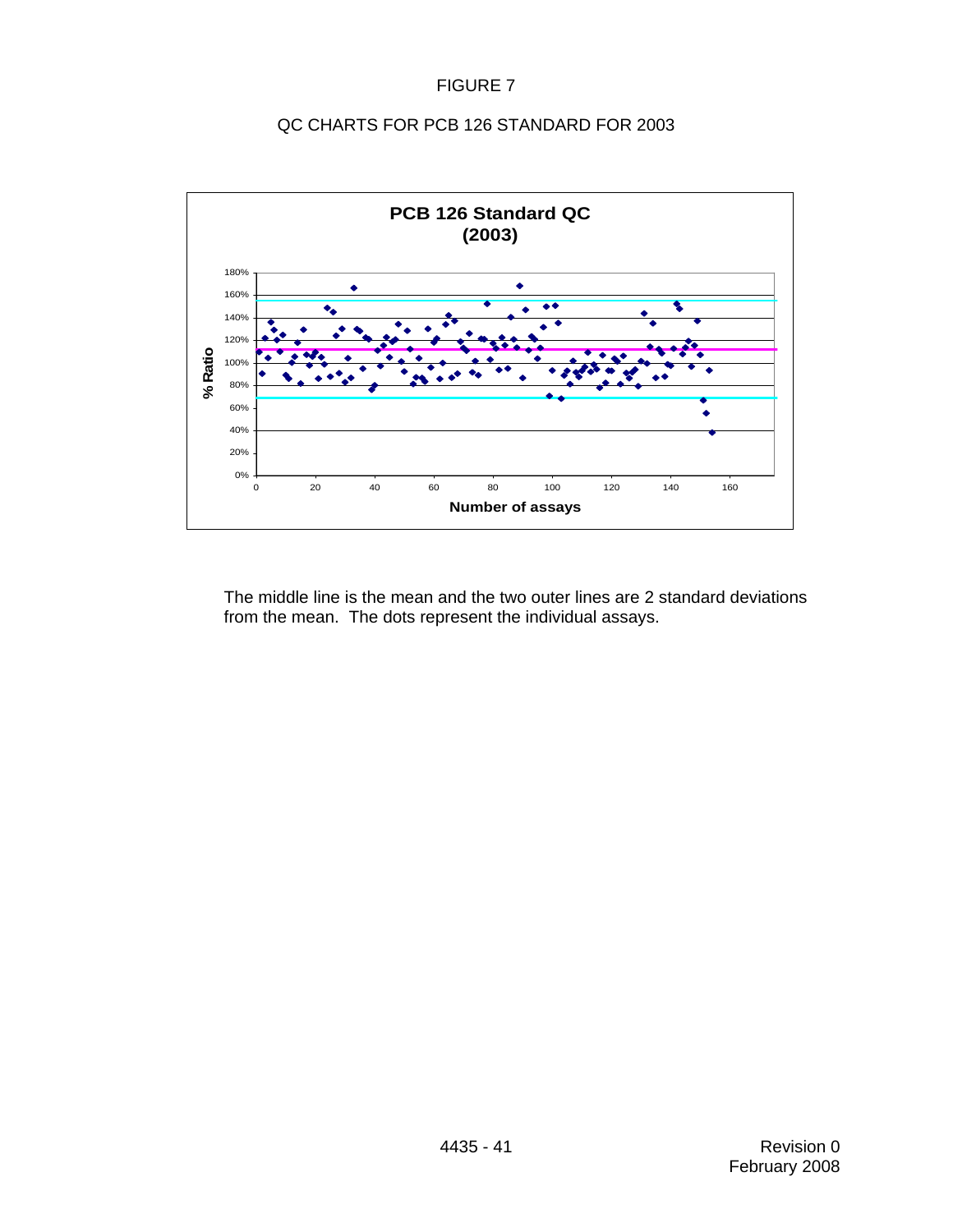### QC CHARTS FOR PCB 126 STANDARD FOR 2004

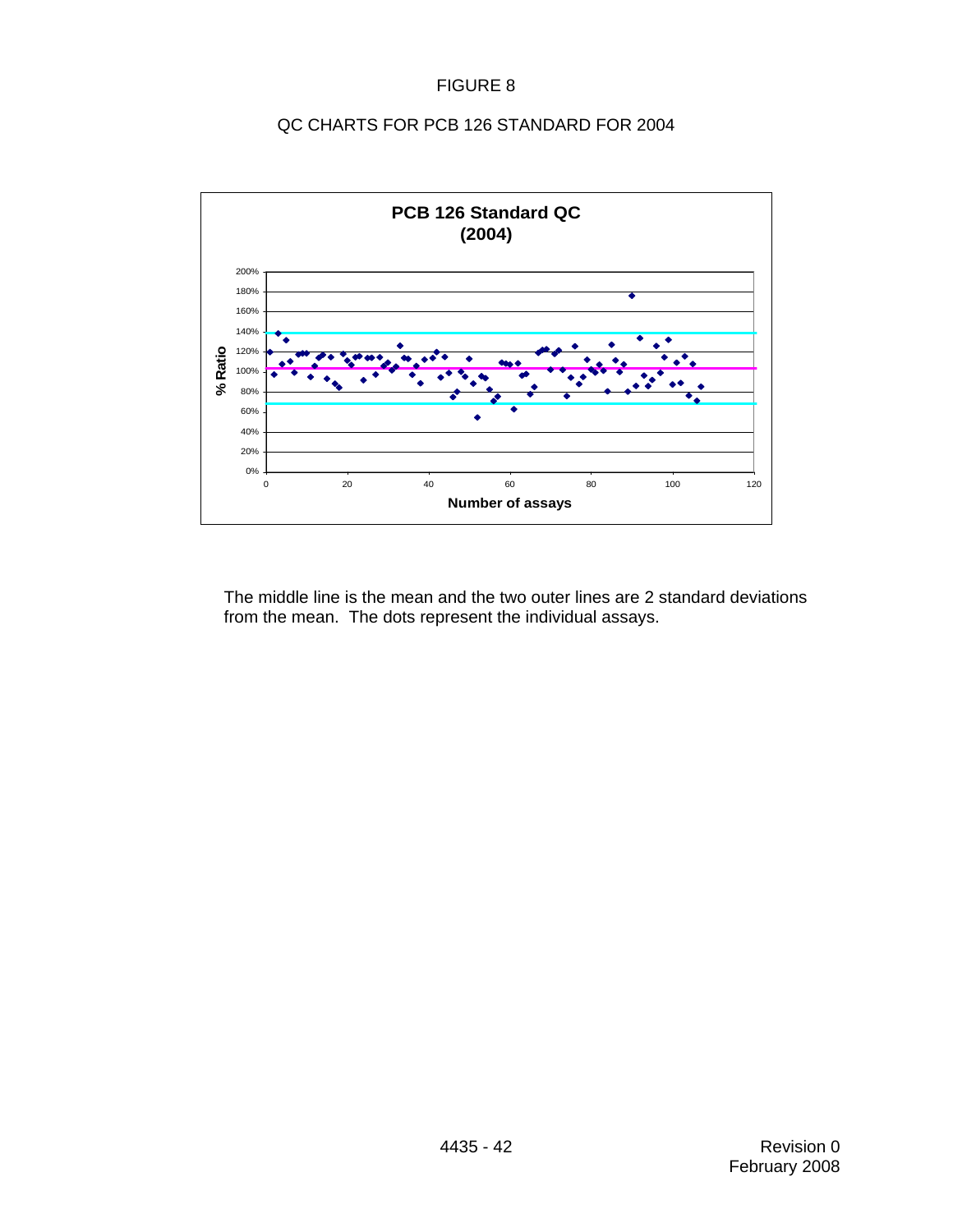

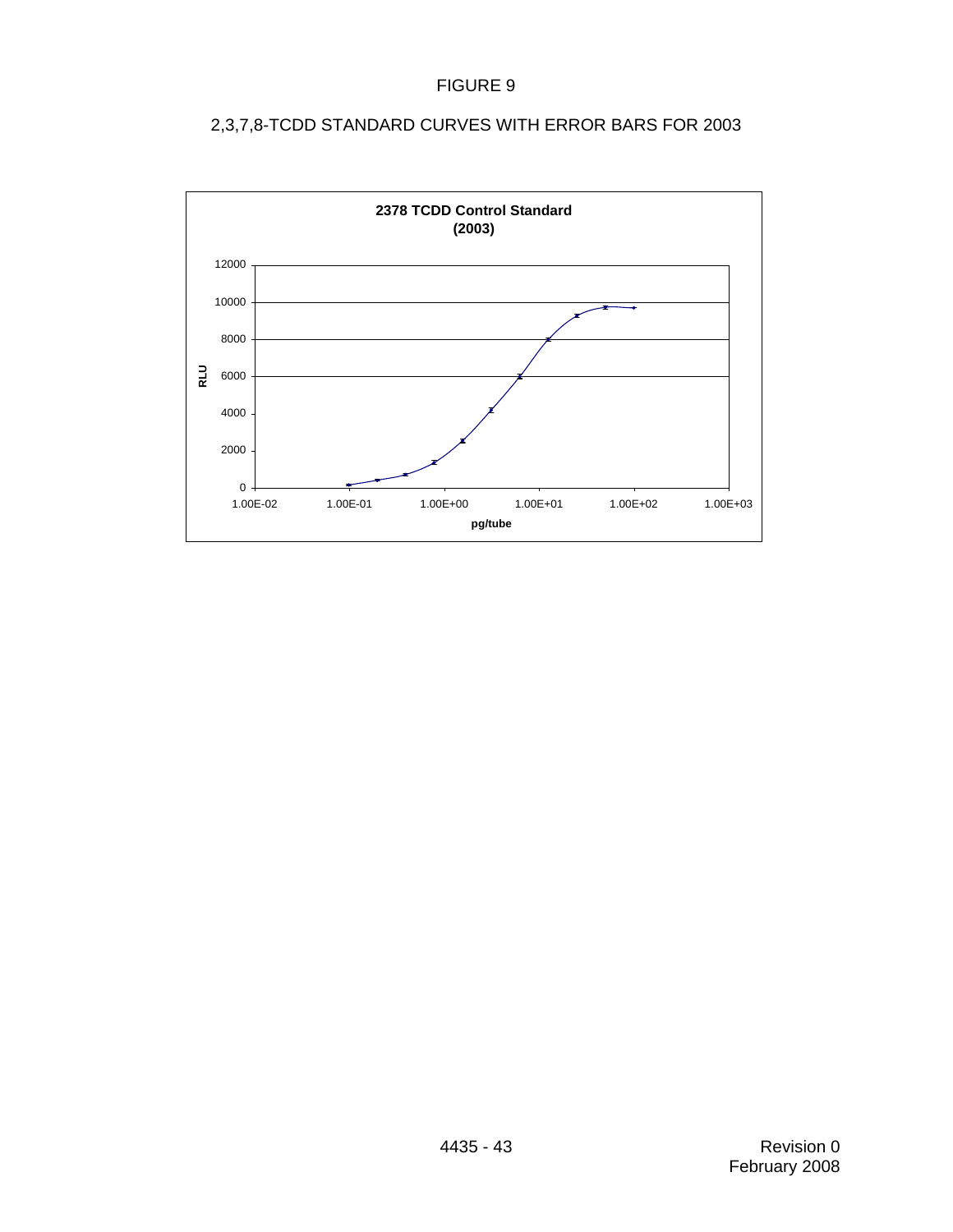

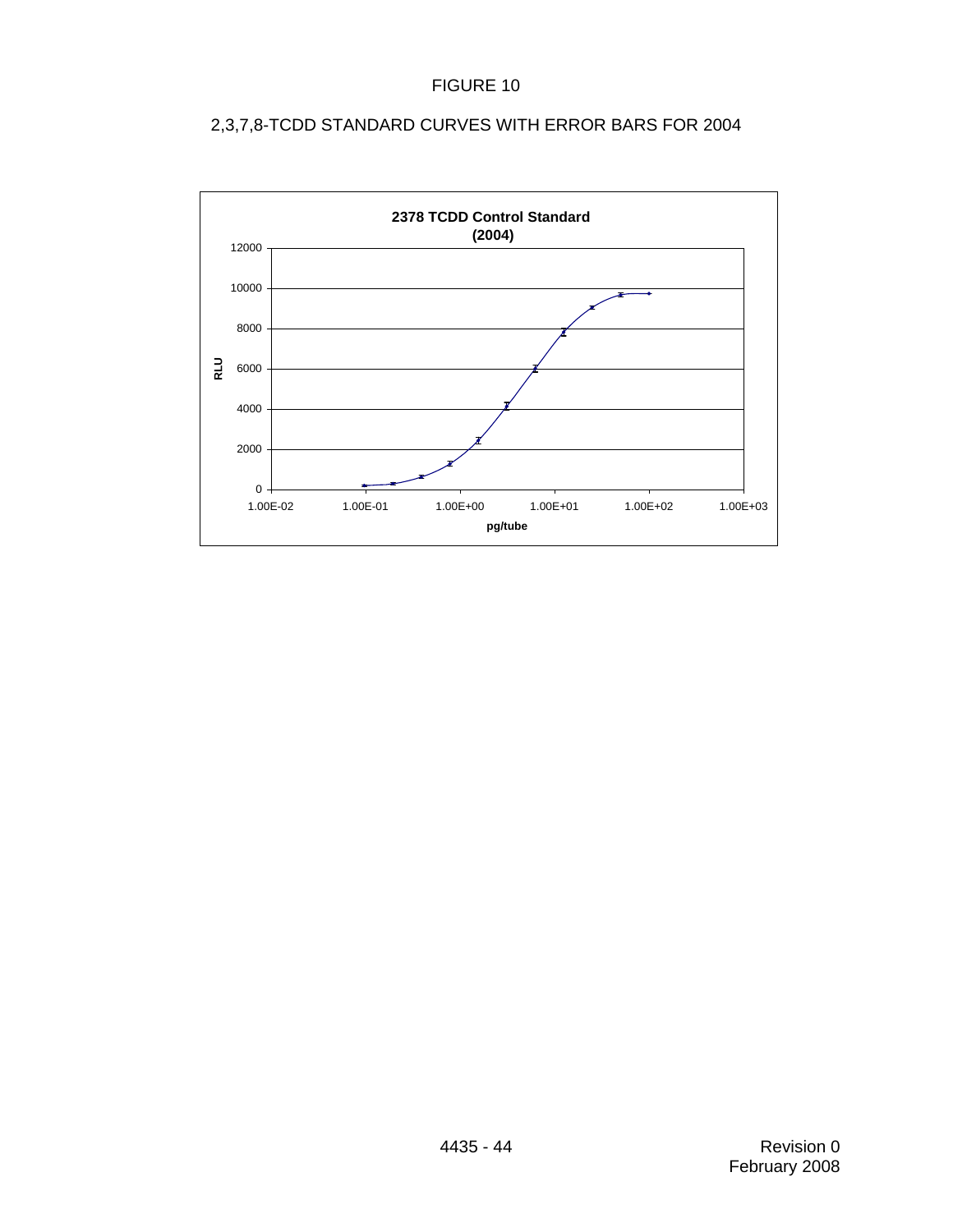#### TEMPLATE FOR 96 WELL PLATE

|    | 2            | 3                | 4                 | 5     | 6     | $\overline{7}$      | 8     | 9<br>20 hour exposure | 10    | 11      |
|----|--------------|------------------|-------------------|-------|-------|---------------------|-------|-----------------------|-------|---------|
| A  |              |                  |                   |       |       |                     |       |                       |       |         |
|    | 2,3,7,8 TCDD | 2,3,7,8 TCDD     | Negative Control  | XDS-1 | XDS-3 | XDS QC-1            | XDS-1 | XDS-3                 | XDS-1 | $XDS-3$ |
|    | $1.00E + 02$ | 1.56E+00         | <b>DMSO</b>       | 1:10  | 1:10  | 1:10                | 1:100 | 1:100                 | 1:500 | 1:500   |
| В  | <b>TCDD</b>  | <b>TCDD</b>      | control           | Soil  | Soil  | Matrix QC sample    | Soil  | Soil                  | Soil  | Soil    |
|    | 13853        | 2066             | $\mathbf{1}$      | 980   | 7573  | 341                 | 269   | 4679                  | 237   | 2136    |
|    | 2,3,7,8 TCDD | 2,3,7,8 TCDD     | Negative Control  | XDS-1 | XDS-3 | XDS QC-2            | XDS-1 | XDS-3                 | XDS-1 | XDS-3   |
|    | $5.00E + 01$ | 7.81E-01         | No DMSO           | 1:10  | 1:10  | 1:10                | 1:100 | 1:100                 | 1:500 | 1:500   |
| C  | <b>TCDD</b>  | <b>TCDD</b>      | control           | Soil  | Soil  | Martix spike sample | Soil  | Soil                  | Soil  | Soil    |
|    | 13047        | 898              | $\mathbf{1}$      | 1040  | 7293  | 3750                | 263   | 3846                  | 251   | 1998    |
|    | 2,3,7,8 TCDD | 2,3,7,8 TCDD     | Postive Control   | XDS-1 | XDS-3 | XDS QC-3            | XDS-1 | XDS-3                 | XDS-1 | XDS-3   |
|    | $2.50E + 01$ | 3.91E-01         | High-level PCB-QC | 1:10  | 1:10  | 1:10                | 1:100 | 1:100                 | 1:500 | 1:500   |
| D  | <b>TCDD</b>  | <b>TCDD</b>      | control           | Soil  | Soil  | Soil QC sample      | Soil  | Soil                  | Soil  | Soil    |
|    | 11673        | 436              | 8081              | 1363  | 8254  | 4208                | 375   | 4106                  | 345   | 2123    |
|    | 2,3,7,8 TCDD | 2,3,7,8 TCDD     | Postive Control   | XDS-2 | XDS-4 | XDS-5               | XDS-2 | XDS-4                 | XDS-2 | XDS-4   |
|    | $1.25E + 01$ | 1.95E-01         | High-level DX-QC  | 1:10  | 1:10  | 1:10                | 1:100 | 1:100                 | 1:500 | 1:500   |
| E  | <b>TCDD</b>  | <b>TCDD</b>      | control           | Soil  | Soil  | <b>Method Blank</b> | Soil  | Soil                  | Soil  | Soil    |
|    | 9382         | 112              | 8010              | 3863  | 5829  | 452                 | 1588  | 2954                  | 532   | 1834    |
|    | 2,3,7,8 TCDD | 2,3,7,8 TCDD     | Negative Control  | XDS-2 | XDS-4 | XDS-6               | XDS-2 | XDS-4                 | XDS-2 | XDS-4   |
|    | $6.25E + 00$ | 9.77E-02         | <b>DMSO</b>       | 1:10  | 1:10  | 1:10                | 1:100 | 1:100                 | 1:500 | 1:500   |
| F  | <b>TCDD</b>  | <b>TCDD</b>      | control           | Soil  | Soil  | Method Blank        | Soil  | Soil                  | Soil  | Soil    |
|    | 6480         | 43               | $\mathbf{1}$      | 4174  | 6419  | 398                 | 1533  | 3026                  | 863   | 1642    |
|    | 2,3,7,8 TCDD | Negative Control | Negative Control  | XDS-2 | XDS-4 | XDS-7               | XDS-2 | XDS-4                 | XDS-2 | XDS-4   |
|    | $3.13E + 00$ | <b>DMSO</b>      | <b>DMSO</b>       | 1:10  | 1:10  | 1:10                | 1:100 | 1:100                 | 1:500 | 1:500   |
| G  | <b>TCDD</b>  | control          | control           | Soil  | Soil  | <b>Method Blank</b> | Soil  | Soil                  | Soil  | Soil    |
|    | 3819         | $\mathbf{1}$     | $\mathbf{1}$      | 4422  | 5719  | 583                 | 1824  | 3212                  | 825   | 1358    |
| H. |              |                  |                   |       |       |                     |       |                       |       |         |

Includes 2,3,7,8-TCDD standard curve, 4 DMSO controls, 1 No DMSO control, 2 positive control QC points; and samples (including THE MANUFACTURER I.D.#; sample dilution; matrix (or client I.D.#); and RLU result)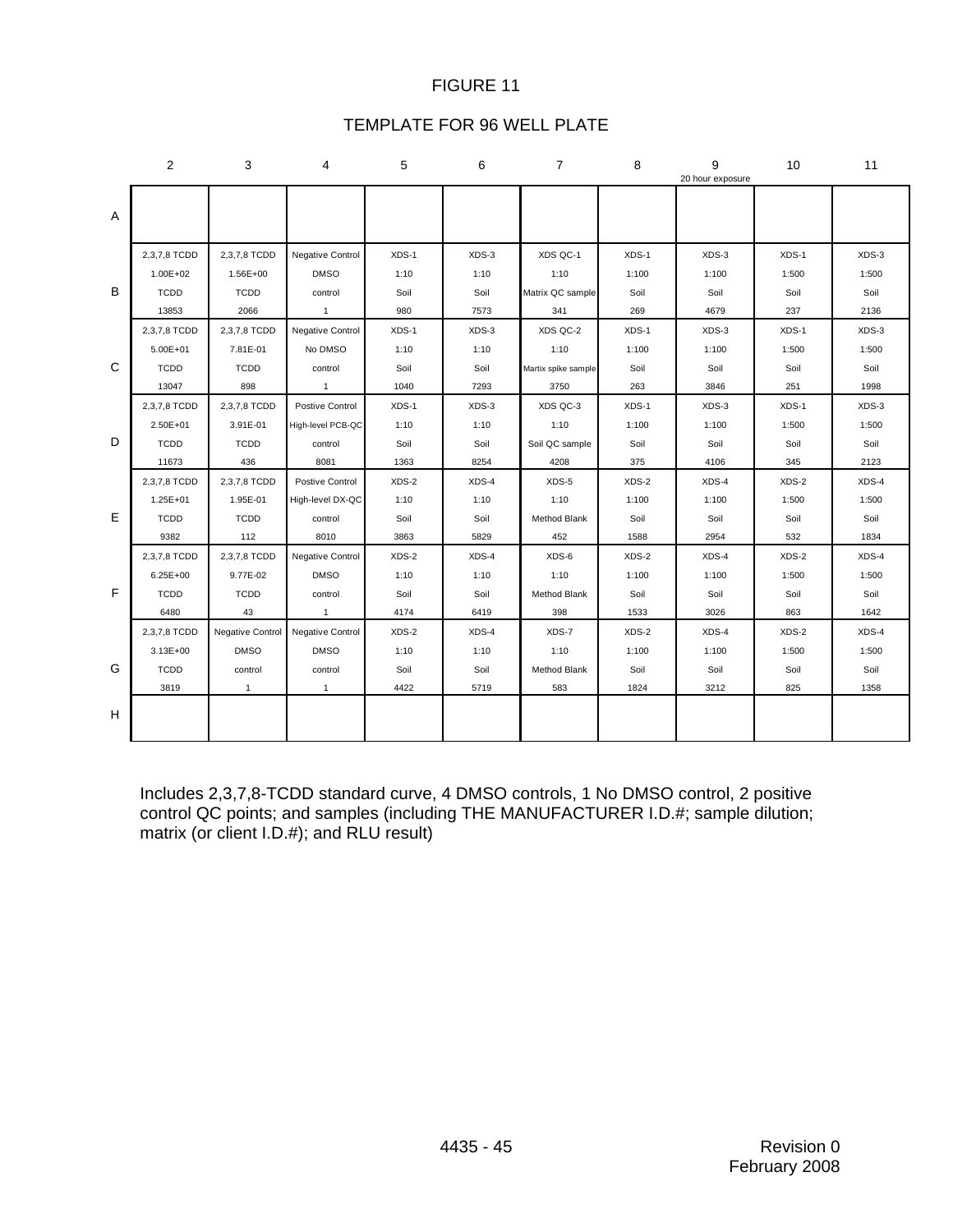# RAW DATA FROM THE LUMINOMETER, CORRECTED BY BACKGROUND DMSO **SUBTRACTION**

|   | Table 1 |                |      |              |                         |                |                       |      |      | Raw Data        |                  | $\blacktriangledown$ |
|---|---------|----------------|------|--------------|-------------------------|----------------|-----------------------|------|------|-----------------|------------------|----------------------|
| A |         |                |      |              |                         |                |                       |      |      |                 |                  |                      |
| B |         | 14620          | 2833 | 1110         | 1747                    | 8340           | 1108                  | 1036 | 5446 | 1004            | 2903             |                      |
| C |         | 13814          | 1665 | 936          | 1807                    | 8060           | 4517                  | 1030 | 4613 | 1018            | 2765             |                      |
| D |         | 12440          | 1203 | 8848         | 2131                    | 9021           | 4975                  | 1142 | 4873 | 1112            | 2890             |                      |
| Е |         | 10149          | 879  | 8777         | 4630                    | 6596           | 1219                  | 2355 | 3721 | 1300            | 2601             |                      |
| F |         | 7247           | 810  | 849          | 4941                    | 7186           | 1166                  | 2300 | 3793 | 1630            | 2409             |                      |
| G |         | 4586           | 726  | 726          | 5189                    | 6486           | 1350                  | 2591 | 3979 | 1592            | 2125             |                      |
| н |         |                |      |              |                         |                |                       |      |      |                 |                  |                      |
|   | 1       | $\overline{2}$ | 3    | 4            | 5                       | 6              | $\overline{7}$        | 8    | 9    | 10              | 11               | 12                   |
|   |         |                |      |              |                         |                |                       |      |      |                 |                  |                      |
|   | Table 2 |                |      |              |                         |                |                       |      |      |                 | Raw Data - Blank | $\blacktriangledown$ |
| A |         |                |      |              |                         |                |                       |      |      |                 |                  |                      |
| B |         | 13853          | 2066 | $\mathbf{1}$ | 980                     | 7573           | 341                   | 269  | 4679 | 237             | 2136             |                      |
| C |         | 13047          | 898  | $\mathbf{1}$ | 1040                    | 7293           | 3750                  | 263  | 3846 | 251             | 1998             |                      |
| D |         | 11673          | 436  | 8081         | 1363                    | 8254           | 4208                  | 375  | 4106 | 345             | 2123             |                      |
| Е |         | 9382           | 112  | 8010         | 3863                    | 5829           | 452                   | 1588 | 2954 | 532             | 1834             |                      |
| F |         | 6480           | 43   | 1            | 4174                    | 6419           | 398                   | 1533 | 3026 | 863             | 1642             |                      |
| G |         | 3819           | 1    | 1            | 4422                    | 5719           | 583                   | 1824 | 3212 | 825             | 1358             |                      |
| н |         |                |      |              |                         |                |                       |      |      |                 |                  |                      |
|   | 1       | $\overline{2}$ | 3    | 4            | 5<br>Average background | $6\phantom{1}$ | $\overline{7}$<br>767 | 8    | 9    | 10 <sup>1</sup> | 11               | 12                   |

Refer to template (Figure 11) for well descriptions.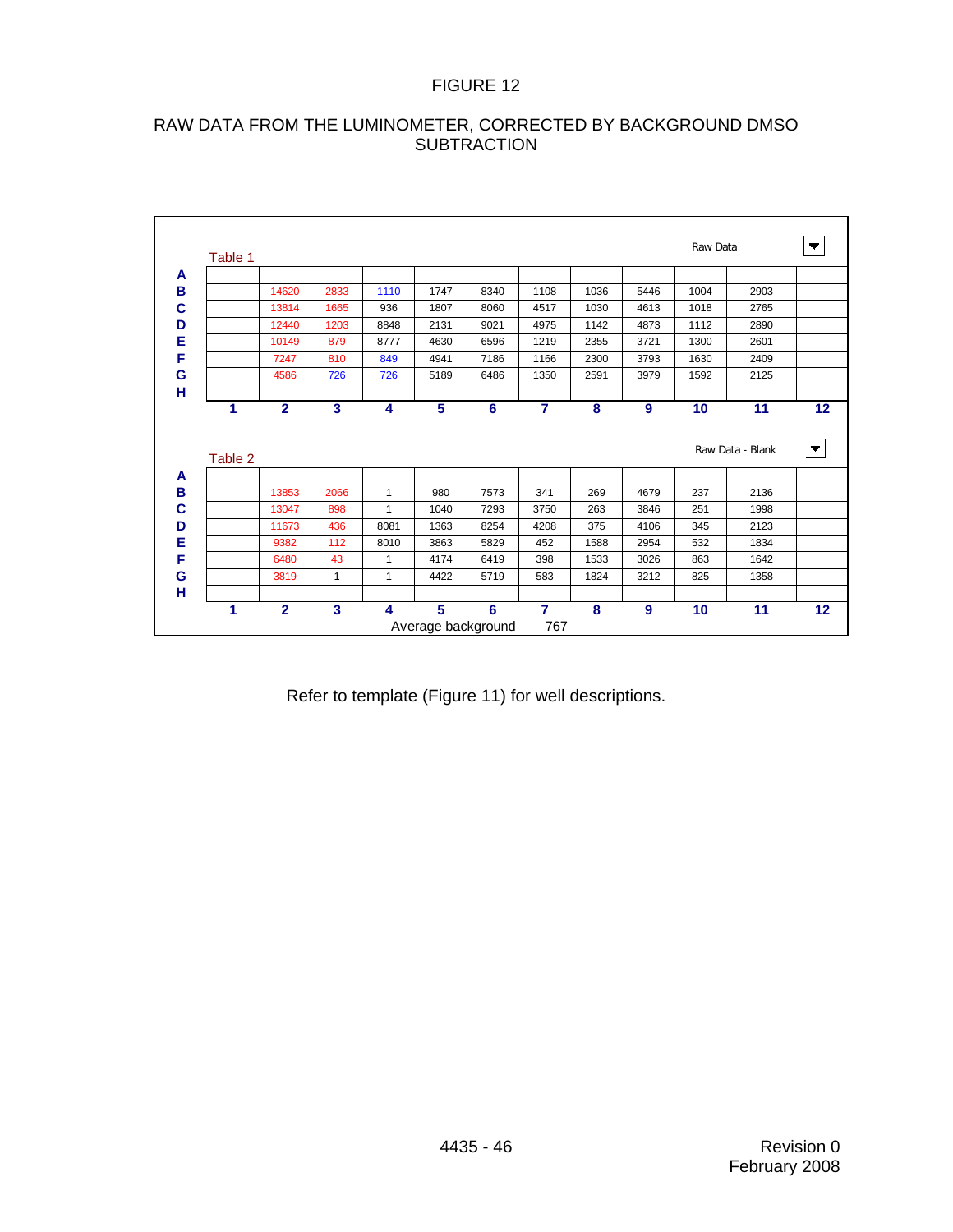#### BACKGROUND CORRECTED CALCULATIONS USING THE RLU DATA (FIGURE 12) TO PRODUCE THE RESULTS FOR THE REPORT (FIGURE 14), USING THE 4 PARAMETER HILL EQUATION

THE MODEL:<br>RLU =  $(v^*(d^n n))/(d^n n + k^n n)$ 

'd' is the natural logarithm of TCDD concentration "v" is the limiting value of the RLU response as TCDD concentration increases "k" is the dose at which the response is 50% of maximum "n" is a parameter that determines sigmoidal shape of curve "b" is the interecept parameter

|                                     |           |              | <b>D</b> is the interecept parameter                       |  |  |  |                    |                                              |                   |
|-------------------------------------|-----------|--------------|------------------------------------------------------------|--|--|--|--------------------|----------------------------------------------|-------------------|
|                                     |           |              | Initial Values (replaced with final estimates by 'Solver') |  |  |  |                    |                                              |                   |
| k                                   | 8.9922483 |              |                                                            |  |  |  |                    |                                              |                   |
| n                                   | 9.8105504 |              |                                                            |  |  |  |                    |                                              |                   |
| V                                   | 15042.549 |              |                                                            |  |  |  |                    |                                              |                   |
| b                                   | 100.78584 |              |                                                            |  |  |  |                    |                                              |                   |
|                                     |           |              |                                                            |  |  |  |                    | To obtain predicted Ln(TCDD) concentrations  |                   |
|                                     |           |              | To fit standard curve, paste TCDD and RLU data             |  |  |  |                    | observed RLU data, paste observed RLU valu   |                   |
|                                     |           |              | into the framed columns below. Then select 'Solver;        |  |  |  |                    | into the framed cells below. These are your  |                   |
|                                     |           |              | from the Tools menu. Be sure that the 'Target Cell'        |  |  |  |                    | predicted concentrations based on the standa |                   |
|                                     |           |              | is set to D43, the 'Equal To' option is set to min,        |  |  |  |                    |                                              |                   |
|                                     |           |              | and the 'By Changing Cells' option is set to B8:B11        |  |  |  | Observed Predicted |                                              |                   |
|                                     |           |              |                                                            |  |  |  | Response Ln(TCDD)  |                                              | pg                |
|                                     | TCDD      | Ln(TCDD) RLU |                                                            |  |  |  | 980.11             | 6.77386                                      | 0.874681          |
|                                     | 100000.00 | 11.51        | 13853.18                                                   |  |  |  | 1039.78            | 6.822278                                     | 0.918074          |
|                                     | 50000.00  | 10.82        | 13046.78                                                   |  |  |  | 1363.44            | 7.048033                                     | 1.150593          |
|                                     | 25000.00  | 10.13        | 11672.91                                                   |  |  |  | 3862.51            | 8.039923                                     | 3.102374          |
|                                     | 12500.00  | 9.43         | 9381.71                                                    |  |  |  | 4174.31            | 8.128638                                     | 3.390179          |
|                                     | 6250.00   | 8.74         | 6480.18                                                    |  |  |  | 4421.78            | 8.196694                                     | 3.628932          |
|                                     | 3125.00   | 8.05         | 3818.58                                                    |  |  |  | 7572.58            | 8.980196                                     | 7.944188          |
|                                     | 1562.50   | 7.35         | 2066.24                                                    |  |  |  | 7293.31            | 8.912427                                     | 7.423655          |
|                                     | 781.25    | 6.66         | 897.58                                                     |  |  |  | 8253.98            | 9.147964                                     | 9.395293          |
|                                     | 390.63    | 5.97         | 435.78                                                     |  |  |  | 5828.58            | 8.557404                                     | 5.205153          |
|                                     | 195.31    | 5.27         | 111.84                                                     |  |  |  | 6418.84            | 8.701257                                     | 6.010462          |
|                                     | 97.66     | 4.58         | 42.98                                                      |  |  |  | 5718.64            | 8.530309                                     | 5.06601           |
|                                     |           |              |                                                            |  |  |  | 341.11             | 5.908263                                     | 0.368066          |
|                                     | Pred      | Res          | Res^2                                                      |  |  |  | 3749.98            | 8.006966                                     | 3.001795          |
|                                     | 13919.75  | 66.58        | 4432.26                                                    |  |  |  | 4208.18            | 8.138066                                     | 3.422292          |
|                                     | 13036.99  | $-9.78$      | 95.73                                                      |  |  |  | 451.84             | 6.145653                                     | 0.466684          |
|                                     | 11568.32  | $-104.59$    | 10939.57                                                   |  |  |  | 398.44             | 6.040917                                     | 0.420278          |
|                                     | 9357.55   | $-24.16$     | 583.75                                                     |  |  |  | 582.71             | 6.353161                                     | 0.574305          |
|                                     | 6580.49   | 100.31       | 10061.56                                                   |  |  |  | 268.71             | 5.693441                                     | 0.296914          |
|                                     | 3887.57   | 68.99        | 4759.79                                                    |  |  |  | 263.24             | 5.674053                                     | 0.291212          |
|                                     | 1936.94   | $-129.30$    | 16719.11                                                   |  |  |  | 374.64             | 5.988836                                     | 0.39895           |
|                                     | 853.06    | $-44.52$     | 1981.92                                                    |  |  |  | 1588.18            | 7.178723                                     | 1.311232          |
|                                     | 365.49    | $-70.28$     | 4939.97                                                    |  |  |  | 1533.11            | 7.148216                                     | 1.271835          |
|                                     | 180.61    | 68.76        | 4728.28                                                    |  |  |  | 1824.38            | 7.300454                                     | 1.480972          |
|                                     | 120.90    | 77.93        | 6072.35                                                    |  |  |  | 4679.31            | 8.265665                                     | 3.888056          |
|                                     |           |              | $6.53E + 04$                                               |  |  |  | 3845.64            | 8.035017                                     | 3.087192          |
|                                     |           |              |                                                            |  |  |  | 4105.58            | 8.109386                                     | 3.325534          |
|                                     |           |              |                                                            |  |  |  | 2953.78            | 7.754997                                     | 2.333203          |
| <b>Raw Data and Predicted Curve</b> |           |              |                                                            |  |  |  | 3026.31            |                                              | 7.779599 2.391317 |



To obtain predicted Ln(TCDD) concentrations from observed RLU data, paste observed RLU values into the framed cells below. These are your predicted concentrations based on the standard curve

| , , , , , , , , , , , , , , , , |    |         |                   |          |
|---------------------------------|----|---------|-------------------|----------|
|                                 |    |         | Response Ln(TCDD) | pg       |
|                                 |    | 980.11  | 6.77386           | 0.874681 |
| 3853.18                         |    | 1039.78 | 6.822278          | 0.918074 |
| 3046.78                         |    | 1363.44 | 7.048033          | 1.150593 |
| 1672.91                         |    | 3862.51 | 8.039923          | 3.102374 |
| 381.71                          |    | 4174.31 | 8.128638          | 3.390179 |
| 480.18                          |    | 4421.78 | 8.196694          | 3.628932 |
| 818.58                          |    | 7572.58 | 8.980196          | 7.944188 |
| 066.24                          |    | 7293.31 | 8.912427          | 7.423655 |
| 397.58                          |    | 8253.98 | 9.147964          | 9.395293 |
| 435.78                          |    | 5828.58 | 8.557404          | 5.205153 |
| 111.84                          |    | 6418.84 | 8.701257          | 6.010462 |
| 42.98                           |    | 5718.64 | 8.530309          | 5.06601  |
|                                 |    | 341.11  | 5.908263          | 0.368066 |
| ^2                              |    | 3749.98 | 8.006966          | 3.001795 |
| 4432.26                         |    | 4208.18 | 8.138066          | 3.422292 |
| 95.73                           |    | 451.84  | 6.145653          | 0.466684 |
| 10939.57                        |    | 398.44  | 6.040917          | 0.420278 |
| 583.75                          |    | 582.71  | 6.353161          | 0.574305 |
| 10061.56                        |    | 268.71  | 5.693441          | 0.296914 |
| 4759.79                         |    | 263.24  | 5.674053          | 0.291212 |
| 16719.11                        |    | 374.64  | 5.988836          | 0.39895  |
| 1981.92                         |    | 1588.18 | 7.178723          | 1.311232 |
| 4939.97                         |    | 1533.11 | 7.148216          | 1.271835 |
| 4728.28                         |    | 1824.38 | 7.300454          | 1.480972 |
| 6072.35                         |    | 4679.31 | 8.265665          | 3.888056 |
| $6.53E + 04$                    |    | 3845.64 | 8.035017          | 3.087192 |
|                                 |    | 4105.58 | 8.109386          | 3.325534 |
|                                 |    | 2953.78 | 7.754997          | 2.333203 |
| <b>Predicted Curve</b>          |    | 3026.31 | 7.779599          | 2.391317 |
|                                 |    | 3211.64 | 7.84077           | 2.542161 |
|                                 |    | 237.11  | 5.572525          | 0.263098 |
|                                 |    | 250.98  | 5.628357          | 0.278205 |
|                                 |    | 344.51  | 5.916868          | 0.371247 |
|                                 |    | 532.44  | 6.280019          | 0.533799 |
|                                 |    | 862.51  | 6.669828          | 0.78826  |
|                                 |    | 825.18  | 6.633984          | 0.760506 |
|                                 |    | 2136.31 | 7.443251          | 1.708295 |
|                                 |    | 1998.31 | 7.382232          | 1.607173 |
|                                 |    | 2122.91 | 7.437461          | 1.698432 |
|                                 |    | 1833.51 | 7.304898          | 1.487569 |
|                                 |    | 1641.58 | 7.207478          | 1.349485 |
|                                 |    | 1357.78 | 7.044507          | 1.146544 |
|                                 |    | 0.00    | #NUM!             | #NUM!    |
| 10<br>8                         | 12 | 0.00    | #NUM!             | #NUM!    |
|                                 |    | 0.00    | #NUM!             | #NUM!    |
|                                 |    |         |                   |          |
| <b>Ln(TCDD)</b>                 |    | 0.00    | #NUM!             | #NUM!    |

4435 - 47 Revision 0 February 2008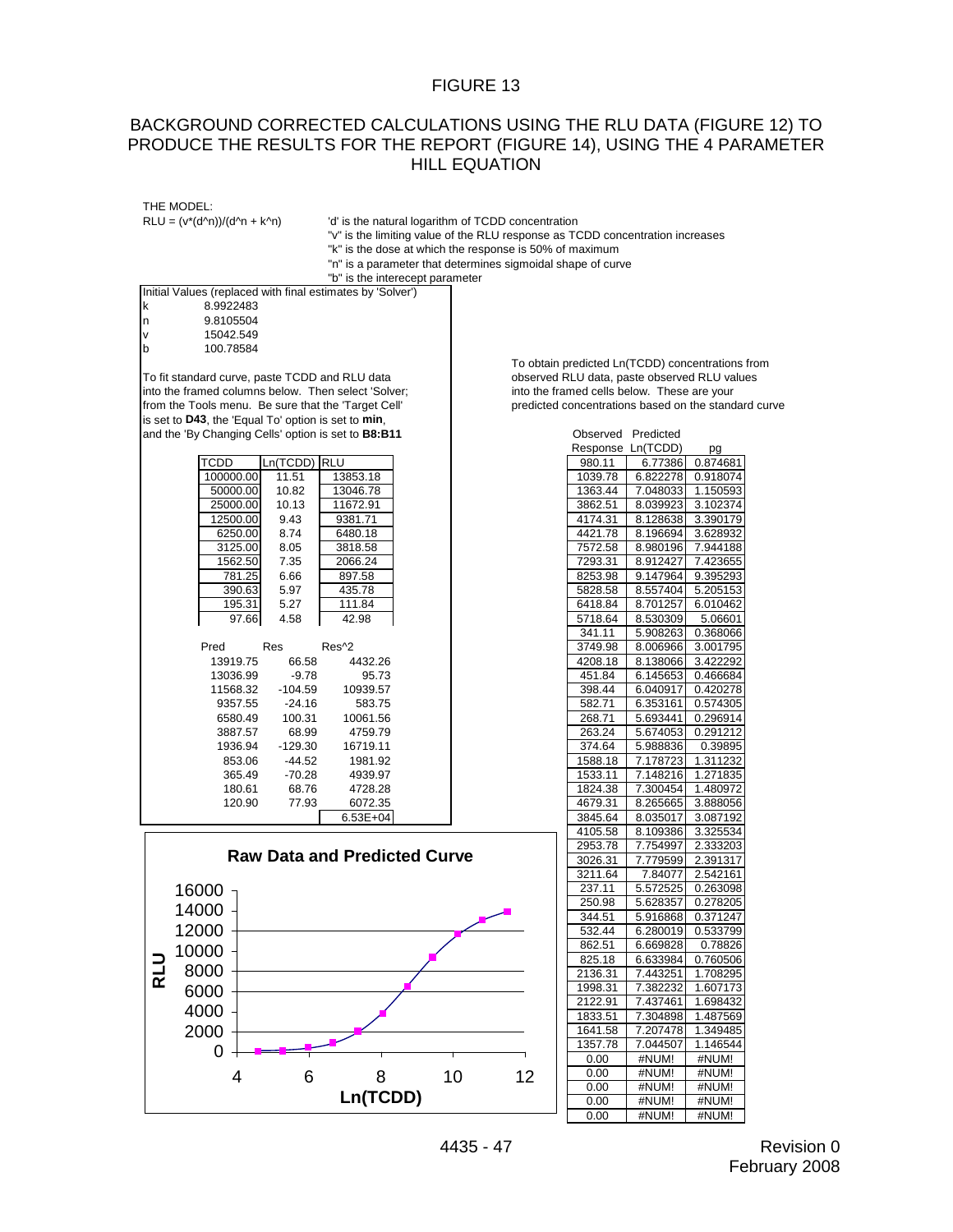### REPORT PRODUCED FROM THE RAW DATA AND CALCULATIONS (FIGURES 12 AND 13)



|                   | PCB QC      | 6.25 <sub>pg</sub> | Ratio |
|-------------------|-------------|--------------------|-------|
| <b>High Level</b> | 8081        | 6480               | 0.80  |
| <b>Low Level</b>  |             |                    |       |
|                   | DX QC       | 6.25 <sub>pg</sub> | Ratio |
| <b>High Level</b> | 8010        | 6480               | 0.81  |
| <b>Low Level</b>  |             |                    |       |
|                   | <b>DMSO</b> | mean               |       |
|                   | 726         | 853                |       |
|                   | 1110        |                    |       |
|                   | 849         |                    |       |
|                   | 726         |                    |       |

| Sample | identity                     | fraction | <b>RLU</b> | TEQ, pg/tube                                                            | ppt/sample | corrected | mean   | std error | % error |
|--------|------------------------------|----------|------------|-------------------------------------------------------------------------|------------|-----------|--------|-----------|---------|
| XDS-1  | Soil                         | 1:10     |            | 980 = calculation! J19-AVERAGE(E\$34:E\$36) = E19/(2/10) = F19/(67/100) |            |           | 3.69   | 0.64      | 17%     |
| XDS-1  | Soil                         | 1:10     | 1040       | 0.43                                                                    | 2.15       | 3.22      |        |           |         |
| XDS-1  | Soil                         | 1:10     | 1363       | 0.66                                                                    | 3.32       | 4.95      |        |           |         |
| XDS-2  | Soil                         | 1:10     | 3863       | 2.62                                                                    | 6.54       | 9.76      | 10.77  | 0.57      | 5%      |
| XDS-2  | Soil                         | 1:10     | 4174       | 2.90                                                                    | 7.26       | 10.83     |        |           |         |
| XDS-2  | Soil                         | 1:10     | 4422       | 3.14                                                                    | 7.85       | 11.72     |        |           |         |
| XDS-3  | Soil                         | 1:10     | 7573       | 7.46                                                                    | 18.64      | 27.82     | 28.98  | 2.20      | 8%      |
| XDS-3  | Soil                         | 1:10     | 7293       | 6.94                                                                    | 17.34      | 25.88     |        |           |         |
| XDS-3  | Soil                         | 1:10     | 8254       | 8.91                                                                    | 22.27      | 33.24     |        |           |         |
| XDS-4  | Soil                         | 1:10     | 5829       | 4.72                                                                    | 11.80      | 17.60     | 18.43  | 1.10      | 6%      |
| XDS-4  | Soil                         | 1:10     | 6419       | 5.52                                                                    | 13.81      | 20.61     |        |           |         |
| XDS-4  | Soil                         | 1:10     | 5719       | 4.58                                                                    | 11.45      | 17.09     |        |           |         |
|        | XDS QC-1 Matrix QC sample    | 1:10     | 341        | $-0.12$                                                                 |            |           |        |           |         |
|        | XDS QC-2 Martix spike sample | 1:10     | 3750       | 2.51                                                                    |            |           |        |           |         |
|        | XDS QC-3 Soil QC sample      | 1:10     | 4208       | 2.94                                                                    | 29.35      | 43.81     |        |           |         |
| XDS-5  | Method Blank                 | 1:10     | 452        | 0.47                                                                    |            |           |        |           |         |
| XDS-6  | Method Blank                 | 1:10     | 398        | 0.42                                                                    |            |           |        |           |         |
| XDS-7  | Method Blank                 | 1:10     | 583        | 0.57                                                                    |            |           |        |           |         |
| XDS-1  | Soil                         | 1:100    | 269        | 0.30                                                                    | 14.85      | 22.16     | 24.55  | 2.61      | 11%     |
| XDS-1  | Soil                         | 1:100    | 263        | 0.29                                                                    | 14.56      | 21.73     |        |           |         |
| XDS-1  | Soil                         | 1:100    | 375        | 0.40                                                                    | 19.95      | 29.77     |        |           |         |
| XDS-2  | Soil                         | 1:100    | 1588       | 1.31                                                                    | 32.78      | 48.93     | 50.55  | 2.39      | 5%      |
| XDS-2  | Soil                         | 1:100    | 1533       | 1.27                                                                    | 31.80      | 47.46     |        |           |         |
| XDS-2  | Soil                         | 1:100    | 1824       | 1.48                                                                    | 37.02      | 55.26     |        |           |         |
| XDS-3  | Soil                         | 1:100    | 4679       | 3.89                                                                    | 97.20      | 145.08    | 128.12 | 8.86      | 7%      |
| XDS-3  | Soil                         | 1:100    | 3846       | 3.09                                                                    | 77.18      | 115.19    |        |           |         |
| XDS-3  | Soil                         | 1:100    | 4106       | 3.33                                                                    | 83.14      | 124.09    |        |           |         |
| XDS-4  | Soil                         | 1:100    | 2954       | 2.33                                                                    | 58.33      | 87.06     | 90.38  | 2.32      | 3%      |
| XDS-4  | Soil                         | 1:100    | 3026       | 2.39                                                                    | 59.78      | 89.23     |        |           |         |
| XDS-4  | Soil                         | 1:100    | 3212       | 2.54                                                                    | 63.55      | 94.86     |        |           |         |
| XDS-1  | Soil                         | 1:500    | 237        | 0.26                                                                    | 65.77      | 98.17     | 113.50 | 12.62     | 11%     |
| XDS-1  | Soil                         | 1:500    | 251        | 0.28                                                                    | 69.55      | 103.81    |        |           |         |
| XDS-1  | Soil                         | 1:500    | 345        | 0.37                                                                    | 92.81      | 138.53    |        |           |         |
| XDS-2  | Soil                         | 1:500    | 532        | 0.53                                                                    | 66.72      | 99.59     | 129.51 | 15.04     | 12%     |
| XDS-2  | Soil                         | 1:500    | 863        | 0.79                                                                    | 98.53      | 147.06    |        |           |         |
| XDS-2  | Soil                         | 1:500    | 825        | 0.76                                                                    | 95.06      | 141.89    |        |           |         |
| XDS-3  | Soil                         | 1:500    | 2136       | 1.71                                                                    | 213.54     | 318.71    | 311.81 | 6.01      | 2%      |
| XDS-3  | Soil                         | 1:500    | 1998       | 1.61                                                                    | 200.90     | 299.85    |        |           |         |
| XDS-3  | Soil                         | 1:500    | 2123       | 1.70                                                                    | 212.30     | 316.87    |        |           |         |
| XDS-4  | Soil                         | 1:500    | 1834       | 1.49                                                                    | 185.95     | 277.53    | 247.74 | 18.48     | 7%      |
| XDS-4  | Soil                         | 1:500    | 1642       | 1.35                                                                    | 168.69     | 251.77    |        |           |         |
| XDS-4  | Soil                         | 1:500    | 1358       | 1.15                                                                    | 143.32     | 213.91    |        |           |         |

The formula under "TEQ pg/tube" is the TEQ calculation using the data from the calculation (Figure 13). The formula under "pg/g/sample" takes into account the weight (or volume) of the sample and the dilution the sample was analyzed at. The formula under "corrected" takes into account the percent recovery. The corrected values are then averaged for a "mean" and the standard error and percent error are calculated to determine precision.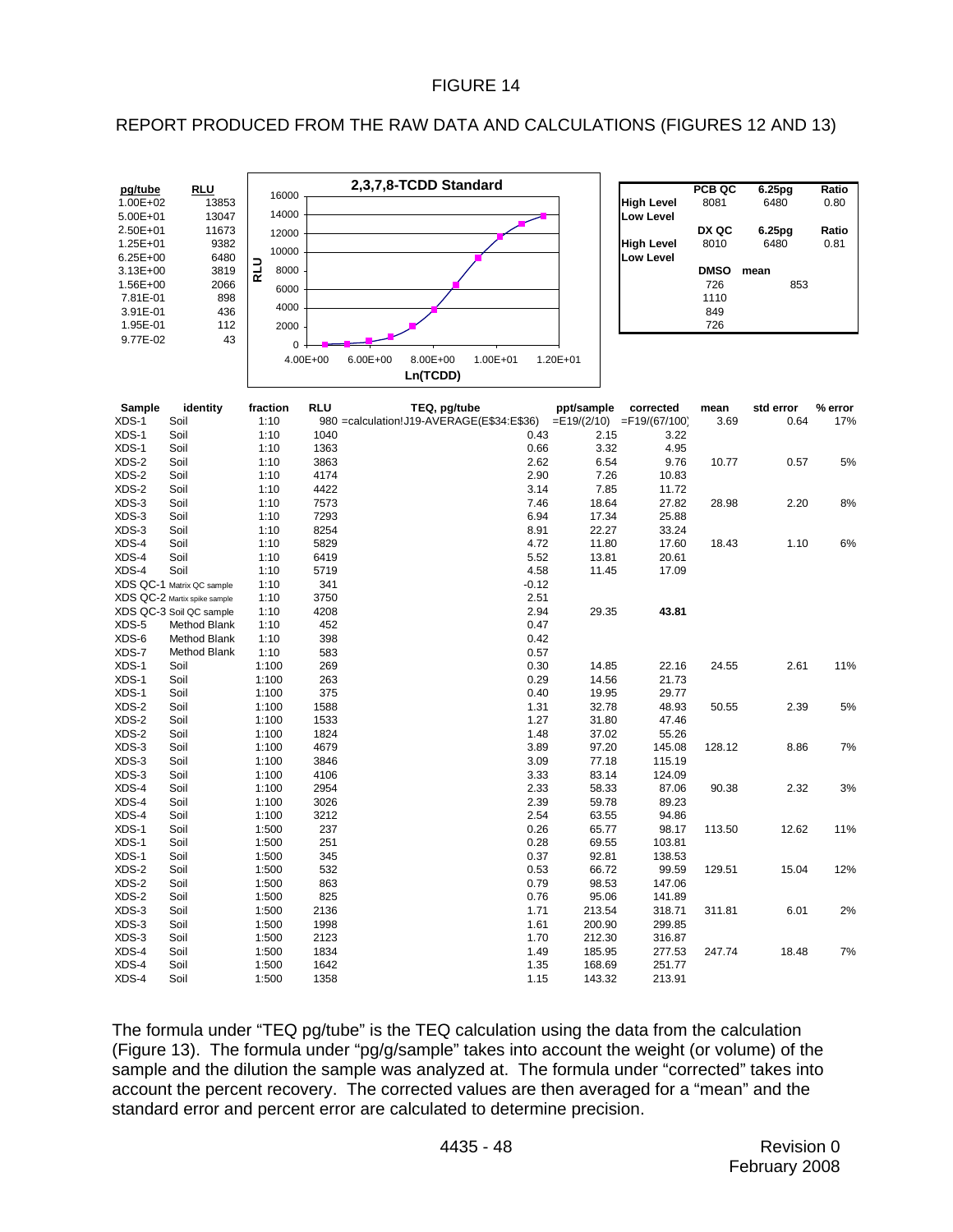

#### PRE-FIELD TEST COMPARISON FOR DIOXIN / FURAN

Represents the dioxin / furan TEQ comparison of Method 4435 to GC/MS for soil samples for pre-field testing during the EPA SITE field study. These samples were processed in March of 2004 using the screening technique with a surrogate recovery. These TEQs were calculated using the WHO 1997 REP values.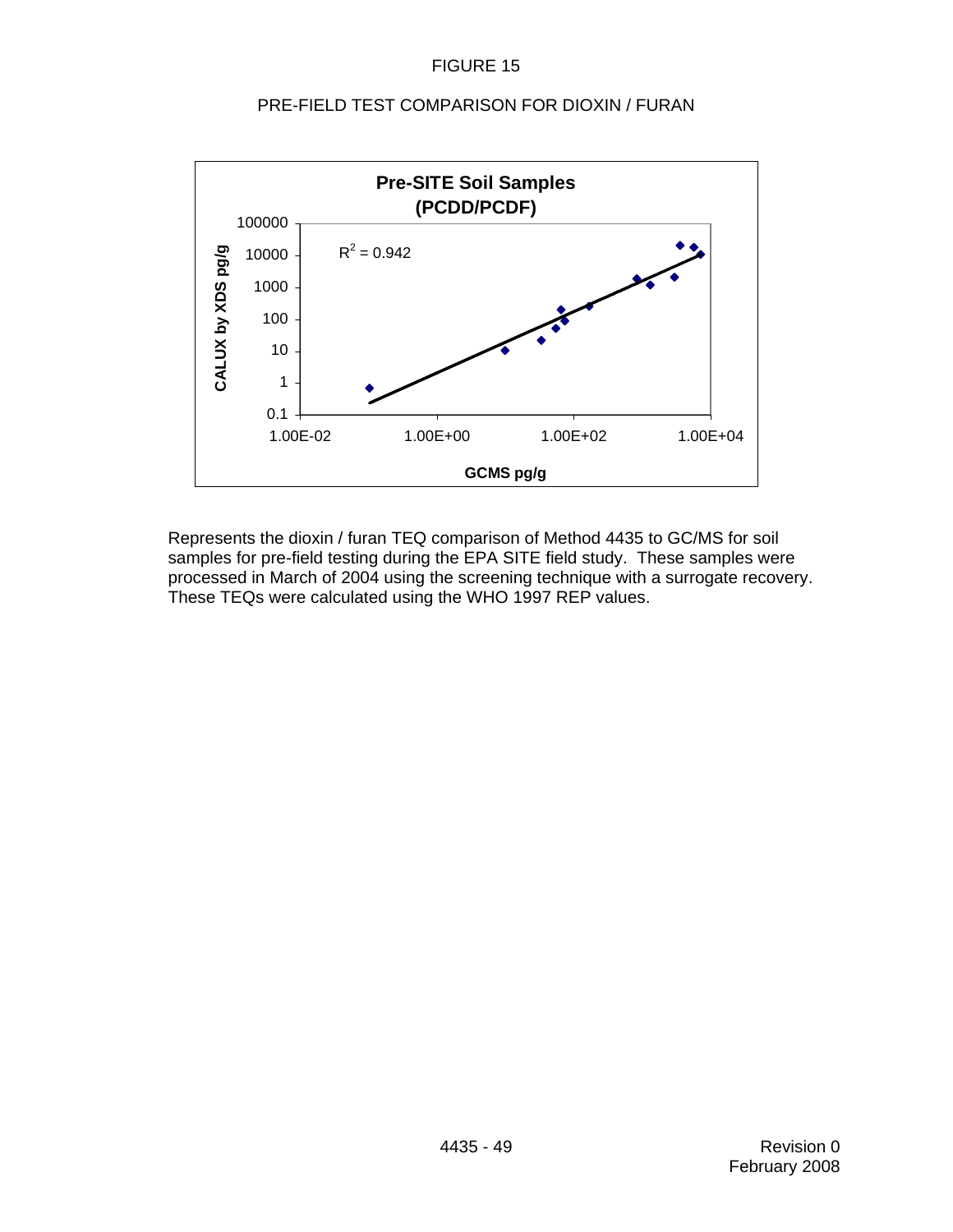#### PRE-FIELD TEST COMPARISON FOR PCBs



Represents the PCB TEQ comparison of the Method 4435 to GC/MS for soil samples for pre-field testing during the EPA SITE field study. These samples were processed in March of 2004 using the screening technique with a surrogate recovery. These TEQs were calculated using the WHO 1997 REP values.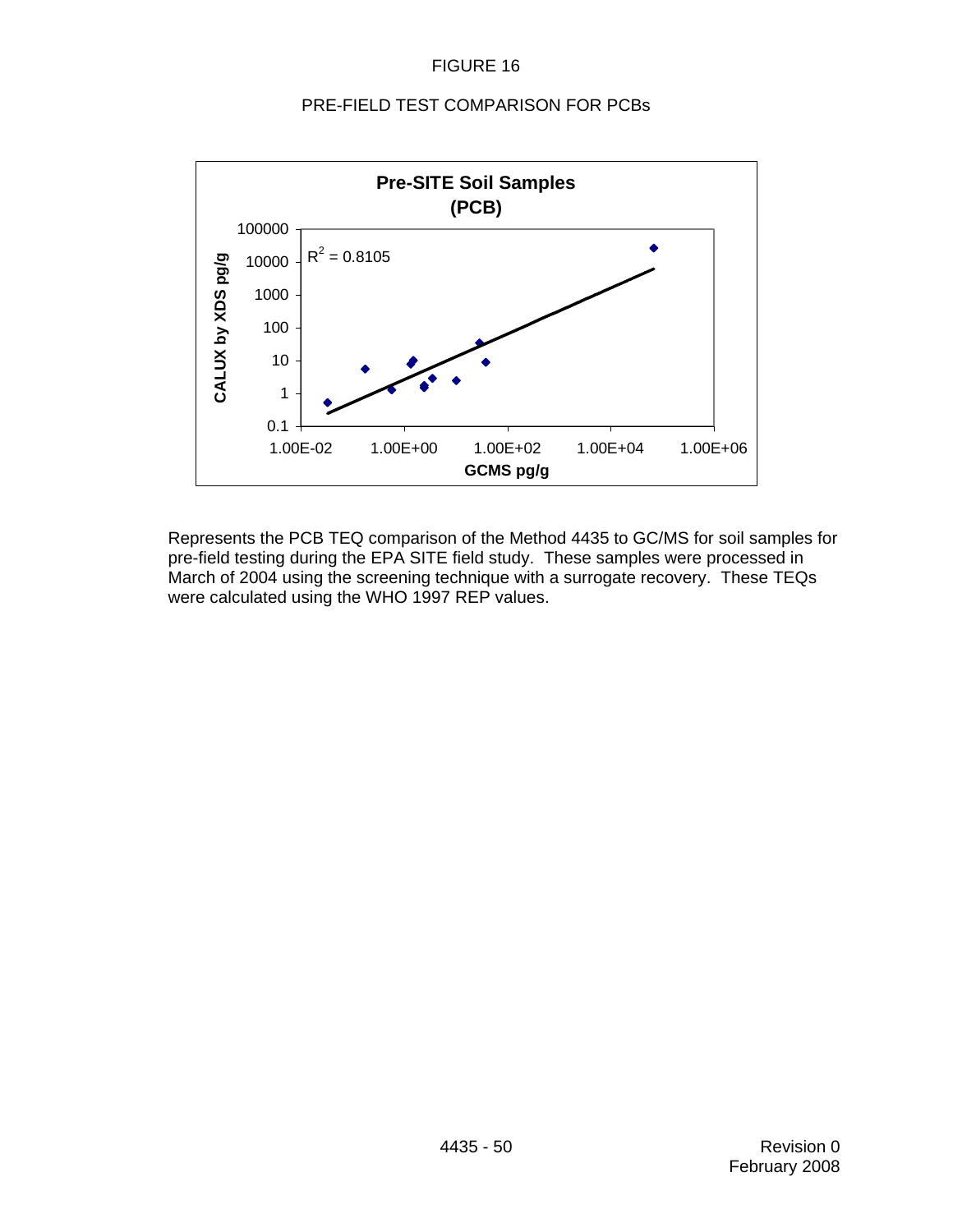FIGURE 17



# PRE-FIELD TEST COMPARISON FOR INCUBATOR TO AIRTIGHT BOX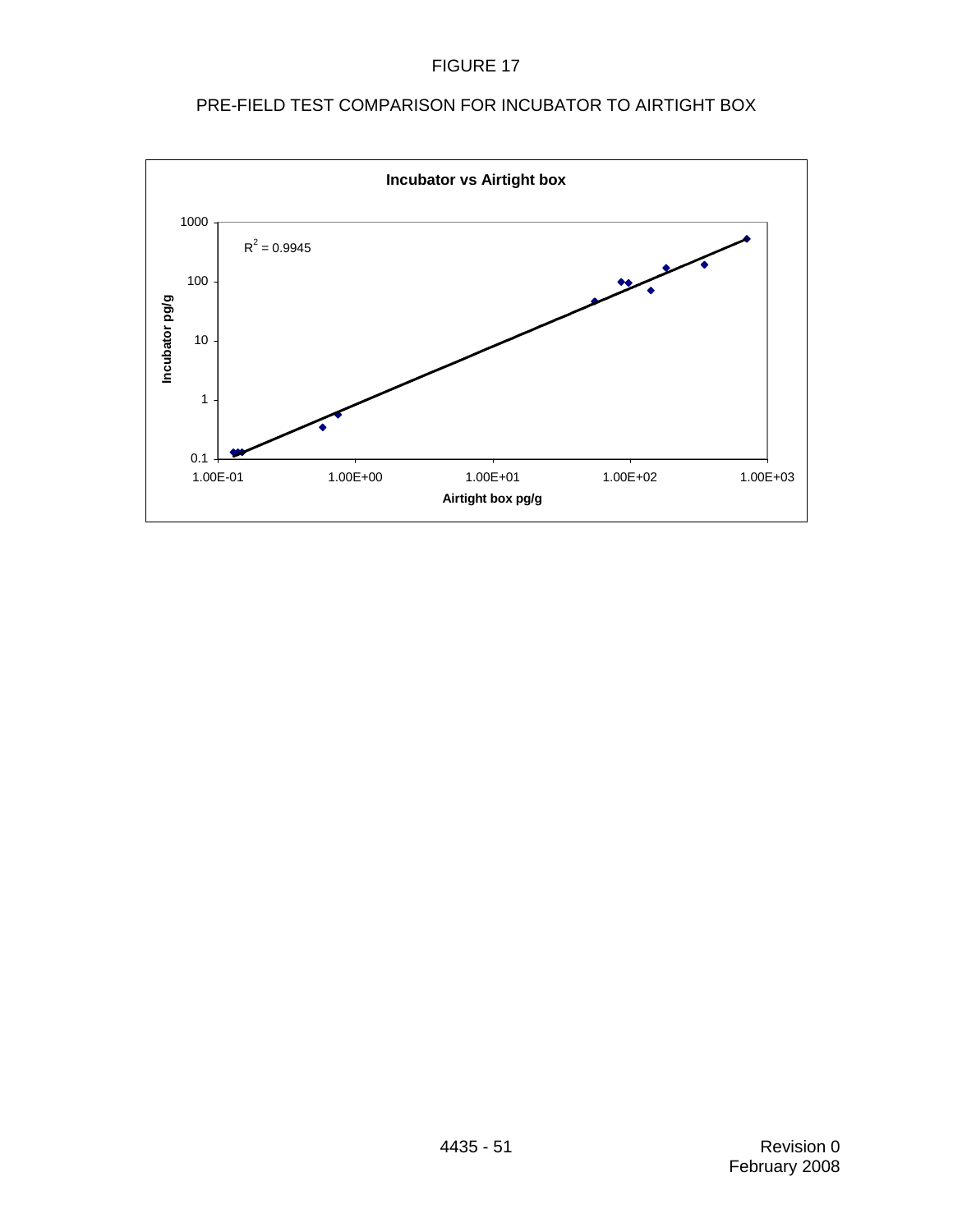# SOIL SAMPLE DATA COMPARISON

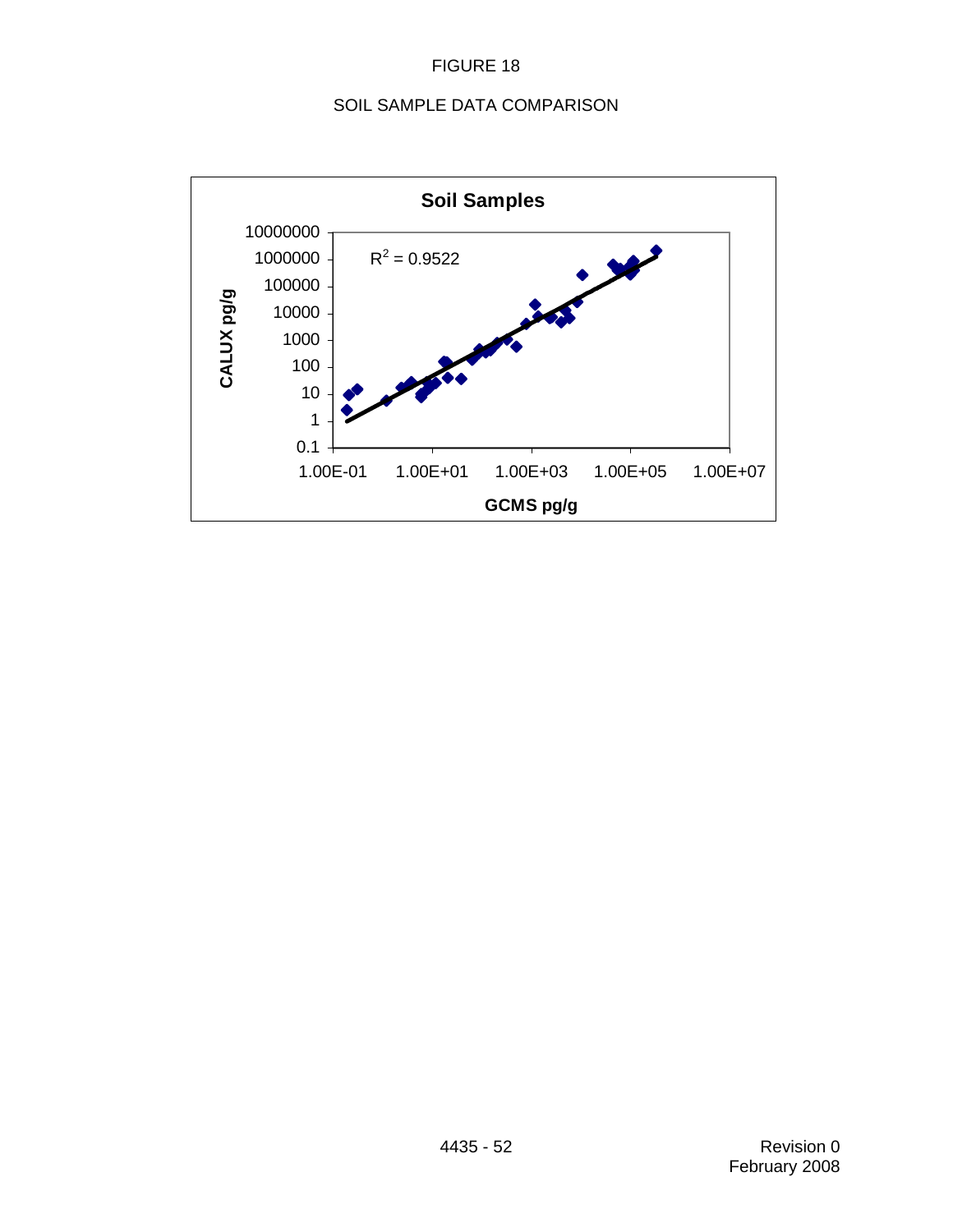# ASH SAMPLE DATA COMPARISON

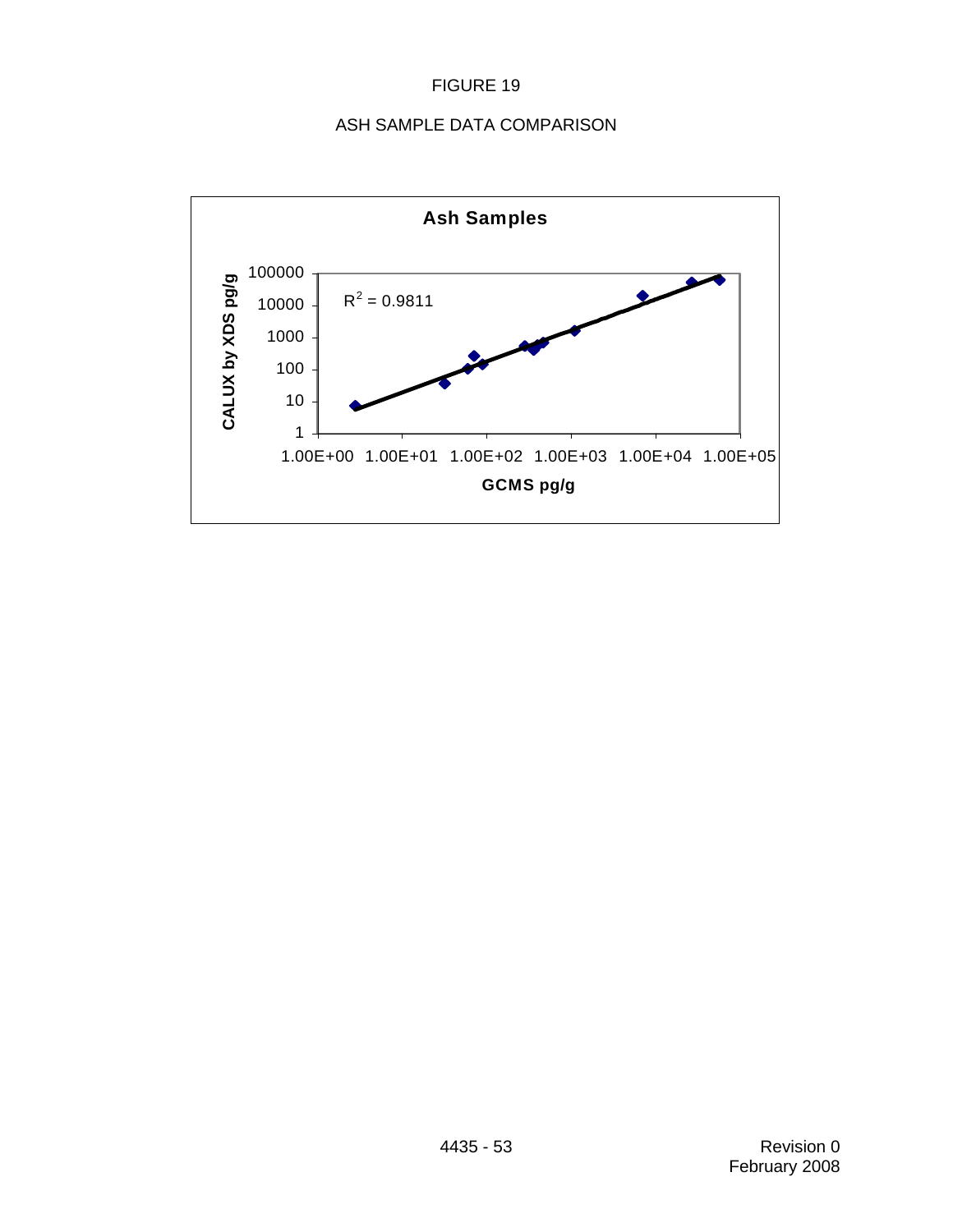# EXHAUST EXTRACT SAMPLE DATA COMPARISON

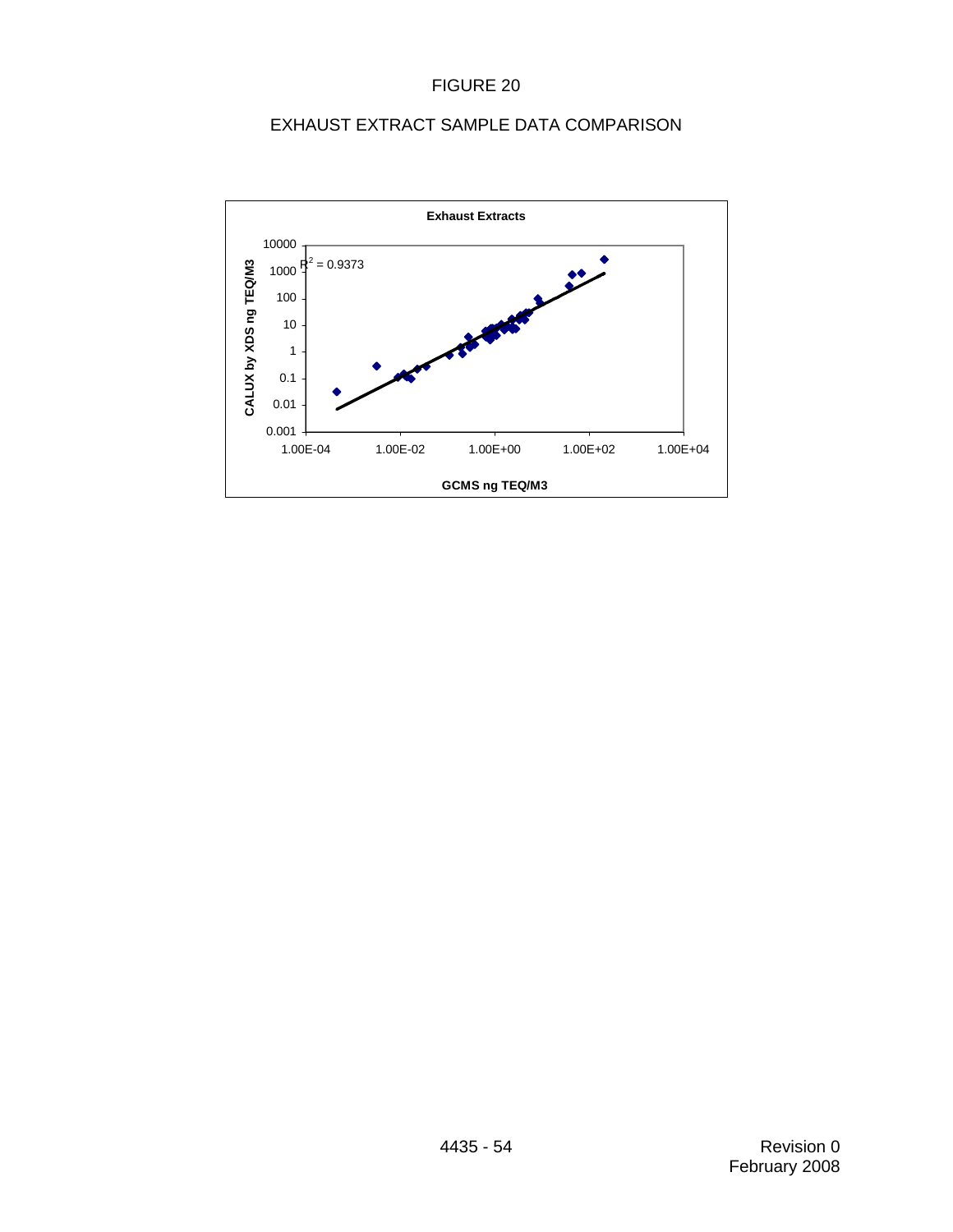### SOIL EXTRACT SAMPLE DATA COMPARISON

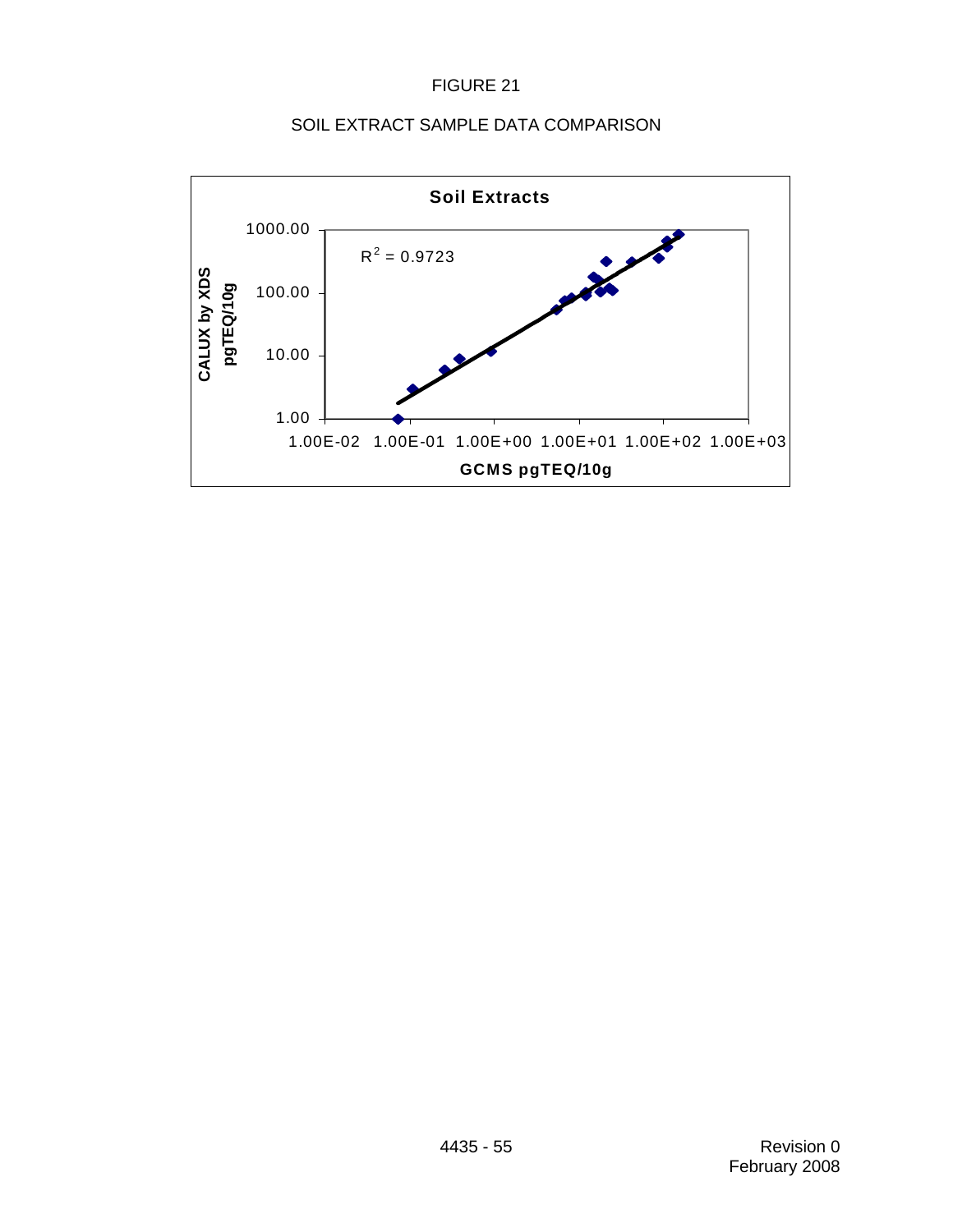### ASH EXTRACT SAMPLE DATA COMPARISON

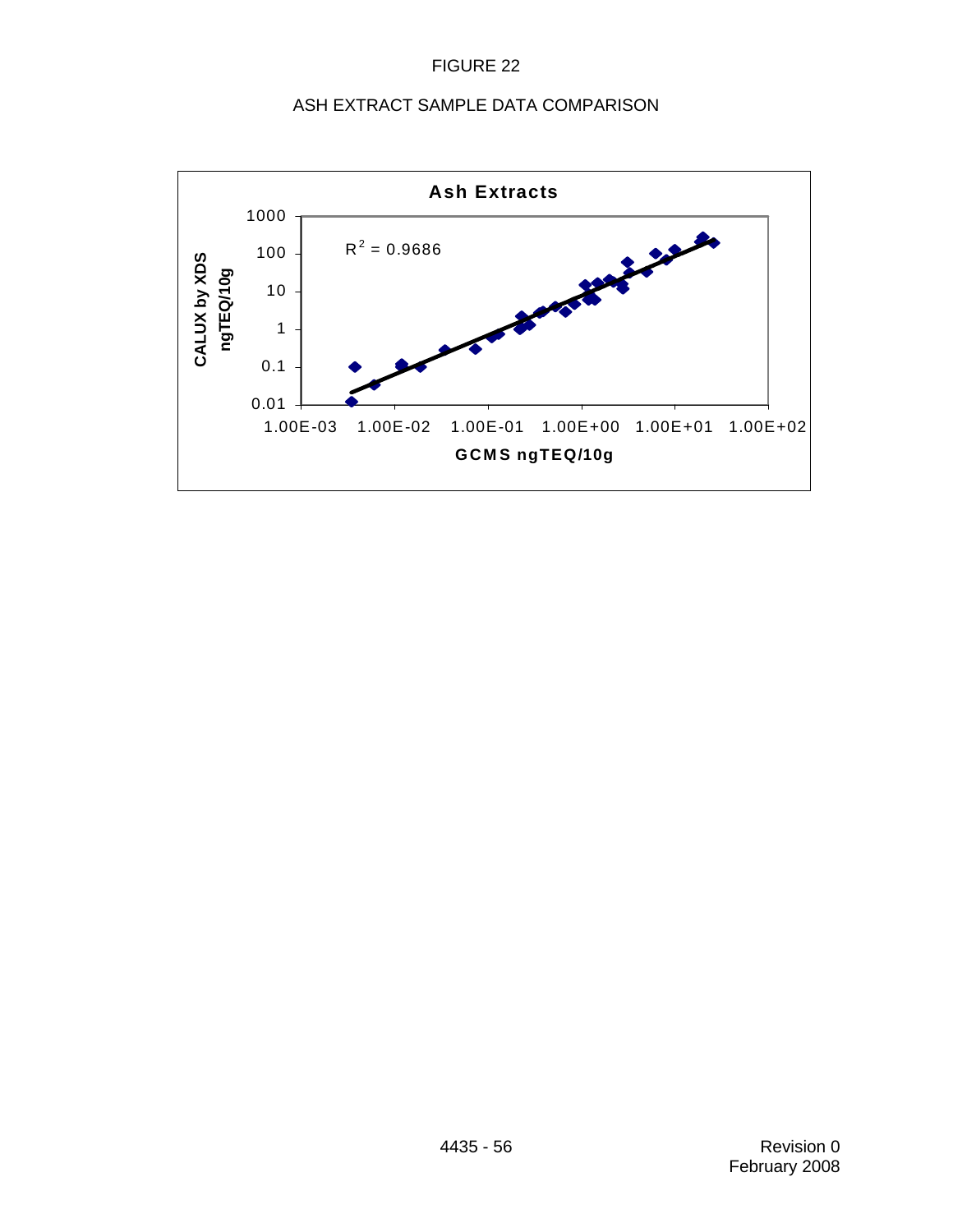# STANDARD SOLUTION SAMPLES DATA COMPARISON